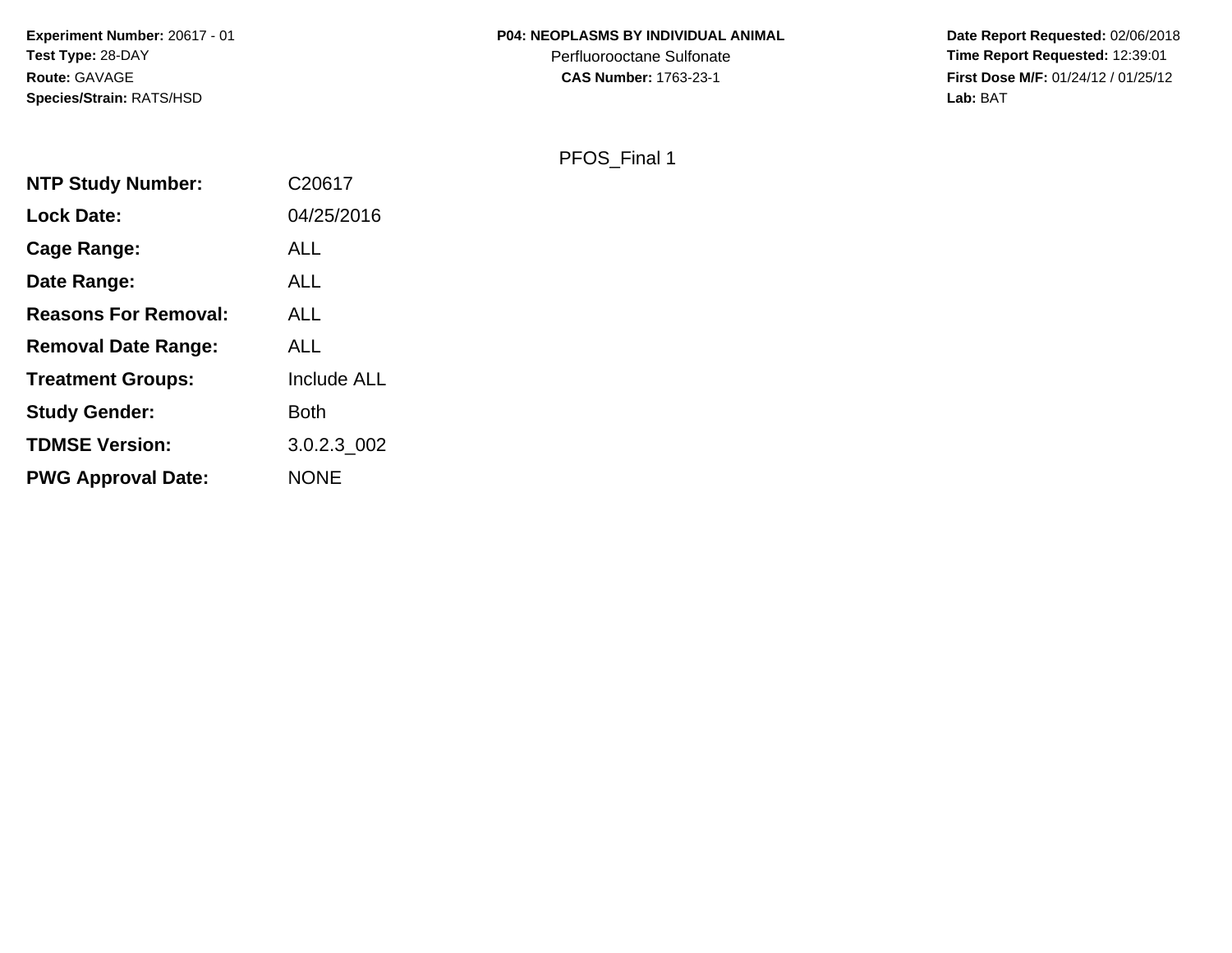**Date Report Requested:** 02/06/2018 **Time Report Requested:** 12:39:01 **First Dose M/F:** 01/24/12 / 01/25/12<br>**Lab:** BAT **Lab:** BAT

| <b>HARLAN SPRAGUE DAWLEY RATS</b><br><b>MALE</b>                                | DAY ON TEST      | $\boldsymbol{0}$<br>$\overline{0}$<br>$\frac{2}{9}$ | $\pmb{0}$<br>$\overline{0}$<br>$\frac{2}{9}$                      | $\mathbf 0$<br>$\ddot{\mathbf{0}}$<br>$\frac{2}{9}$            | $\pmb{0}$<br>$\frac{0}{2}$                                       | $\mathsf{O}\xspace$<br>$\mathsf{O}\xspace$<br>$\frac{2}{9}$                                     | $\mathbf 0$<br>$\overline{0}$<br>$\frac{2}{9}$ | $\pmb{0}$<br>$\mathbf 0$<br>$\overline{2}$<br>$9\,$                       | $\pmb{0}$<br>$\pmb{0}$<br>$\overline{2}$<br>$\overline{9}$   | $\mathbf 0$<br>$\mathsf{O}\xspace$<br>$\overline{2}$<br>9 | $\mathbf 0$<br>$\Omega$<br>$\overline{2}$<br>9                |                   |          |
|---------------------------------------------------------------------------------|------------------|-----------------------------------------------------|-------------------------------------------------------------------|----------------------------------------------------------------|------------------------------------------------------------------|-------------------------------------------------------------------------------------------------|------------------------------------------------|---------------------------------------------------------------------------|--------------------------------------------------------------|-----------------------------------------------------------|---------------------------------------------------------------|-------------------|----------|
| 0mg/kg/d M                                                                      | <b>ANIMAL ID</b> | $\pmb{0}$<br>$\frac{0}{3}$<br>$\mathbf{1}$          | 0<br>$\pmb{0}$<br>$\overline{3}$<br>$\mathsf 0$<br>$\overline{2}$ | $\mathbf 0$<br>$\begin{array}{c} 0 \\ 3 \\ 0 \\ 3 \end{array}$ | $\begin{matrix} 0 \\ 0 \\ 3 \\ 0 \end{matrix}$<br>$\overline{4}$ | $\begin{smallmatrix} 0\\0 \end{smallmatrix}$<br>$\overline{3}$<br>$\mathbf 0$<br>$\overline{5}$ | $_{\rm 0}^{\rm 0}$<br>$\frac{3}{0}$<br>6       | $\mathbf 0$<br>$\mathbf 0$<br>$\sqrt{3}$<br>$\mathbf 0$<br>$\overline{7}$ | $\pmb{0}$<br>$\mathbf 0$<br>$\mathbf{3}$<br>$\mathbf 0$<br>8 | 0<br>$\mathbf 0$<br>$\mathbf{3}$<br>$\mathbf 0$<br>9      | $\mathsf{O}\xspace$<br>0<br>$\mathbf{3}$<br>$\mathbf{1}$<br>0 |                   | * TOTALS |
| <b>ALIMENTARY SYSTEM</b>                                                        |                  |                                                     |                                                                   |                                                                |                                                                  |                                                                                                 |                                                |                                                                           |                                                              |                                                           |                                                               |                   |          |
| Esophagus                                                                       |                  |                                                     |                                                                   |                                                                |                                                                  |                                                                                                 |                                                |                                                                           |                                                              |                                                           | $\ddot{}$                                                     |                   | 10       |
| Intestine Large, Cecum                                                          |                  |                                                     |                                                                   |                                                                |                                                                  |                                                                                                 |                                                |                                                                           |                                                              | $\ddot{}$                                                 | $\ddot{}$                                                     |                   | 10       |
| Intestine Large, Colon                                                          |                  |                                                     |                                                                   |                                                                |                                                                  |                                                                                                 |                                                |                                                                           |                                                              | $\ddot{}$                                                 | $\overline{+}$                                                |                   | 10       |
| Intestine Large, Rectum                                                         |                  |                                                     |                                                                   |                                                                |                                                                  |                                                                                                 |                                                |                                                                           |                                                              |                                                           | $\overline{+}$                                                |                   | 10       |
| Intestine Small, Duodenum                                                       |                  |                                                     |                                                                   |                                                                |                                                                  |                                                                                                 |                                                |                                                                           |                                                              |                                                           | $\overline{+}$                                                |                   | 10       |
| Intestine Small, Ileum                                                          |                  |                                                     |                                                                   |                                                                |                                                                  |                                                                                                 |                                                |                                                                           |                                                              | $\div$                                                    | $+$                                                           |                   | 10       |
| Intestine Small, Jejunum                                                        |                  |                                                     |                                                                   |                                                                |                                                                  |                                                                                                 |                                                |                                                                           |                                                              | $\ddot{}$                                                 | $\ddot{}$                                                     |                   | 10       |
| Liver                                                                           |                  |                                                     |                                                                   |                                                                |                                                                  |                                                                                                 |                                                |                                                                           |                                                              |                                                           | $+$                                                           |                   | 10       |
| Pancreas                                                                        |                  |                                                     |                                                                   |                                                                |                                                                  |                                                                                                 |                                                |                                                                           |                                                              |                                                           | $+$                                                           |                   | 10       |
| Salivary Glands                                                                 |                  |                                                     |                                                                   |                                                                |                                                                  |                                                                                                 |                                                |                                                                           |                                                              |                                                           | $+$                                                           |                   | 10       |
| Stomach, Forestomach                                                            |                  |                                                     |                                                                   |                                                                |                                                                  |                                                                                                 |                                                |                                                                           |                                                              | $\ddot{}$                                                 | $+$                                                           |                   | 10       |
| Stomach, Glandular                                                              |                  |                                                     |                                                                   |                                                                |                                                                  |                                                                                                 |                                                |                                                                           |                                                              | $\ddot{}$                                                 | $+$                                                           |                   | 10       |
| <b>CARDIOVASCULAR SYSTEM</b>                                                    |                  |                                                     |                                                                   |                                                                |                                                                  |                                                                                                 |                                                |                                                                           |                                                              |                                                           |                                                               |                   |          |
| <b>Blood Vessel</b>                                                             |                  |                                                     |                                                                   |                                                                | $\div$                                                           | $\div$                                                                                          | $\ddot{}$                                      |                                                                           |                                                              | $\ddot{}$                                                 | $+$                                                           |                   | 10       |
| *  Total animals with tissue examined microscopically; Total animals with tumor |                  |                                                     |                                                                   |                                                                |                                                                  |                                                                                                 |                                                |                                                                           |                                                              |                                                           |                                                               | M  Missing tissue |          |

+ .. Tissue examined microscopically

X .. Lesion present

I .. Insufficient tissue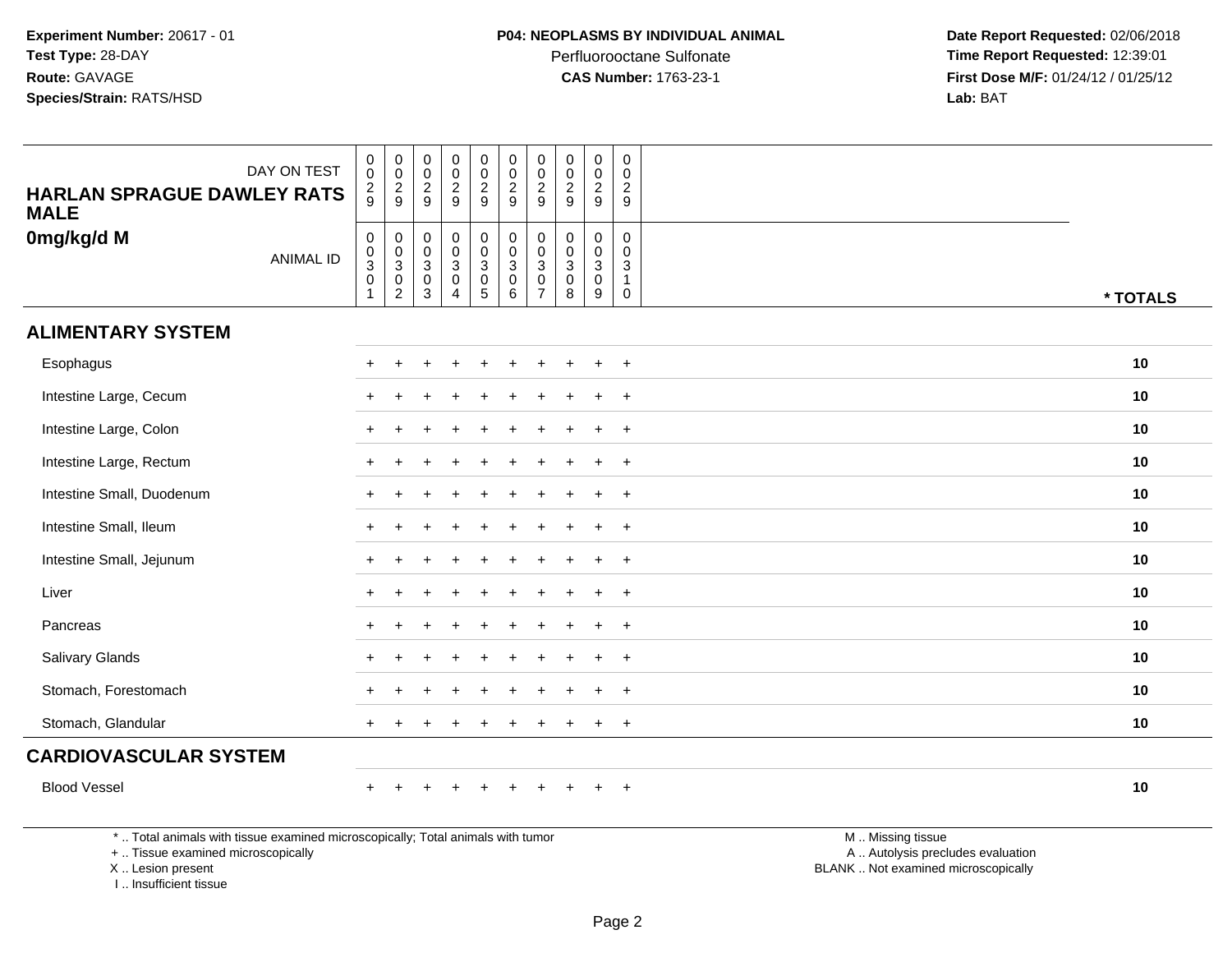Perfluorooctane Sulfonate<br>CAS Number: 1763-23-1

 **Date Report Requested:** 02/06/2018 **Time Report Requested:** 12:39:01 **First Dose M/F:** 01/24/12 / 01/25/12<br>**Lab:** BAT **Lab:** BAT

| DAY ON TEST<br><b>HARLAN SPRAGUE DAWLEY RATS</b><br><b>MALE</b> | 0<br>$\pmb{0}$<br>$\frac{2}{9}$    | $_{\rm 0}^{\rm 0}$<br>$\frac{2}{9}$                                            | $\begin{smallmatrix} 0\\0 \end{smallmatrix}$<br>$\frac{2}{9}$              | $\begin{smallmatrix}0\0\0\end{smallmatrix}$<br>$\frac{2}{9}$ | 00029                                                     | 00029                                                                   | 00029                                                           | $_{\rm 0}^{\rm 0}$<br>$\frac{2}{9}$                 | $\begin{smallmatrix}0\0\0\end{smallmatrix}$<br>$\overline{\mathbf{c}}$<br>9 | 0<br>$\mathbf 0$<br>$\boldsymbol{2}$<br>9 |          |
|-----------------------------------------------------------------|------------------------------------|--------------------------------------------------------------------------------|----------------------------------------------------------------------------|--------------------------------------------------------------|-----------------------------------------------------------|-------------------------------------------------------------------------|-----------------------------------------------------------------|-----------------------------------------------------|-----------------------------------------------------------------------------|-------------------------------------------|----------|
| 0mg/kg/d M<br><b>ANIMAL ID</b>                                  | 0<br>$\pmb{0}$<br>3<br>$\mathbf 0$ | $\begin{smallmatrix}0\\0\\3\end{smallmatrix}$<br>$\pmb{0}$<br>$\boldsymbol{2}$ | $\pmb{0}$<br>$\begin{smallmatrix}0\0\3\end{smallmatrix}$<br>$\pmb{0}$<br>3 | $\mathbf 0$<br>$\pmb{0}$<br>3<br>$\boldsymbol{0}$<br>4       | $_{\rm 0}^{\rm 0}$<br>$\ensuremath{\mathsf{3}}$<br>0<br>5 | $\begin{smallmatrix}0\\0\end{smallmatrix}$<br>3<br>$\pmb{0}$<br>$\,6\,$ | $\begin{smallmatrix} 0\\0 \end{smallmatrix}$<br>$\sqrt{3}$<br>0 | $\begin{matrix} 0 \\ 0 \\ 3 \end{matrix}$<br>0<br>8 | 0<br>$\pmb{0}$<br>3<br>0<br>9                                               | 0<br>0<br>3<br>0                          | * TOTALS |
| Heart                                                           | $+$                                |                                                                                |                                                                            | $\div$                                                       | $+$                                                       | $\ddot{}$                                                               | $\pm$                                                           | $\pm$                                               | $\ddot{}$                                                                   | $+$                                       | 10       |
| <b>ENDOCRINE SYSTEM</b>                                         |                                    |                                                                                |                                                                            |                                                              |                                                           |                                                                         |                                                                 |                                                     |                                                                             |                                           |          |
| <b>Adrenal Cortex</b>                                           |                                    |                                                                                |                                                                            |                                                              |                                                           |                                                                         |                                                                 |                                                     | $\div$                                                                      | $+$                                       | 10       |
| Adrenal Medulla                                                 |                                    |                                                                                |                                                                            |                                                              |                                                           |                                                                         |                                                                 |                                                     | $\ddot{}$                                                                   | $\overline{+}$                            | 10       |
| Islets, Pancreatic                                              |                                    |                                                                                |                                                                            | $\div$                                                       | $+$                                                       | $+$                                                                     | $+$                                                             | $+$                                                 | $+$                                                                         | $+$                                       | 10       |
| Parathyroid Gland                                               | $+$                                |                                                                                |                                                                            | $\div$                                                       | $+$                                                       | $+$                                                                     | $\pm$                                                           | $\pm$                                               | $\pm$                                                                       | $+$                                       | 10       |
| <b>Pituitary Gland</b>                                          |                                    |                                                                                |                                                                            |                                                              | $\pm$                                                     |                                                                         |                                                                 | $\pm$                                               | $\pm$                                                                       | $+$                                       | 10       |
| <b>Thyroid Gland</b>                                            | $\pm$                              |                                                                                |                                                                            | $\div$                                                       | $\ddot{}$                                                 | $\ddot{}$                                                               | $\pm$                                                           | $+$                                                 | $\ddot{}$                                                                   | $+$                                       | 10       |
| <b>GENERAL BODY SYSTEM</b>                                      |                                    |                                                                                |                                                                            |                                                              |                                                           |                                                                         |                                                                 |                                                     |                                                                             |                                           |          |

NONE

## **GENITAL SYSTEM**

| Epididymis             |  | + + + + + + + + + + |  |  |  |  | 10 |
|------------------------|--|---------------------|--|--|--|--|----|
| <b>Preputial Gland</b> |  | + + + + + + + + + + |  |  |  |  | 10 |
| Prostate               |  | + + + + + + + + + + |  |  |  |  | 10 |
| Seminal Vesicle        |  | + + + + + + + + + + |  |  |  |  | 10 |

\* .. Total animals with tissue examined microscopically; Total animals with tumor

+ .. Tissue examined microscopically

X .. Lesion present

I .. Insufficient tissue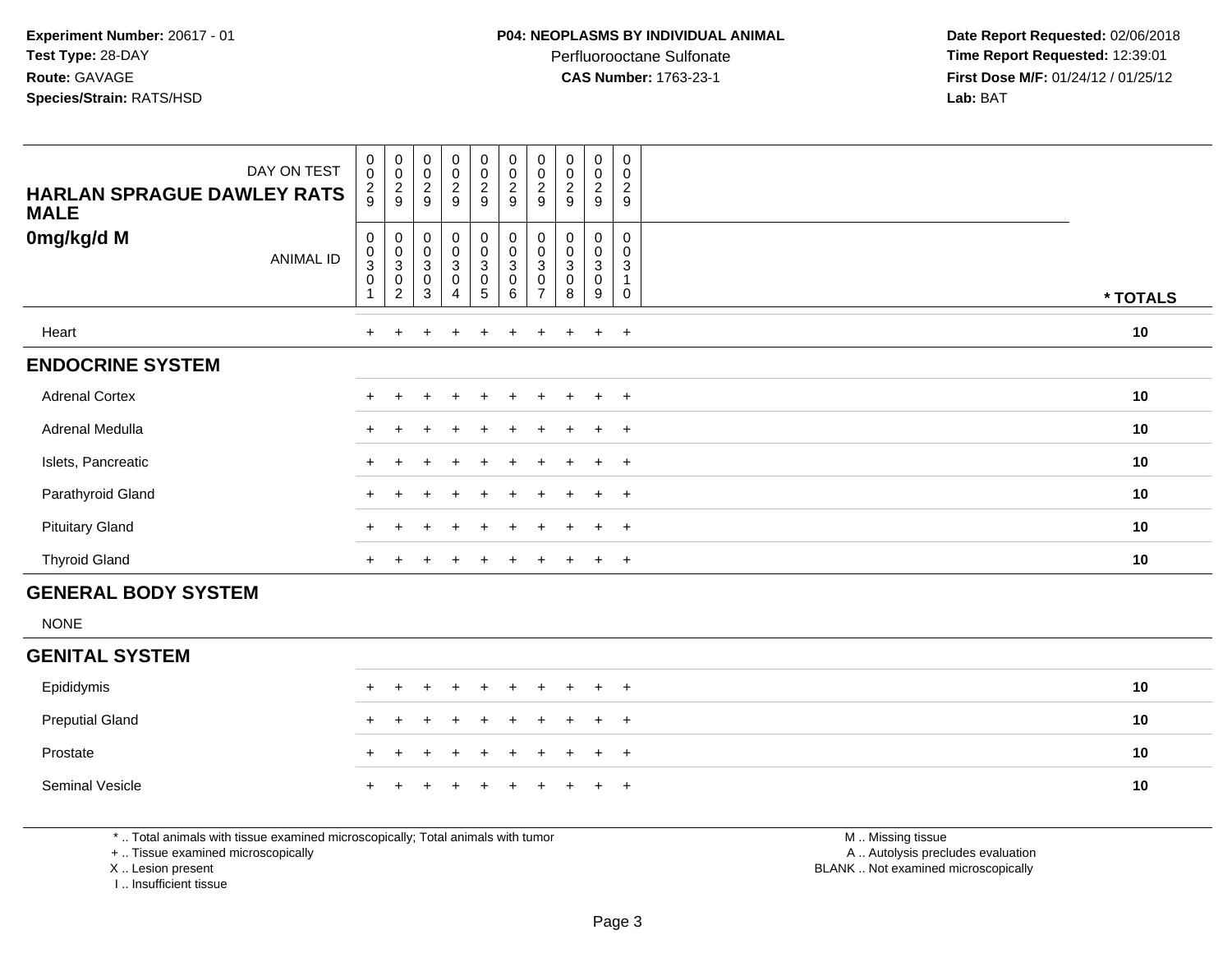Perfluorooctane Sulfonate<br>CAS Number: 1763-23-1

 **Date Report Requested:** 02/06/2018 **Time Report Requested:** 12:39:01 **First Dose M/F:** 01/24/12 / 01/25/12<br>**Lab:** BAT **Lab:** BAT

| DAY ON TEST<br><b>HARLAN SPRAGUE DAWLEY RATS</b><br><b>MALE</b> | $\pmb{0}$<br>$\pmb{0}$<br>$\frac{2}{9}$ | $\begin{array}{c} 0 \\ 0 \\ 2 \\ 9 \end{array}$      | $\begin{array}{c} 0 \\ 0 \\ 2 \\ 9 \end{array}$                   | $\begin{array}{c} 0 \\ 0 \\ 2 \\ 9 \end{array}$                   | $\pmb{0}$<br>$\frac{0}{2}$                                     | $\begin{array}{c} 0 \\ 0 \\ 2 \\ 9 \end{array}$                      | $\pmb{0}$<br>$\begin{smallmatrix} 0\\2\\9 \end{smallmatrix}$ | $\begin{array}{c} 0 \\ 0 \\ 2 \\ 9 \end{array}$                           | $\pmb{0}$<br>$\frac{0}{2}$                                                | $\pmb{0}$<br>$\mathbf 0$<br>$\overline{2}$<br>9                 |          |
|-----------------------------------------------------------------|-----------------------------------------|------------------------------------------------------|-------------------------------------------------------------------|-------------------------------------------------------------------|----------------------------------------------------------------|----------------------------------------------------------------------|--------------------------------------------------------------|---------------------------------------------------------------------------|---------------------------------------------------------------------------|-----------------------------------------------------------------|----------|
| 0mg/kg/d M<br><b>ANIMAL ID</b>                                  | 0<br>$\frac{0}{3}$<br>$\mathbf 0$       | $\begin{array}{c} 0 \\ 0 \\ 3 \\ 0 \\ 2 \end{array}$ | $\begin{smallmatrix}0\\0\\3\end{smallmatrix}$<br>$\mathsf 0$<br>3 | $\begin{smallmatrix} 0\\0\\3 \end{smallmatrix}$<br>$\pmb{0}$<br>4 | $\begin{smallmatrix}0\\0\\3\end{smallmatrix}$<br>$\frac{0}{5}$ | $\pmb{0}$<br>$\ddot{\mathbf{0}}$<br>$\overline{3}$<br>$\pmb{0}$<br>6 | 0<br>$\pmb{0}$<br>$\sqrt{3}$<br>$\pmb{0}$<br>$\overline{7}$  | $\begin{smallmatrix}0\\0\\3\end{smallmatrix}$<br>$\mathsf{O}\xspace$<br>8 | 0<br>$\mathbf 0$<br>$\ensuremath{\mathsf{3}}$<br>$\mathsf{O}\xspace$<br>9 | 0<br>$\mathbf 0$<br>$\mathbf{3}$<br>$\mathbf{1}$<br>$\mathbf 0$ | * TOTALS |
| <b>Testes</b>                                                   | $+$                                     | $+$                                                  | $\ddot{}$                                                         | $+$                                                               | $\ddot{}$                                                      | $+$                                                                  | $+$                                                          | $+$                                                                       | $+$                                                                       | $+$                                                             | 10       |
| <b>HEMATOPOIETIC SYSTEM</b>                                     |                                         |                                                      |                                                                   |                                                                   |                                                                |                                                                      |                                                              |                                                                           |                                                                           |                                                                 |          |
| <b>Bone Marrow</b>                                              | $\pm$                                   |                                                      | ÷                                                                 | $\div$                                                            | $\pm$                                                          | $\ddot{}$                                                            | $\pm$                                                        | $\overline{+}$                                                            | $+$                                                                       | $+$                                                             | 10       |
| Lymph Node, Mandibular                                          | $+$                                     | $+$                                                  |                                                                   | $+$                                                               | $\ddot{}$                                                      | $+$                                                                  | $+$                                                          |                                                                           | $+$                                                                       | $+$                                                             | 8        |
| Lymph Node, Mesenteric                                          | $\ddot{}$                               |                                                      |                                                                   |                                                                   |                                                                | $\ddot{}$                                                            | $+$                                                          | $+$                                                                       | M                                                                         | $+$                                                             | 9        |
| Spleen                                                          | $+$                                     |                                                      |                                                                   |                                                                   |                                                                | $\div$                                                               |                                                              | $\overline{+}$                                                            | $+$                                                                       | $+$                                                             | 10       |
| Thymus                                                          | $+$                                     |                                                      |                                                                   | $\ddot{+}$                                                        | $\ddot{}$                                                      | M                                                                    | $+$                                                          | $+$                                                                       | $+$                                                                       | $+$                                                             | 9        |
| <b>INTEGUMENTARY SYSTEM</b>                                     |                                         |                                                      |                                                                   |                                                                   |                                                                |                                                                      |                                                              |                                                                           |                                                                           |                                                                 |          |
| Mammary Gland                                                   | $\pm$                                   | $\pm$                                                | ÷                                                                 | $\overline{+}$                                                    | $\ddot{}$                                                      | $\ddot{}$                                                            | $\pm$                                                        | $\overline{+}$                                                            | $+$                                                                       | $+$                                                             | 10       |
| Skin                                                            | $+$                                     | $\pm$                                                | $\div$                                                            | $\ddot{}$                                                         |                                                                | $\ddot{}$                                                            | $\ddot{}$                                                    | $\overline{+}$                                                            | $+$                                                                       | $+$                                                             | 10       |
| <b>MUSCULOSKELETAL SYSTEM</b>                                   |                                         |                                                      |                                                                   |                                                                   |                                                                |                                                                      |                                                              |                                                                           |                                                                           |                                                                 |          |
| Bone                                                            | $+$                                     | $\pm$                                                | $\pm$                                                             | $\ddot{}$                                                         | $+$                                                            | $+$                                                                  | $\ddot{}$                                                    | $+$                                                                       | $+$                                                                       | $+$                                                             | 10       |
| <b>NERVOUS SYSTEM</b>                                           |                                         |                                                      |                                                                   |                                                                   |                                                                |                                                                      |                                                              |                                                                           |                                                                           |                                                                 |          |
| <b>Brain</b>                                                    | $\pm$                                   |                                                      |                                                                   |                                                                   |                                                                |                                                                      |                                                              |                                                                           | $\ddot{}$                                                                 | $+$                                                             | 10       |

### **RESPIRATORY SYSTEM**

\* .. Total animals with tissue examined microscopically; Total animals with tumor

+ .. Tissue examined microscopically

X .. Lesion present

I .. Insufficient tissue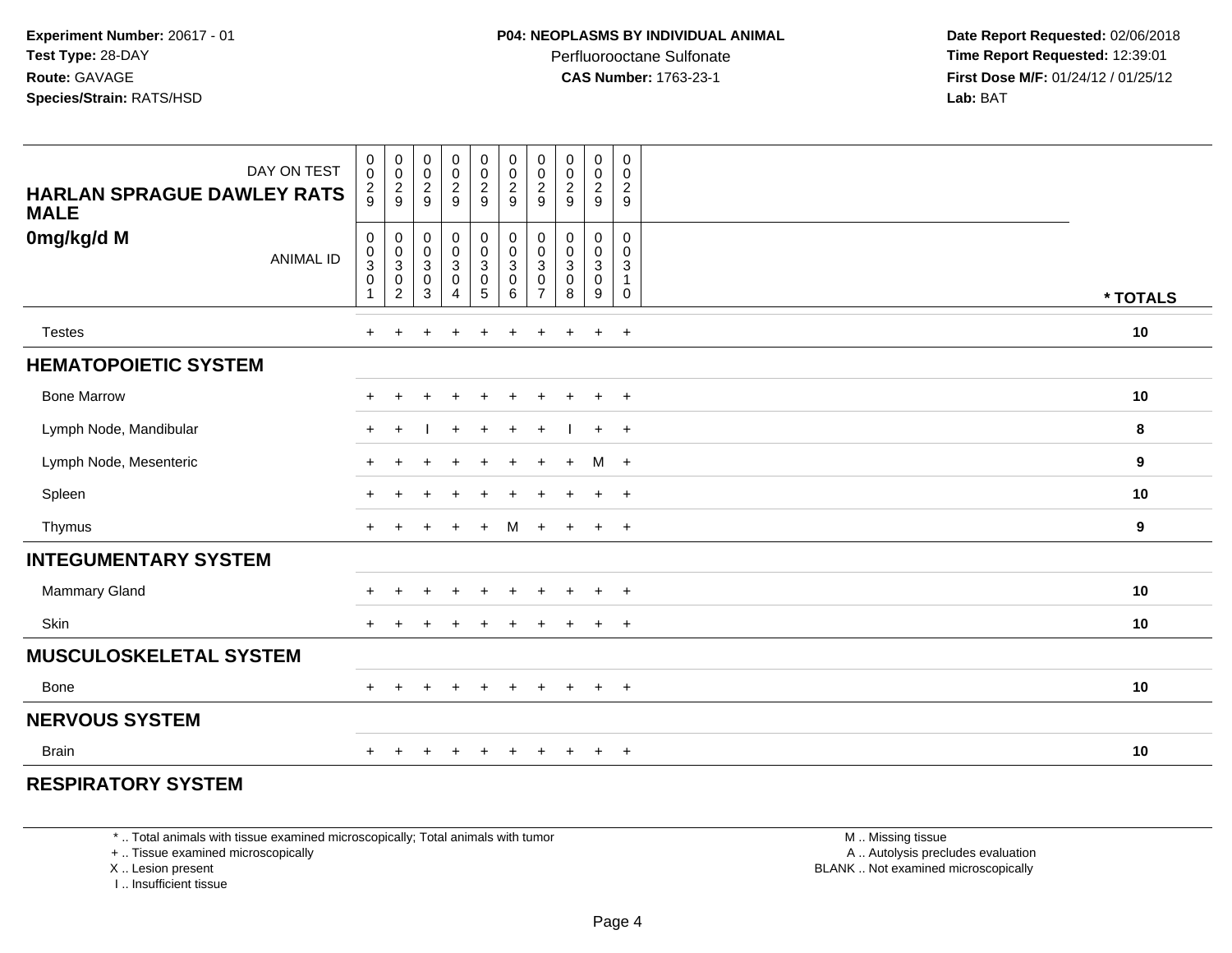Perfluorooctane Sulfonate<br>CAS Number: 1763-23-1

 **Date Report Requested:** 02/06/2018 **Time Report Requested:** 12:39:01 **First Dose M/F:** 01/24/12 / 01/25/12<br>**Lab:** BAT **Lab:** BAT

| DAY ON TEST<br><b>HARLAN SPRAGUE DAWLEY RATS</b><br><b>MALE</b> | $_{\rm 0}^{\rm 0}$<br>$\frac{2}{9}$                          | $\begin{smallmatrix}0\\0\end{smallmatrix}$<br>$\frac{2}{9}$                  | $_{\rm 0}^{\rm 0}$<br>$\frac{2}{9}$         | $\begin{array}{c} 0 \\ 0 \\ 2 \\ 9 \end{array}$     | $_{\rm 0}^{\rm 0}$<br>$\frac{2}{9}$ | $\begin{matrix} 0 \\ 0 \\ 2 \\ 9 \end{matrix}$ | $_{\rm 0}^{\rm 0}$<br>$\sqrt{2}$<br>9                   | $\pmb{0}$<br>$\pmb{0}$<br>$\boldsymbol{2}$<br>9 | $\boldsymbol{0}$<br>$\mathbf 0$<br>$\frac{2}{9}$     | $\pmb{0}$<br>0<br>$\boldsymbol{2}$<br>9    |          |
|-----------------------------------------------------------------|--------------------------------------------------------------|------------------------------------------------------------------------------|---------------------------------------------|-----------------------------------------------------|-------------------------------------|------------------------------------------------|---------------------------------------------------------|-------------------------------------------------|------------------------------------------------------|--------------------------------------------|----------|
| 0mg/kg/d M<br><b>ANIMAL ID</b>                                  | $\mathbf 0$<br>$\begin{smallmatrix}0\\3\\0\end{smallmatrix}$ | $\begin{smallmatrix}0\\0\\3\end{smallmatrix}$<br>$\pmb{0}$<br>$\overline{2}$ | $\,0\,$<br>$_{3}^{\rm 0}$<br>$\pmb{0}$<br>3 | $\begin{matrix} 0 \\ 0 \\ 3 \end{matrix}$<br>0<br>4 | 0<br>0<br>0<br>0<br>5<br>5          | $0$<br>$0$<br>$0$<br>$0$<br>$6$                | 0<br>$\pmb{0}$<br>$\overline{3}$<br>0<br>$\overline{7}$ | 0<br>$\pmb{0}$<br>3<br>0<br>8                   | 0<br>$\mathbf 0$<br>$\mathbf{3}$<br>$\mathbf 0$<br>9 | 0<br>0<br>3<br>$\mathbf{1}$<br>$\mathbf 0$ | * TOTALS |
| Lung                                                            |                                                              |                                                                              |                                             | $\ddot{}$                                           | $+$                                 | $\div$                                         | $\pm$                                                   | $\pm$                                           | $\ddot{+}$                                           | $+$                                        | 10       |
| Nose                                                            | $\pm$                                                        |                                                                              |                                             |                                                     |                                     |                                                |                                                         |                                                 | $\ddot{}$                                            | $+$                                        | 10       |
| Trachea                                                         |                                                              |                                                                              |                                             |                                                     | ÷.                                  |                                                |                                                         |                                                 | $\pm$                                                | $+$                                        | 10       |
| <b>SPECIAL SENSES SYSTEM</b>                                    |                                                              |                                                                              |                                             |                                                     |                                     |                                                |                                                         |                                                 |                                                      |                                            |          |
| Eye                                                             |                                                              |                                                                              |                                             | $\div$                                              | ÷                                   |                                                |                                                         |                                                 | $\pm$                                                | $+$                                        | 10       |
| Harderian Gland                                                 | $+$                                                          |                                                                              |                                             | $\ddot{}$                                           | $\ddot{}$                           | $+$                                            | $+$                                                     | $+$                                             | $+$                                                  | $+$                                        | 10       |
| <b>URINARY SYSTEM</b>                                           |                                                              |                                                                              |                                             |                                                     |                                     |                                                |                                                         |                                                 |                                                      |                                            |          |
| Kidney                                                          |                                                              |                                                                              |                                             |                                                     |                                     |                                                |                                                         |                                                 |                                                      | $+$                                        | 10       |
| <b>Urinary Bladder</b>                                          | $+$                                                          |                                                                              |                                             | $\div$                                              | $\ddot{}$                           | $\pm$                                          | $\pm$                                                   | $\pm$                                           | $\ddot{}$                                            | $+$                                        | 10       |
| <b>SYSTEMIC LESIONS</b>                                         |                                                              |                                                                              |                                             |                                                     |                                     |                                                |                                                         |                                                 |                                                      |                                            |          |
| Multiple Organ                                                  |                                                              |                                                                              |                                             |                                                     |                                     |                                                |                                                         |                                                 | $+$                                                  | $+$                                        | 10       |

\* .. Total animals with tissue examined microscopically; Total animals with tumor

+ .. Tissue examined microscopically

X .. Lesion present

I .. Insufficient tissue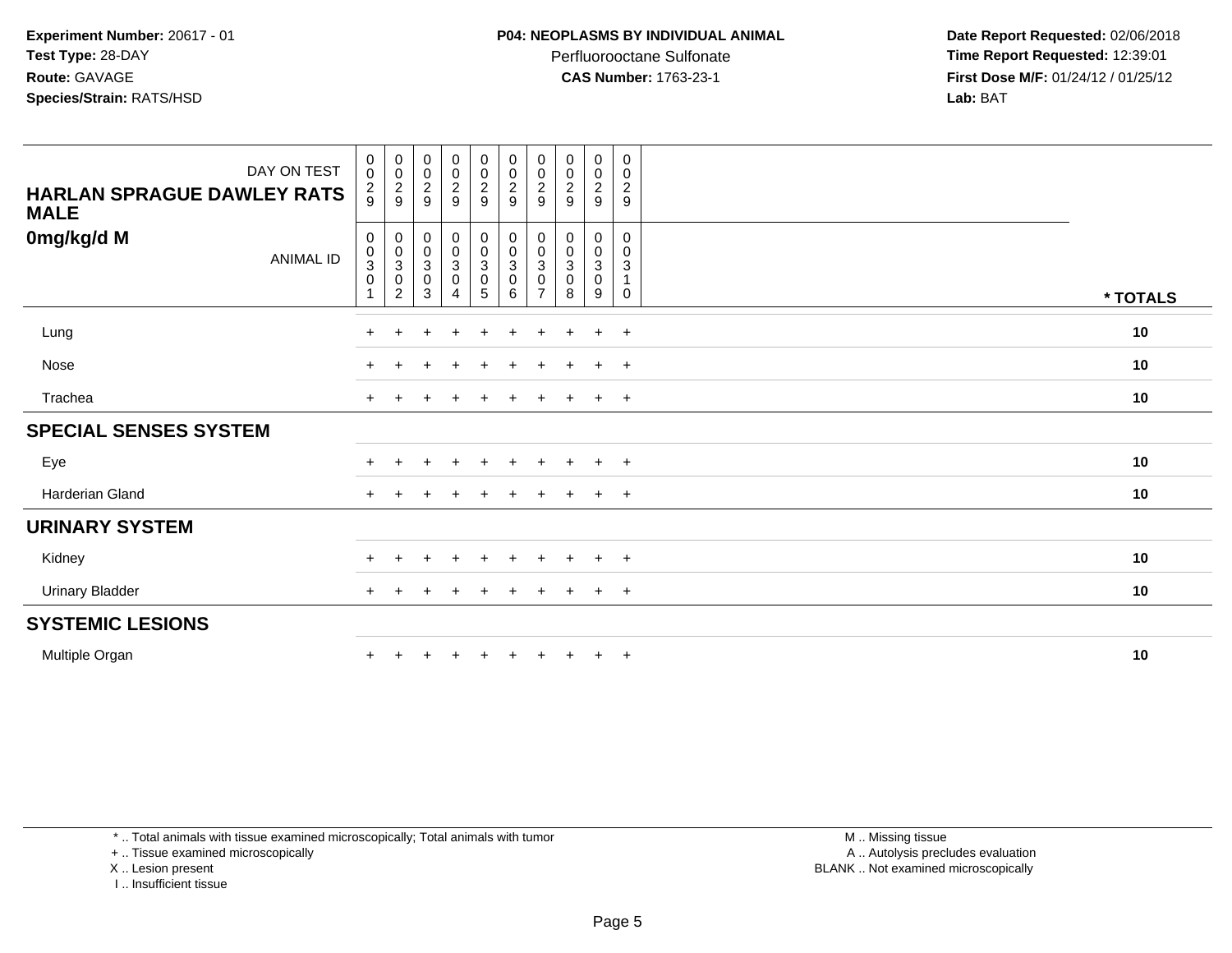**Date Report Requested:** 02/06/2018 **Time Report Requested:** 12:39:01 **First Dose M/F:** 01/24/12 / 01/25/12<br>**Lab:** BAT **Lab:** BAT

| DAY ON TEST<br><b>HARLAN SPRAGUE DAWLEY RATS</b><br><b>MALE</b> | $\begin{smallmatrix}0\0\0\end{smallmatrix}$<br>$\frac{2}{9}$ | 00029                                                                | $\begin{array}{c} 0 \\ 0 \\ 2 \\ 9 \end{array}$                     | $_{\rm 0}^{\rm 0}$<br>$\frac{2}{9}$                          | 0<br>$\pmb{0}$<br>$\frac{2}{9}$          | $\pmb{0}$<br>$\pmb{0}$<br>$\frac{2}{9}$                            | $\mathbf 0$<br>$\pmb{0}$<br>$\frac{2}{9}$                 | $\pmb{0}$<br>0<br>$\overline{\mathbf{c}}$<br>$9\,$ | $\pmb{0}$<br>$\frac{0}{2}$                       | 0<br>$\mathbf 0$<br>$\sqrt{2}$<br>9  |          |
|-----------------------------------------------------------------|--------------------------------------------------------------|----------------------------------------------------------------------|---------------------------------------------------------------------|--------------------------------------------------------------|------------------------------------------|--------------------------------------------------------------------|-----------------------------------------------------------|----------------------------------------------------|--------------------------------------------------|--------------------------------------|----------|
| .312mg/kg/d M<br><b>ANIMAL ID</b>                               | $\pmb{0}$<br>$_{3}^{\rm 0}$<br>$\mathbf{1}$<br>$\mathbf{1}$  | $\pmb{0}$<br>$_{3}^{\rm 0}$<br>$\overline{\mathbf{1}}$<br>$\sqrt{2}$ | $\boldsymbol{0}$<br>$\begin{array}{c} 0 \\ 3 \\ 1 \end{array}$<br>3 | $\pmb{0}$<br>$\frac{0}{3}$<br>$\mathbf{1}$<br>$\overline{4}$ | 0<br>$_{3}^{\rm 0}$<br>$\mathbf{1}$<br>5 | $\begin{smallmatrix}0\\0\\3\end{smallmatrix}$<br>$\mathbf{1}$<br>6 | $\mathbf 0$<br>$\pmb{0}$<br>$\mathsf 3$<br>$\overline{7}$ | 0<br>0<br>$\ensuremath{\mathsf{3}}$<br>8           | $\pmb{0}$<br>$_{3}^{\rm 0}$<br>$\mathbf{1}$<br>9 | 0<br>0<br>$\sqrt{3}$<br>$^2_{\rm 0}$ | * TOTALS |
| <b>ALIMENTARY SYSTEM</b>                                        |                                                              |                                                                      |                                                                     |                                                              |                                          |                                                                    |                                                           |                                                    |                                                  |                                      |          |
| Liver                                                           | $+$                                                          | $\pm$                                                                | $\ddot{}$                                                           | $\ddot{}$                                                    | $+$                                      | $+$                                                                | $+$                                                       | $\ddot{}$                                          | $+$                                              | $+$                                  | 10       |
| Pancreas                                                        | $+$                                                          | $\pm$                                                                | $\pm$                                                               | $\pm$                                                        | $\ddot{}$                                | $\ddot{}$                                                          | $\pm$                                                     | $+$                                                | $+$                                              | $+$                                  | 10       |
| <b>CARDIOVASCULAR SYSTEM</b>                                    |                                                              |                                                                      |                                                                     |                                                              |                                          |                                                                    |                                                           |                                                    |                                                  |                                      |          |
| <b>NONE</b>                                                     |                                                              |                                                                      |                                                                     |                                                              |                                          |                                                                    |                                                           |                                                    |                                                  |                                      |          |
| <b>ENDOCRINE SYSTEM</b>                                         |                                                              |                                                                      |                                                                     |                                                              |                                          |                                                                    |                                                           |                                                    |                                                  |                                      |          |
| <b>Thyroid Gland</b>                                            | $+$                                                          | $+$                                                                  | $+$                                                                 | $\ddot{}$                                                    | $+$                                      | $+$                                                                | $+$                                                       | $+$                                                |                                                  | $+$ $+$                              | 10       |
| <b>GENERAL BODY SYSTEM</b>                                      |                                                              |                                                                      |                                                                     |                                                              |                                          |                                                                    |                                                           |                                                    |                                                  |                                      |          |
| <b>NONE</b>                                                     |                                                              |                                                                      |                                                                     |                                                              |                                          |                                                                    |                                                           |                                                    |                                                  |                                      |          |
| <b>GENITAL SYSTEM</b>                                           |                                                              |                                                                      |                                                                     |                                                              |                                          |                                                                    |                                                           |                                                    |                                                  |                                      |          |
| <b>Testes</b>                                                   | $+$                                                          |                                                                      |                                                                     |                                                              |                                          |                                                                    | $\pm$                                                     | $+$                                                | $\pm$                                            | $+$                                  | 10       |
| <b>HEMATOPOIETIC SYSTEM</b>                                     |                                                              |                                                                      |                                                                     |                                                              |                                          |                                                                    |                                                           |                                                    |                                                  |                                      |          |
| <b>Bone Marrow</b>                                              |                                                              | ÷.                                                                   | $\pm$                                                               | $\pm$                                                        | $\ddot{}$                                | $\pm$                                                              | $\pm$                                                     | $\pm$                                              | $+$                                              | $+$                                  | 10       |
| Spleen                                                          |                                                              |                                                                      | $\pm$                                                               | +                                                            | $\ddot{}$                                | $\ddot{}$                                                          | $\pm$                                                     | $\ddot{}$                                          | $+$                                              | $+$                                  | 10       |

# **INTEGUMENTARY SYSTEM**

NONE

\* .. Total animals with tissue examined microscopically; Total animals with tumor

+ .. Tissue examined microscopically

X .. Lesion present

I .. Insufficient tissue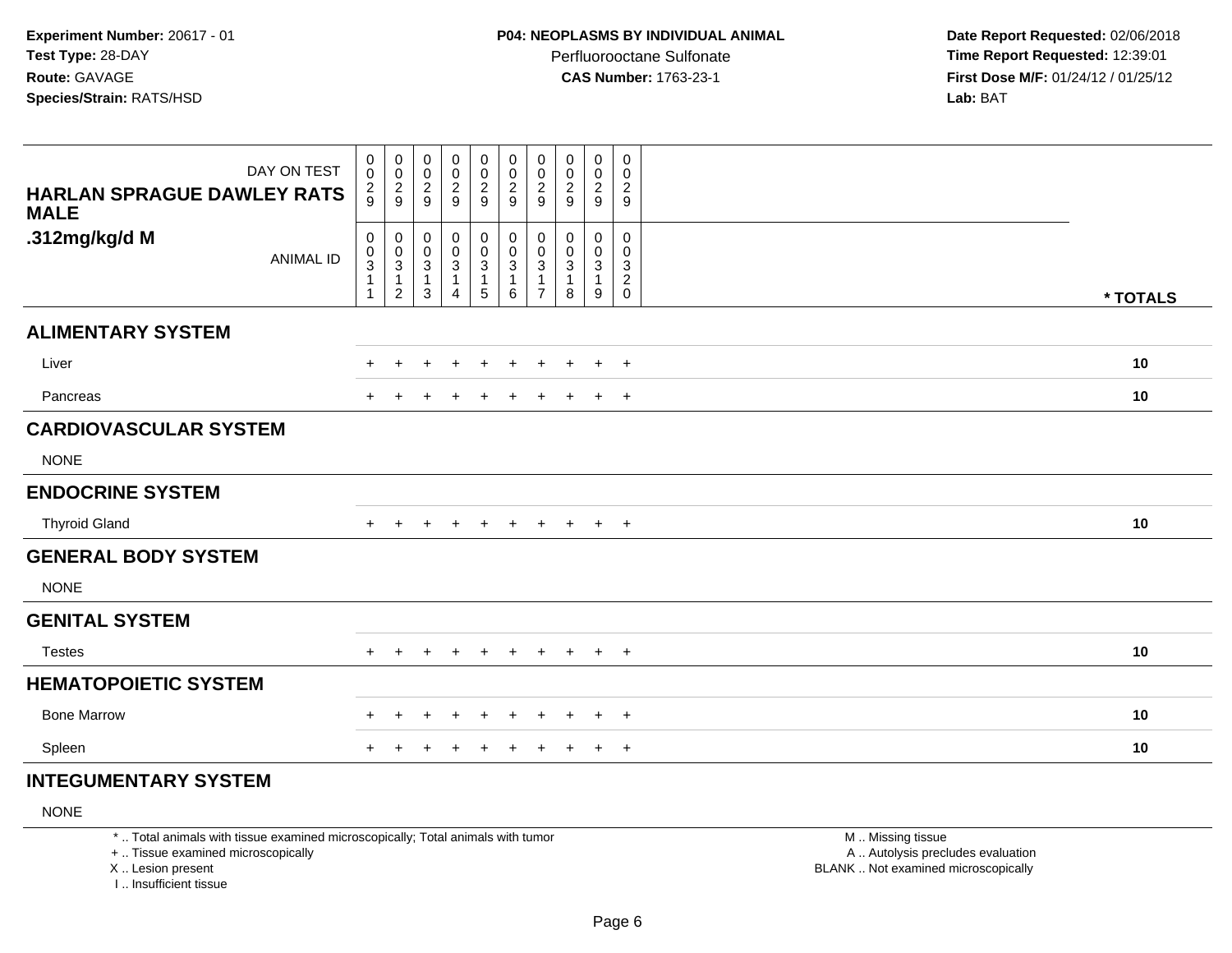| DAY ON TEST<br><b>HARLAN SPRAGUE DAWLEY RATS</b><br><b>MALE</b> | $\pmb{0}$<br>$\mathsf{O}\xspace$<br>$\frac{2}{9}$ | $\pmb{0}$<br>$\mathsf{O}\xspace$<br>$\frac{2}{9}$ | 0<br>0<br>$\overline{c}$<br>9 | $_{\rm 0}^{\rm 0}$<br>$\frac{2}{9}$                | 0<br>$\pmb{0}$<br>$\sqrt{2}$<br>$\boldsymbol{9}$ | $\pmb{0}$<br>$\pmb{0}$<br>$\overline{c}$<br>9      | 0<br>0<br>$\overline{\mathbf{c}}$<br>9 | 0<br>0<br>$\overline{c}$<br>9 | $\pmb{0}$<br>$\pmb{0}$<br>$\sqrt{2}$<br>$\boldsymbol{9}$ | 0<br>0<br>$\overline{c}$<br>$\boldsymbol{9}$ |          |
|-----------------------------------------------------------------|---------------------------------------------------|---------------------------------------------------|-------------------------------|----------------------------------------------------|--------------------------------------------------|----------------------------------------------------|----------------------------------------|-------------------------------|----------------------------------------------------------|----------------------------------------------|----------|
| .312mg/kg/d M<br><b>ANIMAL ID</b>                               | 0<br>$_{3}^{\rm 0}$<br>$\mathbf{1}$               | 0<br>$_{3}^{\rm 0}$<br>1<br>$\overline{c}$        | 0<br>0<br>$\sqrt{3}$<br>3     | $\begin{smallmatrix}0\\0\\3\end{smallmatrix}$<br>4 | 0<br>$\frac{0}{3}$<br>$\mathbf{1}$<br>5          | 0<br>$\pmb{0}$<br>$\mathbf 3$<br>$\mathbf{1}$<br>6 | 0<br>$\pmb{0}$<br>3<br>$\overline{7}$  | 0<br>0<br>3<br>8              | 0<br>$\pmb{0}$<br>$\overline{3}$<br>9                    | 0<br>0<br>3<br>$\sqrt{2}$<br>0               | * TOTALS |
| <b>MUSCULOSKELETAL SYSTEM</b>                                   |                                                   |                                                   |                               |                                                    |                                                  |                                                    |                                        |                               |                                                          |                                              |          |
| <b>NONE</b>                                                     |                                                   |                                                   |                               |                                                    |                                                  |                                                    |                                        |                               |                                                          |                                              |          |
| <b>NERVOUS SYSTEM</b>                                           |                                                   |                                                   |                               |                                                    |                                                  |                                                    |                                        |                               |                                                          |                                              |          |
| <b>NONE</b>                                                     |                                                   |                                                   |                               |                                                    |                                                  |                                                    |                                        |                               |                                                          |                                              |          |
| <b>RESPIRATORY SYSTEM</b>                                       |                                                   |                                                   |                               |                                                    |                                                  |                                                    |                                        |                               |                                                          |                                              |          |
| Nose                                                            | $+$                                               |                                                   |                               | $\pm$                                              | $+$                                              | $+$                                                | $+$                                    | $+$                           |                                                          | $+$ $+$                                      | 10       |
| <b>SPECIAL SENSES SYSTEM</b>                                    |                                                   |                                                   |                               |                                                    |                                                  |                                                    |                                        |                               |                                                          |                                              |          |
| <b>NONE</b>                                                     |                                                   |                                                   |                               |                                                    |                                                  |                                                    |                                        |                               |                                                          |                                              |          |
| <b>URINARY SYSTEM</b>                                           |                                                   |                                                   |                               |                                                    |                                                  |                                                    |                                        |                               |                                                          |                                              |          |
| Kidney                                                          |                                                   | $\pm$                                             | $\pm$                         | $+$                                                | $+$                                              | $+$                                                | $+$                                    | $+$                           |                                                          | $+$ $+$                                      | 10       |
| <b>SYSTEMIC LESIONS</b>                                         |                                                   |                                                   |                               |                                                    |                                                  |                                                    |                                        |                               |                                                          |                                              |          |
| Multiple Organ                                                  |                                                   |                                                   |                               |                                                    |                                                  |                                                    |                                        |                               | $\ddot{}$                                                | $+$                                          | 10       |

\* .. Total animals with tissue examined microscopically; Total animals with tumor

+ .. Tissue examined microscopically

X .. Lesion present

I .. Insufficient tissue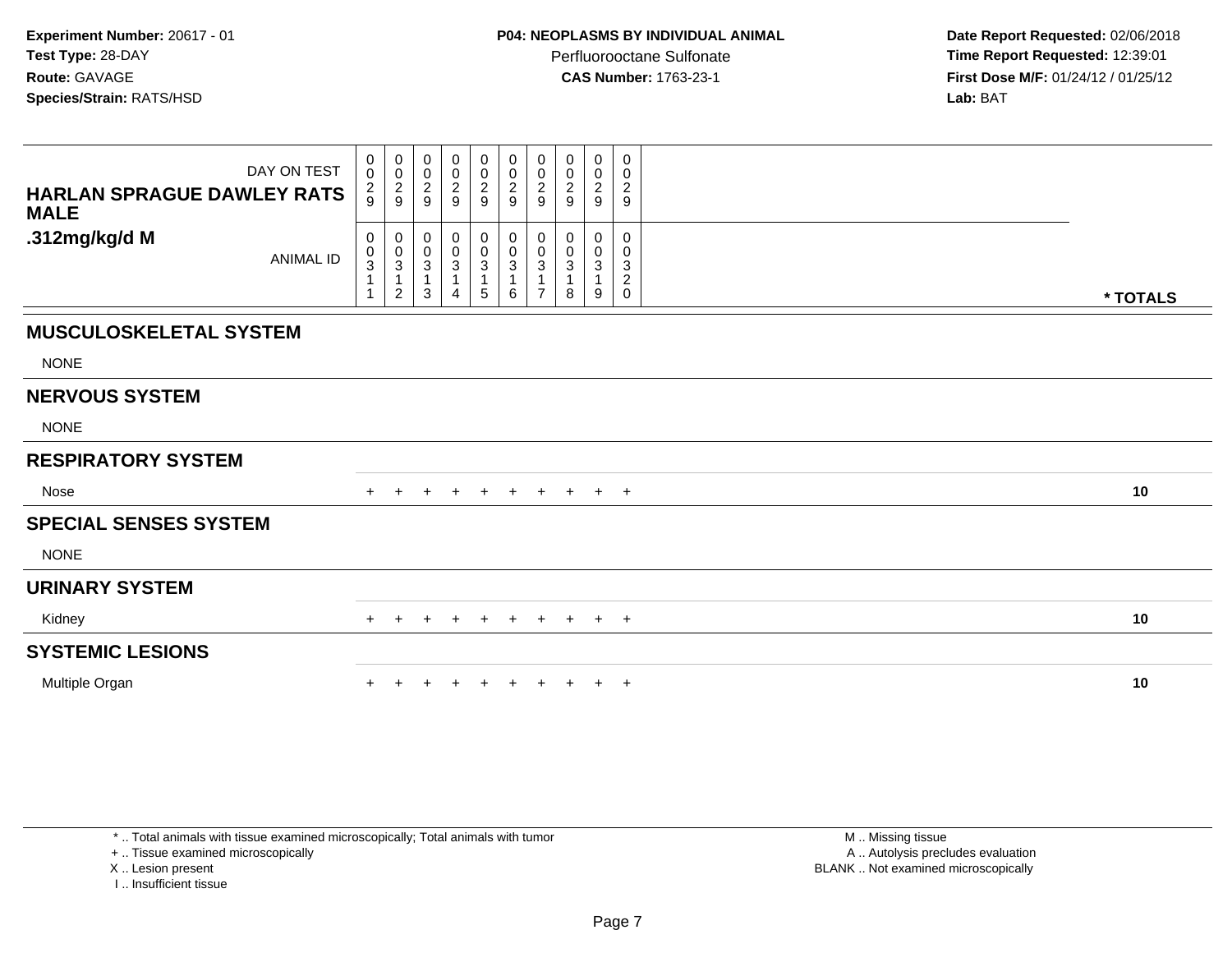**Date Report Requested:** 02/06/2018 **Time Report Requested:** 12:39:01 **First Dose M/F:** 01/24/12 / 01/25/12<br>**Lab:** BAT **Lab:** BAT

| DAY ON TEST<br><b>HARLAN SPRAGUE DAWLEY RATS</b><br><b>MALE</b> | $\mathbf 0$<br>$\pmb{0}$<br>$\frac{2}{9}$ | $\boldsymbol{0}$<br>$\frac{0}{2}$                            | $\mathbf 0$<br>$\pmb{0}$<br>$\frac{2}{9}$ | 00029                                   | $\mathbf 0$<br>$\frac{0}{2}$    | 0<br>$\pmb{0}$<br>$\overline{c}$<br>$\overline{9}$                   | 0<br>$\pmb{0}$<br>$\frac{2}{9}$                                      | 0<br>$\pmb{0}$<br>$\overline{c}$<br>9               | 0<br>$\pmb{0}$<br>$\overline{c}$<br>9                                | $\mathbf 0$<br>$\mathbf 0$<br>$\overline{c}$<br>9                         |          |
|-----------------------------------------------------------------|-------------------------------------------|--------------------------------------------------------------|-------------------------------------------|-----------------------------------------|---------------------------------|----------------------------------------------------------------------|----------------------------------------------------------------------|-----------------------------------------------------|----------------------------------------------------------------------|---------------------------------------------------------------------------|----------|
| .625mg/kg/d M<br><b>ANIMAL ID</b>                               | $\pmb{0}$<br>0<br>$\frac{3}{2}$           | $\pmb{0}$<br>$\begin{array}{c} 0 \\ 3 \\ 2 \\ 2 \end{array}$ | $\mathbf 0$<br>$\pmb{0}$<br>$\frac{3}{2}$ | $\pmb{0}$<br>$\pmb{0}$<br>$\frac{3}{2}$ | 0<br>$\pmb{0}$<br>$\frac{3}{2}$ | $\pmb{0}$<br>$\pmb{0}$<br>$\ensuremath{\mathsf{3}}$<br>$\frac{2}{6}$ | $\pmb{0}$<br>$\pmb{0}$<br>$\ensuremath{\mathsf{3}}$<br>$\frac{2}{7}$ | 0<br>0<br>$\ensuremath{\mathsf{3}}$<br>$_{\rm 8}^2$ | $\pmb{0}$<br>$\pmb{0}$<br>$\ensuremath{\mathsf{3}}$<br>$\frac{2}{9}$ | 0<br>$\mathbf 0$<br>3<br>$\ensuremath{\mathsf{3}}$<br>$\ddot{\mathbf{0}}$ | * TOTALS |
| <b>ALIMENTARY SYSTEM</b>                                        |                                           |                                                              |                                           |                                         |                                 |                                                                      |                                                                      |                                                     |                                                                      |                                                                           |          |
| Liver                                                           | $+$                                       | $\pm$                                                        | $\div$                                    | $\pm$                                   | $\overline{+}$                  | $\pm$                                                                | $\pm$                                                                | $+$                                                 | $+$                                                                  | $+$                                                                       | 10       |
| Pancreas                                                        | $+$                                       |                                                              | +                                         | $\pm$                                   | $\ddot{}$                       | $\div$                                                               | $\ddot{}$                                                            | $+$                                                 | $+$                                                                  | $+$                                                                       | 10       |
| <b>CARDIOVASCULAR SYSTEM</b>                                    |                                           |                                                              |                                           |                                         |                                 |                                                                      |                                                                      |                                                     |                                                                      |                                                                           |          |
| <b>NONE</b>                                                     |                                           |                                                              |                                           |                                         |                                 |                                                                      |                                                                      |                                                     |                                                                      |                                                                           |          |
| <b>ENDOCRINE SYSTEM</b>                                         |                                           |                                                              |                                           |                                         |                                 |                                                                      |                                                                      |                                                     |                                                                      |                                                                           |          |
| <b>Thyroid Gland</b>                                            | $+$                                       | $+$                                                          | $\ddot{}$                                 | $+$                                     | $+$                             | $+$                                                                  | $+$                                                                  | $+$                                                 | $+$ $+$                                                              |                                                                           | 10       |
| <b>GENERAL BODY SYSTEM</b>                                      |                                           |                                                              |                                           |                                         |                                 |                                                                      |                                                                      |                                                     |                                                                      |                                                                           |          |
| <b>NONE</b>                                                     |                                           |                                                              |                                           |                                         |                                 |                                                                      |                                                                      |                                                     |                                                                      |                                                                           |          |
| <b>GENITAL SYSTEM</b>                                           |                                           |                                                              |                                           |                                         |                                 |                                                                      |                                                                      |                                                     |                                                                      |                                                                           |          |
| <b>Testes</b>                                                   |                                           |                                                              |                                           |                                         |                                 |                                                                      |                                                                      | $\pm$                                               | $+$                                                                  | $+$                                                                       | 10       |
| <b>HEMATOPOIETIC SYSTEM</b>                                     |                                           |                                                              |                                           |                                         |                                 |                                                                      |                                                                      |                                                     |                                                                      |                                                                           |          |
| <b>Bone Marrow</b>                                              | $+$                                       | $\pm$                                                        | $+$                                       | $\ddot{}$                               | $+$                             | $\ddot{}$                                                            | $\pm$                                                                | $\pm$                                               | $+$                                                                  | $+$                                                                       | 10       |
| Spleen                                                          |                                           |                                                              |                                           |                                         | ÷                               |                                                                      |                                                                      | ÷.                                                  | $\ddot{}$                                                            | $+$                                                                       | 10       |

# **INTEGUMENTARY SYSTEM**

NONE

\* .. Total animals with tissue examined microscopically; Total animals with tumor

+ .. Tissue examined microscopically

X .. Lesion present

I .. Insufficient tissue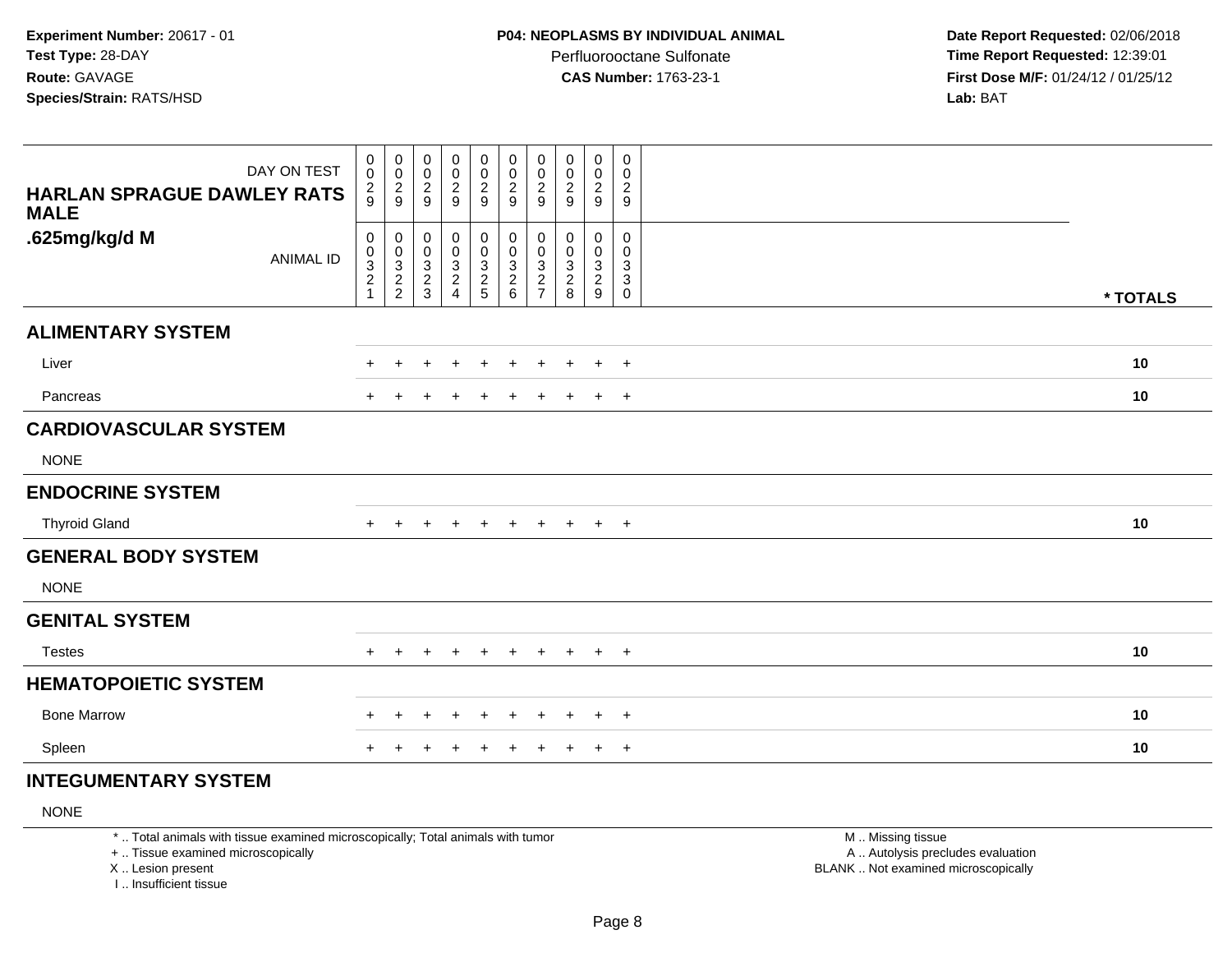**Date Report Requested:** 02/06/2018 **Time Report Requested:** 12:39:01 **First Dose M/F:** 01/24/12 / 01/25/12<br>**Lab:** BAT **Lab:** BAT

| DAY ON TEST<br><b>HARLAN SPRAGUE DAWLEY RATS</b><br><b>MALE</b> | 0<br>$\pmb{0}$<br>$\frac{2}{9}$                   | 0<br>$\mathbf 0$<br>$\frac{2}{9}$                 | 0<br>0<br>$\sqrt{2}$<br>9                                               | $_{\rm 0}^{\rm 0}$<br>$\overline{\mathbf{c}}$<br>9                       | $\mathbf 0$<br>$\ddot{\mathbf{0}}$<br>$\frac{2}{9}$ | 0<br>$\pmb{0}$<br>$\overline{c}$<br>9                                | 0<br>$\mathbf 0$<br>$\overline{\mathbf{c}}$<br>9         | 0<br>0<br>$\boldsymbol{2}$<br>9      | 0<br>0<br>$\overline{c}$<br>9      | 0<br>0<br>$\overline{c}$<br>9                            |          |
|-----------------------------------------------------------------|---------------------------------------------------|---------------------------------------------------|-------------------------------------------------------------------------|--------------------------------------------------------------------------|-----------------------------------------------------|----------------------------------------------------------------------|----------------------------------------------------------|--------------------------------------|------------------------------------|----------------------------------------------------------|----------|
| .625mg/kg/d M<br><b>ANIMAL ID</b>                               | 0<br>$\pmb{0}$<br>$\frac{3}{2}$<br>$\overline{1}$ | 0<br>$\pmb{0}$<br>$\frac{3}{2}$<br>$\overline{c}$ | 0<br>0<br>$\ensuremath{\mathsf{3}}$<br>$\boldsymbol{2}$<br>$\mathbf{3}$ | 0<br>$\begin{smallmatrix} 0\\ 3\\ 2 \end{smallmatrix}$<br>$\overline{4}$ | $\mathbf 0$<br>$\pmb{0}$<br>$\frac{3}{2}$           | 0<br>$\pmb{0}$<br>$\mathbf{3}$<br>$\boldsymbol{2}$<br>$6\phantom{a}$ | 0<br>0<br>3<br>$\overline{\mathbf{c}}$<br>$\overline{ }$ | 0<br>0<br>3<br>$\boldsymbol{2}$<br>8 | 0<br>0<br>3<br>$\overline{c}$<br>9 | 0<br>0<br>3<br>$\ensuremath{\mathsf{3}}$<br>$\mathsf{O}$ | * TOTALS |
| <b>MUSCULOSKELETAL SYSTEM</b>                                   |                                                   |                                                   |                                                                         |                                                                          |                                                     |                                                                      |                                                          |                                      |                                    |                                                          |          |
| <b>NONE</b>                                                     |                                                   |                                                   |                                                                         |                                                                          |                                                     |                                                                      |                                                          |                                      |                                    |                                                          |          |
| <b>NERVOUS SYSTEM</b>                                           |                                                   |                                                   |                                                                         |                                                                          |                                                     |                                                                      |                                                          |                                      |                                    |                                                          |          |
| <b>NONE</b>                                                     |                                                   |                                                   |                                                                         |                                                                          |                                                     |                                                                      |                                                          |                                      |                                    |                                                          |          |
| <b>RESPIRATORY SYSTEM</b>                                       |                                                   |                                                   |                                                                         |                                                                          |                                                     |                                                                      |                                                          |                                      |                                    |                                                          |          |
| Nose                                                            | $+$                                               |                                                   | $+$                                                                     | $+$                                                                      | $+$                                                 | $+$                                                                  | $+$                                                      | $+$                                  | $+$ $+$                            |                                                          | 10       |
| <b>SPECIAL SENSES SYSTEM</b>                                    |                                                   |                                                   |                                                                         |                                                                          |                                                     |                                                                      |                                                          |                                      |                                    |                                                          |          |
| <b>NONE</b>                                                     |                                                   |                                                   |                                                                         |                                                                          |                                                     |                                                                      |                                                          |                                      |                                    |                                                          |          |
| <b>URINARY SYSTEM</b>                                           |                                                   |                                                   |                                                                         |                                                                          |                                                     |                                                                      |                                                          |                                      |                                    |                                                          |          |
| Kidney                                                          | $+$                                               | $+$                                               | $+$                                                                     | $+$                                                                      | $+$                                                 | $+$                                                                  |                                                          |                                      | $+$ $+$ $+$ $+$                    |                                                          | 10       |
| <b>SYSTEMIC LESIONS</b>                                         |                                                   |                                                   |                                                                         |                                                                          |                                                     |                                                                      |                                                          |                                      |                                    |                                                          |          |
| Multiple Organ                                                  |                                                   |                                                   |                                                                         |                                                                          |                                                     |                                                                      |                                                          |                                      | $+$                                | $+$                                                      | 10       |

\* .. Total animals with tissue examined microscopically; Total animals with tumor

+ .. Tissue examined microscopically

X .. Lesion present

I .. Insufficient tissue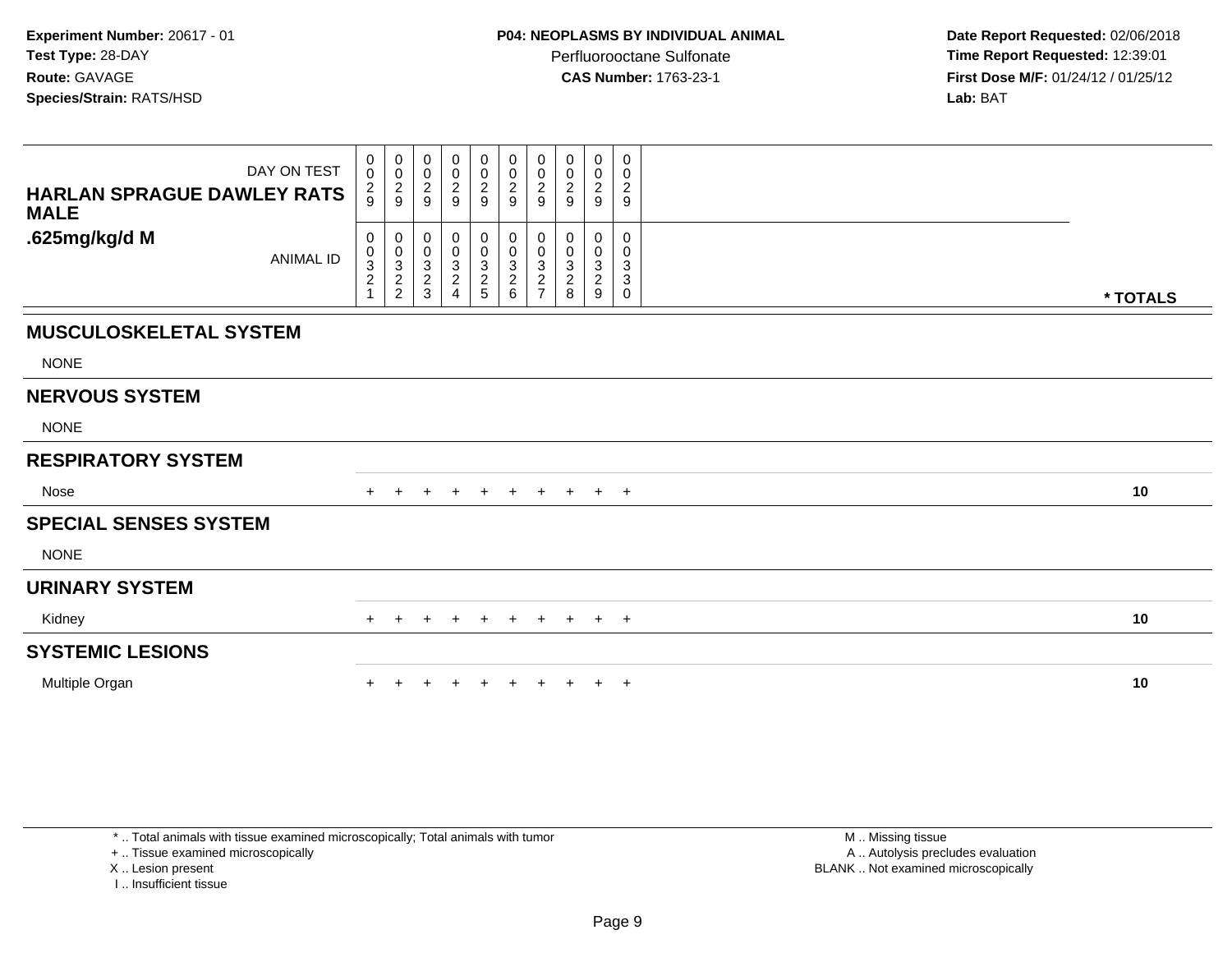**Date Report Requested:** 02/06/2018 **Time Report Requested:** 12:39:01 **First Dose M/F:** 01/24/12 / 01/25/12<br>**Lab:** BAT **Lab:** BAT

| DAY ON TEST<br><b>HARLAN SPRAGUE DAWLEY RATS</b><br><b>MALE</b> | $\begin{smallmatrix}0\\0\end{smallmatrix}$<br>$\frac{2}{9}$ | 00029                                                   | $_{\rm 0}^{\rm 0}$<br>$\frac{2}{9}$                                                       | $_{\rm 0}^{\rm 0}$<br>$\frac{2}{9}$                          | $\pmb{0}$<br>$\pmb{0}$<br>$\frac{2}{9}$                      | $\pmb{0}$<br>$\pmb{0}$<br>$\frac{2}{9}$                        | $\pmb{0}$<br>$\pmb{0}$<br>$\frac{2}{9}$                                                    | 0<br>$\pmb{0}$<br>$\overline{\mathbf{c}}$<br>9                              | $\pmb{0}$<br>$\pmb{0}$<br>$\frac{2}{9}$                                       | $\boldsymbol{0}$<br>$\mathbf 0$<br>$\frac{2}{9}$                         |          |
|-----------------------------------------------------------------|-------------------------------------------------------------|---------------------------------------------------------|-------------------------------------------------------------------------------------------|--------------------------------------------------------------|--------------------------------------------------------------|----------------------------------------------------------------|--------------------------------------------------------------------------------------------|-----------------------------------------------------------------------------|-------------------------------------------------------------------------------|--------------------------------------------------------------------------|----------|
| 1.25mg/kg/d M<br><b>ANIMAL ID</b>                               | 0<br>0<br>$\frac{3}{3}$<br>$\overline{1}$                   | $\pmb{0}$<br>$\begin{array}{c} 0 \\ 3 \\ 2 \end{array}$ | $\mathbf 0$<br>0<br>$\ensuremath{\mathsf{3}}$<br>$\ensuremath{\mathsf{3}}$<br>$\mathsf 3$ | $\mathbf 0$<br>$\pmb{0}$<br>$\mathsf 3$<br>$\mathbf{3}$<br>4 | 0<br>$\pmb{0}$<br>$\ensuremath{\mathsf{3}}$<br>$\frac{3}{5}$ | 0<br>$\pmb{0}$<br>$\ensuremath{\mathsf{3}}$<br>$\sqrt{3}$<br>6 | $\pmb{0}$<br>0<br>$\ensuremath{\mathsf{3}}$<br>$\ensuremath{\mathsf{3}}$<br>$\overline{7}$ | 0<br>0<br>$\ensuremath{\mathsf{3}}$<br>$\ensuremath{\mathsf{3}}$<br>$\bf 8$ | $\pmb{0}$<br>0<br>$\ensuremath{\mathsf{3}}$<br>$\sqrt{3}$<br>$\boldsymbol{9}$ | $\mathbf 0$<br>$\mathbf 0$<br>3<br>$\overline{4}$<br>$\mathsf{O}\xspace$ | * TOTALS |
| <b>ALIMENTARY SYSTEM</b>                                        |                                                             |                                                         |                                                                                           |                                                              |                                                              |                                                                |                                                                                            |                                                                             |                                                                               |                                                                          |          |
| Liver                                                           | $+$                                                         | $\ddot{}$                                               | +                                                                                         | $\ddot{}$                                                    | $\ddot{}$                                                    | $\ddot{}$                                                      | $\ddot{}$                                                                                  | $+$                                                                         | $+$                                                                           | $+$                                                                      | 10       |
| Pancreas                                                        | $+$                                                         |                                                         |                                                                                           |                                                              | $\ddot{}$                                                    | $\div$                                                         | $\div$                                                                                     | $+$                                                                         | $+$                                                                           | $+$                                                                      | 10       |
| <b>CARDIOVASCULAR SYSTEM</b>                                    |                                                             |                                                         |                                                                                           |                                                              |                                                              |                                                                |                                                                                            |                                                                             |                                                                               |                                                                          |          |
| <b>NONE</b>                                                     |                                                             |                                                         |                                                                                           |                                                              |                                                              |                                                                |                                                                                            |                                                                             |                                                                               |                                                                          |          |
| <b>ENDOCRINE SYSTEM</b>                                         |                                                             |                                                         |                                                                                           |                                                              |                                                              |                                                                |                                                                                            |                                                                             |                                                                               |                                                                          |          |
| <b>Thyroid Gland</b>                                            | $+$                                                         | $+$                                                     | $\ddot{}$                                                                                 | $\overline{+}$                                               | $+$                                                          | $+$                                                            | $+$                                                                                        | $+$                                                                         | $+$ $+$                                                                       |                                                                          | 10       |
| <b>GENERAL BODY SYSTEM</b>                                      |                                                             |                                                         |                                                                                           |                                                              |                                                              |                                                                |                                                                                            |                                                                             |                                                                               |                                                                          |          |
| <b>NONE</b>                                                     |                                                             |                                                         |                                                                                           |                                                              |                                                              |                                                                |                                                                                            |                                                                             |                                                                               |                                                                          |          |
| <b>GENITAL SYSTEM</b>                                           |                                                             |                                                         |                                                                                           |                                                              |                                                              |                                                                |                                                                                            |                                                                             |                                                                               |                                                                          |          |
| <b>Testes</b>                                                   |                                                             | $\div$                                                  |                                                                                           |                                                              |                                                              |                                                                | ÷                                                                                          | $+$                                                                         | $+$                                                                           | $+$                                                                      | 10       |
| <b>HEMATOPOIETIC SYSTEM</b>                                     |                                                             |                                                         |                                                                                           |                                                              |                                                              |                                                                |                                                                                            |                                                                             |                                                                               |                                                                          |          |
| <b>Bone Marrow</b>                                              | ÷.                                                          | $\ddot{}$                                               | $+$                                                                                       | $\ddot{}$                                                    | $+$                                                          | $\ddot{}$                                                      | $\pm$                                                                                      | $\pm$                                                                       | $+$                                                                           | $+$                                                                      | 10       |
| Spleen                                                          |                                                             |                                                         |                                                                                           |                                                              | $\pm$                                                        | $\pm$                                                          |                                                                                            | ÷.                                                                          | $+$                                                                           | $+$                                                                      | 10       |

# **INTEGUMENTARY SYSTEM**

NONE

\* .. Total animals with tissue examined microscopically; Total animals with tumor

+ .. Tissue examined microscopically

X .. Lesion present

I .. Insufficient tissue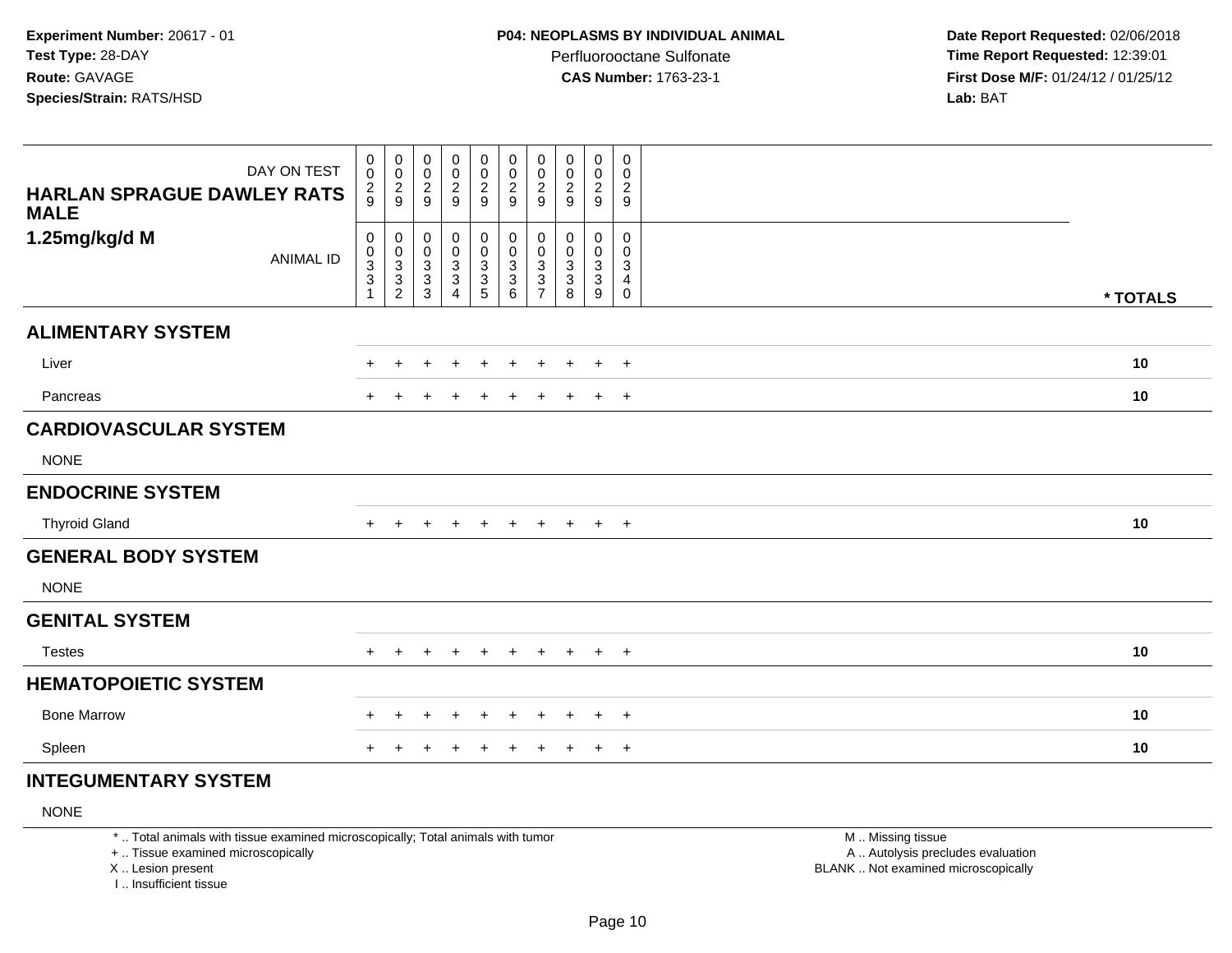**Date Report Requested:** 02/06/2018 **Time Report Requested:** 12:39:01 **First Dose M/F:** 01/24/12 / 01/25/12<br>**Lab:** BAT

| DAY ON TEST<br>HARLAN SPRAGUE DAWLEY RATS<br><b>MALE</b> | 0<br>$\ddot{\mathbf{0}}$<br>$\frac{2}{9}$ | $_{\rm 0}^{\rm 0}$<br>$\frac{2}{9}$                                | $_{\rm 0}^{\rm 0}$<br>$\frac{2}{9}$ | $\pmb{0}$<br>$\overline{0}$<br>$\frac{2}{9}$   | 0<br>$\mathsf{O}\xspace$<br>$\frac{2}{9}$                    | 0<br>$\ddot{\mathbf{0}}$<br>$\frac{2}{9}$                           | $\pmb{0}$<br>$\pmb{0}$<br>$\overline{c}$<br>9                 | 0<br>0<br>$\overline{c}$<br>9                 | $\mathbf 0$<br>$\boldsymbol{0}$<br>$\overline{c}$<br>9 | 0<br>0<br>$\sqrt{2}$<br>9 |          |
|----------------------------------------------------------|-------------------------------------------|--------------------------------------------------------------------|-------------------------------------|------------------------------------------------|--------------------------------------------------------------|---------------------------------------------------------------------|---------------------------------------------------------------|-----------------------------------------------|--------------------------------------------------------|---------------------------|----------|
| 1.25mg/kg/d M<br><b>ANIMAL ID</b>                        | 0<br>$\frac{0}{3}$<br>$\mathbf{1}$        | 0<br>$\begin{smallmatrix}0\3\3\end{smallmatrix}$<br>$\overline{2}$ | 0<br>$\frac{0}{3}$<br>3             | $\pmb{0}$<br>$_{3}^{\rm 0}$<br>$\sqrt{3}$<br>4 | 0<br>$\begin{smallmatrix} 0 \ 3 \end{smallmatrix}$<br>3<br>5 | $\pmb{0}$<br>$_{3}^{\rm 0}$<br>$\ensuremath{\mathsf{3}}$<br>$\,6\,$ | 0<br>$\pmb{0}$<br>$\sqrt{3}$<br>$\mathbf 3$<br>$\overline{7}$ | 0<br>0<br>$\ensuremath{\mathsf{3}}$<br>3<br>8 | 0<br>$\pmb{0}$<br>$\mathbf{3}$<br>$\mathbf{3}$<br>9    | 0<br>0<br>3<br>4<br>0     | * TOTALS |
| <b>MUSCULOSKELETAL SYSTEM</b>                            |                                           |                                                                    |                                     |                                                |                                                              |                                                                     |                                                               |                                               |                                                        |                           |          |
| <b>NONE</b>                                              |                                           |                                                                    |                                     |                                                |                                                              |                                                                     |                                                               |                                               |                                                        |                           |          |
| <b>NERVOUS SYSTEM</b>                                    |                                           |                                                                    |                                     |                                                |                                                              |                                                                     |                                                               |                                               |                                                        |                           |          |
| <b>NONE</b>                                              |                                           |                                                                    |                                     |                                                |                                                              |                                                                     |                                                               |                                               |                                                        |                           |          |
| <b>RESPIRATORY SYSTEM</b>                                |                                           |                                                                    |                                     |                                                |                                                              |                                                                     |                                                               |                                               |                                                        |                           |          |
| Nose                                                     | $+$                                       |                                                                    |                                     | $\pm$                                          | $+$                                                          | $+$                                                                 | $+$                                                           | $+$                                           | $+$                                                    | $+$                       | 10       |
| <b>SPECIAL SENSES SYSTEM</b>                             |                                           |                                                                    |                                     |                                                |                                                              |                                                                     |                                                               |                                               |                                                        |                           |          |
| <b>NONE</b>                                              |                                           |                                                                    |                                     |                                                |                                                              |                                                                     |                                                               |                                               |                                                        |                           |          |
| <b>URINARY SYSTEM</b>                                    |                                           |                                                                    |                                     |                                                |                                                              |                                                                     |                                                               |                                               |                                                        |                           |          |
| Kidney                                                   | $+$                                       | $\pm$                                                              | $\pm$                               | $\pm$                                          | $+$                                                          | $+$                                                                 | $+$                                                           | $+$                                           | $+$ $+$                                                |                           | 10       |
| <b>SYSTEMIC LESIONS</b>                                  |                                           |                                                                    |                                     |                                                |                                                              |                                                                     |                                                               |                                               |                                                        |                           |          |
| Multiple Organ                                           |                                           |                                                                    |                                     |                                                | $+$                                                          | $+$                                                                 | $+$                                                           | $+$                                           | $+$ $+$                                                |                           | 10       |

\* .. Total animals with tissue examined microscopically; Total animals with tumor

+ .. Tissue examined microscopically

X .. Lesion present

I .. Insufficient tissue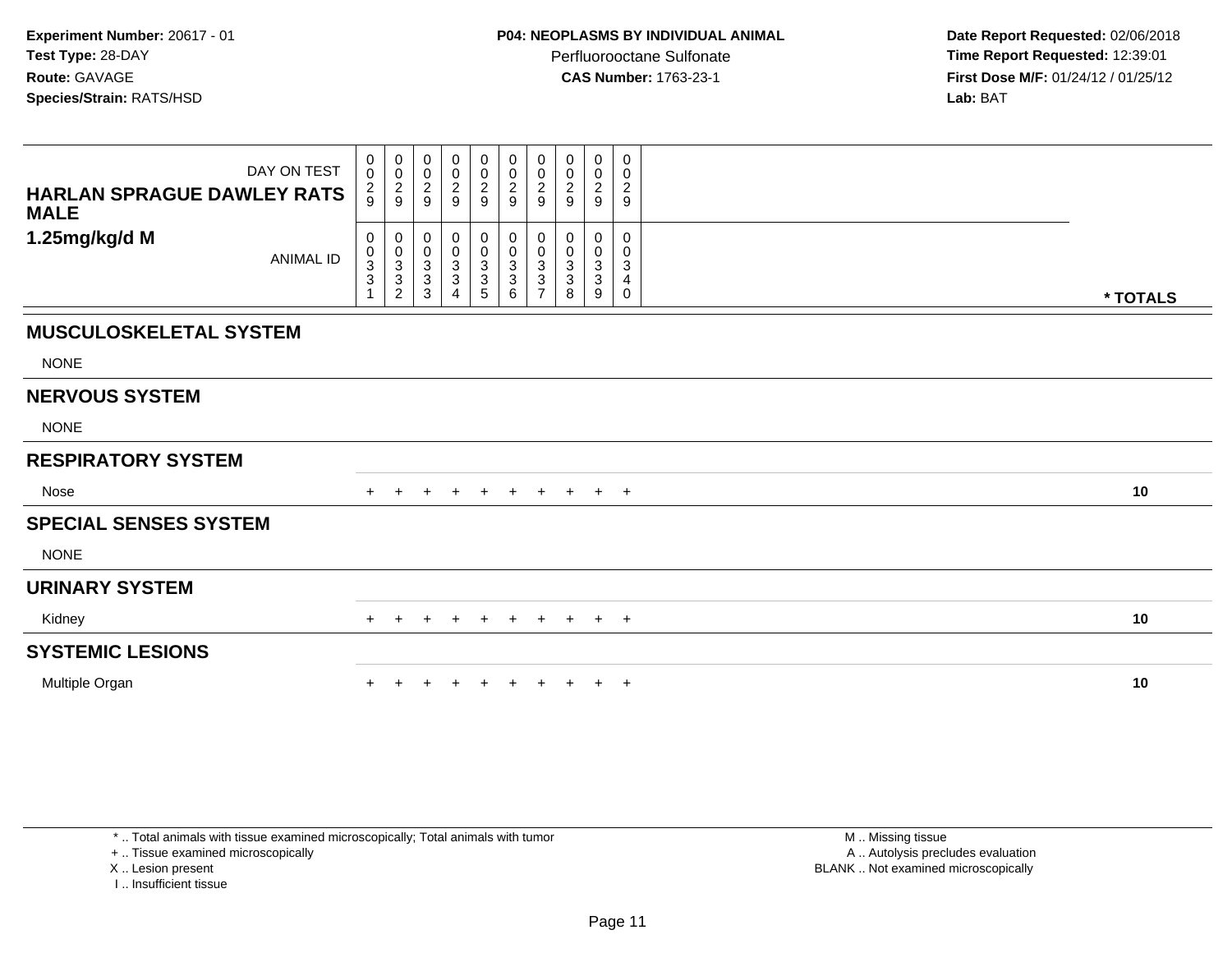**Date Report Requested:** 02/06/2018 **Time Report Requested:** 12:39:01 **First Dose M/F:** 01/24/12 / 01/25/12<br>**Lab:** BAT **Lab:** BAT

| DAY ON TEST<br><b>HARLAN SPRAGUE DAWLEY RATS</b><br><b>MALE</b> | 0<br>$\pmb{0}$<br>$\frac{2}{9}$              | $\boldsymbol{0}$<br>$\frac{0}{2}$                                 | 0<br>$\mathsf 0$<br>$\frac{2}{9}$ | $\pmb{0}$<br>$\frac{0}{2}$                                                 | 0<br>$\frac{0}{2}$                                 | $\pmb{0}$<br>$\frac{0}{2}$                                    | $\pmb{0}$<br>$\frac{0}{2}$                                     | 0<br>$\begin{smallmatrix} 0\\2\\9 \end{smallmatrix}$                           | $\pmb{0}$<br>$\pmb{0}$<br>$\frac{2}{9}$           | 0<br>$\mathbf 0$<br>$\frac{2}{9}$                                          |          |  |
|-----------------------------------------------------------------|----------------------------------------------|-------------------------------------------------------------------|-----------------------------------|----------------------------------------------------------------------------|----------------------------------------------------|---------------------------------------------------------------|----------------------------------------------------------------|--------------------------------------------------------------------------------|---------------------------------------------------|----------------------------------------------------------------------------|----------|--|
| 2.5mg/kg/d M<br><b>ANIMAL ID</b>                                | $\pmb{0}$<br>$\frac{0}{3}$<br>$\overline{4}$ | $\,0\,$<br>$\frac{0}{3}$<br>$\overline{\mathbf{4}}$<br>$\sqrt{2}$ | 0<br>$\pmb{0}$<br>3<br>4<br>3     | $\pmb{0}$<br>$\pmb{0}$<br>$\ensuremath{\mathsf{3}}$<br>4<br>$\overline{A}$ | 0<br>$\frac{0}{3}$<br>$\overline{\mathbf{4}}$<br>5 | $\pmb{0}$<br>$\pmb{0}$<br>$\ensuremath{\mathsf{3}}$<br>4<br>6 | $\pmb{0}$<br>$\frac{0}{3}$<br>$\overline{4}$<br>$\overline{ }$ | $\mathbf 0$<br>$\mathbf 0$<br>$\ensuremath{\mathsf{3}}$<br>$\overline{4}$<br>8 | $\pmb{0}$<br>$\mathbf 0$<br>$\mathbf 3$<br>4<br>9 | 0<br>$\mathbf 0$<br>$\ensuremath{\mathsf{3}}$<br>$\sqrt{5}$<br>$\mathbf 0$ | * TOTALS |  |
| <b>ALIMENTARY SYSTEM</b>                                        |                                              |                                                                   |                                   |                                                                            |                                                    |                                                               |                                                                |                                                                                |                                                   |                                                                            |          |  |
| Liver                                                           | $+$                                          | +                                                                 | +                                 | $\ddot{}$                                                                  | $\ddot{}$                                          | $\ddot{}$                                                     | $\ddot{}$                                                      | $\ddot{}$                                                                      |                                                   | $+$ $+$                                                                    | 10       |  |
| Pancreas                                                        | $+$                                          |                                                                   |                                   |                                                                            | $\ddot{}$                                          | $\ddot{}$                                                     | $\ddot{}$                                                      | $\ddot{}$                                                                      | $+$                                               | $+$                                                                        | 10       |  |
| <b>CARDIOVASCULAR SYSTEM</b>                                    |                                              |                                                                   |                                   |                                                                            |                                                    |                                                               |                                                                |                                                                                |                                                   |                                                                            |          |  |
| <b>NONE</b>                                                     |                                              |                                                                   |                                   |                                                                            |                                                    |                                                               |                                                                |                                                                                |                                                   |                                                                            |          |  |
| <b>ENDOCRINE SYSTEM</b>                                         |                                              |                                                                   |                                   |                                                                            |                                                    |                                                               |                                                                |                                                                                |                                                   |                                                                            |          |  |
| <b>Thyroid Gland</b>                                            | $+$                                          | $\pm$                                                             | +                                 | $\ddot{}$                                                                  | $\ddot{}$                                          | $+$                                                           | $+$                                                            | $+$                                                                            |                                                   | $+$ $+$                                                                    | 10       |  |
| <b>GENERAL BODY SYSTEM</b>                                      |                                              |                                                                   |                                   |                                                                            |                                                    |                                                               |                                                                |                                                                                |                                                   |                                                                            |          |  |
| <b>NONE</b>                                                     |                                              |                                                                   |                                   |                                                                            |                                                    |                                                               |                                                                |                                                                                |                                                   |                                                                            |          |  |
| <b>GENITAL SYSTEM</b>                                           |                                              |                                                                   |                                   |                                                                            |                                                    |                                                               |                                                                |                                                                                |                                                   |                                                                            |          |  |
| <b>Testes</b>                                                   |                                              |                                                                   | ÷                                 | $\div$                                                                     | $\pm$                                              | $+$                                                           | $+$                                                            | $+$                                                                            | $+$                                               | $+$                                                                        | 10       |  |
| <b>HEMATOPOIETIC SYSTEM</b>                                     |                                              |                                                                   |                                   |                                                                            |                                                    |                                                               |                                                                |                                                                                |                                                   |                                                                            |          |  |
| <b>Bone Marrow</b>                                              | $+$                                          |                                                                   | $\ddot{}$                         | $\ddot{}$                                                                  | $\ddot{}$                                          | $\ddot{}$                                                     | $\ddot{}$                                                      | $\pm$                                                                          | $\pm$                                             | $+$                                                                        | 10       |  |
| Spleen                                                          | $+$                                          |                                                                   | $\pm$                             |                                                                            | $\ddot{}$                                          | $\ddot{}$                                                     | $\ddot{}$                                                      | $\pm$                                                                          | $\ddot{}$                                         | $+$                                                                        | 10       |  |

# **INTEGUMENTARY SYSTEM**

NONE

\* .. Total animals with tissue examined microscopically; Total animals with tumor

+ .. Tissue examined microscopically

X .. Lesion present

I .. Insufficient tissue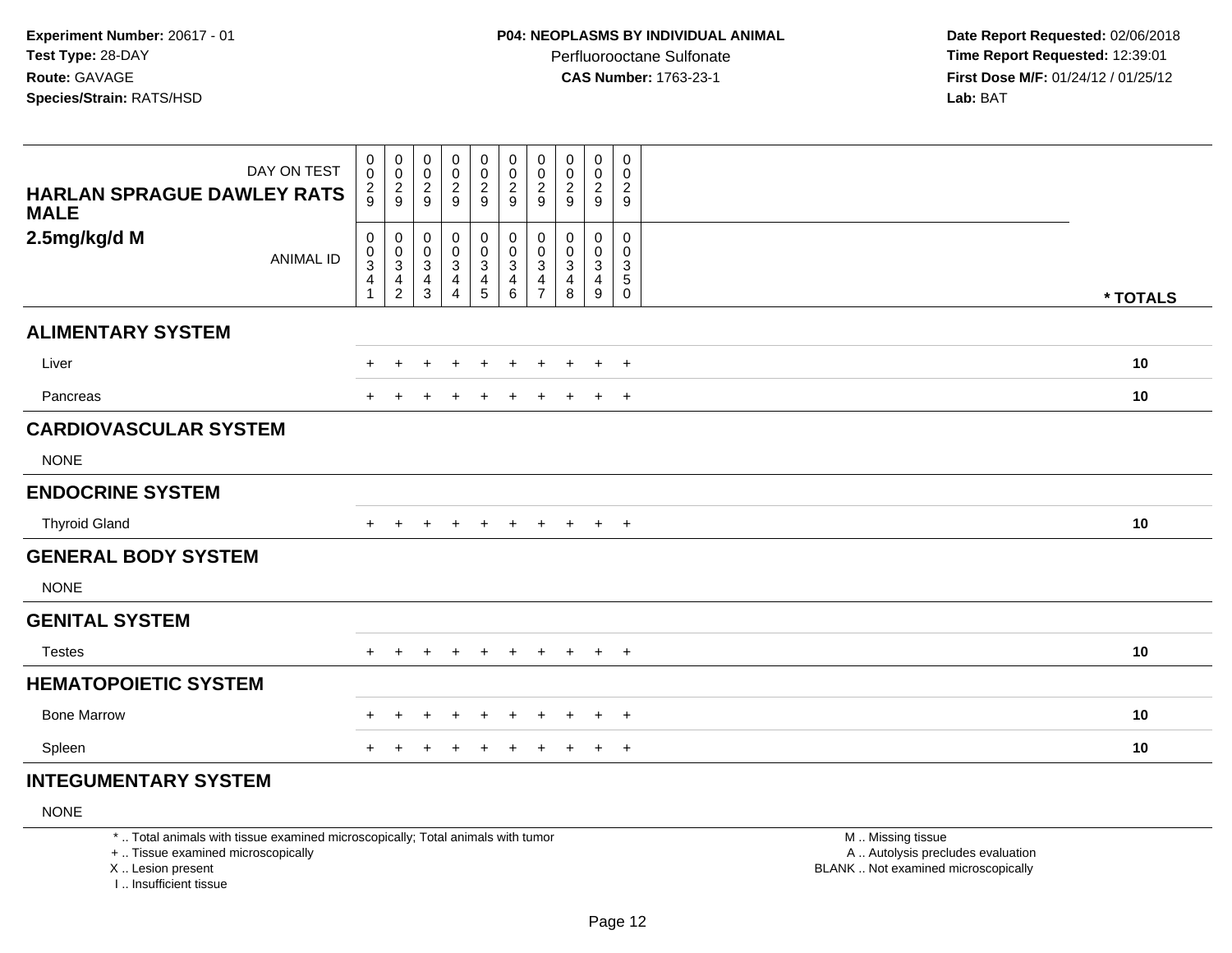**Date Report Requested:** 02/06/2018 **Time Report Requested:** 12:39:01 **First Dose M/F:** 01/24/12 / 01/25/12<br>**Lab:** BAT **Lab:** BAT

| DAY ON TEST<br><b>HARLAN SPRAGUE DAWLEY RATS</b><br><b>MALE</b> | $\mathbf 0$<br>$\ddot{\mathbf{0}}$<br>$\frac{2}{9}$ | 0<br>$\ddot{\mathbf{0}}$<br>$\frac{2}{9}$  | 0<br>0<br>$\sqrt{2}$<br>9      | $\mathbf 0$<br>$\ddot{\mathbf{0}}$<br>$\frac{2}{9}$ | 0<br>$\pmb{0}$<br>$\frac{2}{9}$ | 0<br>$\mathbf 0$<br>$\overline{c}$<br>9 | 0<br>$\pmb{0}$<br>$\overline{\mathbf{c}}$<br>9      | 0<br>0<br>$\frac{2}{9}$                       | 0<br>$\pmb{0}$<br>$\boldsymbol{2}$<br>9 | 0<br>$\mathbf 0$<br>$\frac{2}{9}$                   |          |
|-----------------------------------------------------------------|-----------------------------------------------------|--------------------------------------------|--------------------------------|-----------------------------------------------------|---------------------------------|-----------------------------------------|-----------------------------------------------------|-----------------------------------------------|-----------------------------------------|-----------------------------------------------------|----------|
| 2.5mg/kg/d M<br><b>ANIMAL ID</b>                                | 0<br>$_{3}^{\rm 0}$<br>$\overline{4}$               | 0<br>$_{3}^{\rm 0}$<br>4<br>$\overline{c}$ | 0<br>0<br>$\sqrt{3}$<br>4<br>3 | $\boldsymbol{0}$<br>$_{3}^{\rm 0}$<br>4<br>4        | 0<br>$_{3}^{\rm 0}$<br>4<br>5   | 0<br>$\pmb{0}$<br>3<br>4<br>6           | 0<br>$\pmb{0}$<br>$\sqrt{3}$<br>4<br>$\overline{7}$ | 0<br>0<br>$\ensuremath{\mathsf{3}}$<br>4<br>8 | 0<br>$\pmb{0}$<br>$\sqrt{3}$<br>4<br>9  | 0<br>0<br>$\mathsf 3$<br>$\,$ 5 $\,$<br>$\mathbf 0$ | * TOTALS |
| <b>MUSCULOSKELETAL SYSTEM</b>                                   |                                                     |                                            |                                |                                                     |                                 |                                         |                                                     |                                               |                                         |                                                     |          |
| <b>NONE</b>                                                     |                                                     |                                            |                                |                                                     |                                 |                                         |                                                     |                                               |                                         |                                                     |          |
| <b>NERVOUS SYSTEM</b>                                           |                                                     |                                            |                                |                                                     |                                 |                                         |                                                     |                                               |                                         |                                                     |          |
| <b>NONE</b>                                                     |                                                     |                                            |                                |                                                     |                                 |                                         |                                                     |                                               |                                         |                                                     |          |
| <b>RESPIRATORY SYSTEM</b>                                       |                                                     |                                            |                                |                                                     |                                 |                                         |                                                     |                                               |                                         |                                                     |          |
| Nose                                                            |                                                     | $\pm$                                      | $\pm$                          | $\pm$                                               | $+$                             | $+$                                     | $+$                                                 | $+$                                           | $+$                                     | $+$                                                 | 10       |
| <b>SPECIAL SENSES SYSTEM</b>                                    |                                                     |                                            |                                |                                                     |                                 |                                         |                                                     |                                               |                                         |                                                     |          |
| <b>NONE</b>                                                     |                                                     |                                            |                                |                                                     |                                 |                                         |                                                     |                                               |                                         |                                                     |          |
| <b>URINARY SYSTEM</b>                                           |                                                     |                                            |                                |                                                     |                                 |                                         |                                                     |                                               |                                         |                                                     |          |
| Kidney                                                          | $+$                                                 | $\pm$                                      | $\pm$                          | $\pm$                                               | $+$                             | $+$                                     | $+$                                                 | $+$                                           | $+$ $+$                                 |                                                     | 10       |
| <b>SYSTEMIC LESIONS</b>                                         |                                                     |                                            |                                |                                                     |                                 |                                         |                                                     |                                               |                                         |                                                     |          |
| Multiple Organ                                                  |                                                     |                                            |                                |                                                     | $+$                             | $+$                                     | $+$                                                 | $+$                                           | $+$                                     | $+$                                                 | 10       |

\* .. Total animals with tissue examined microscopically; Total animals with tumor

+ .. Tissue examined microscopically

X .. Lesion present

I .. Insufficient tissue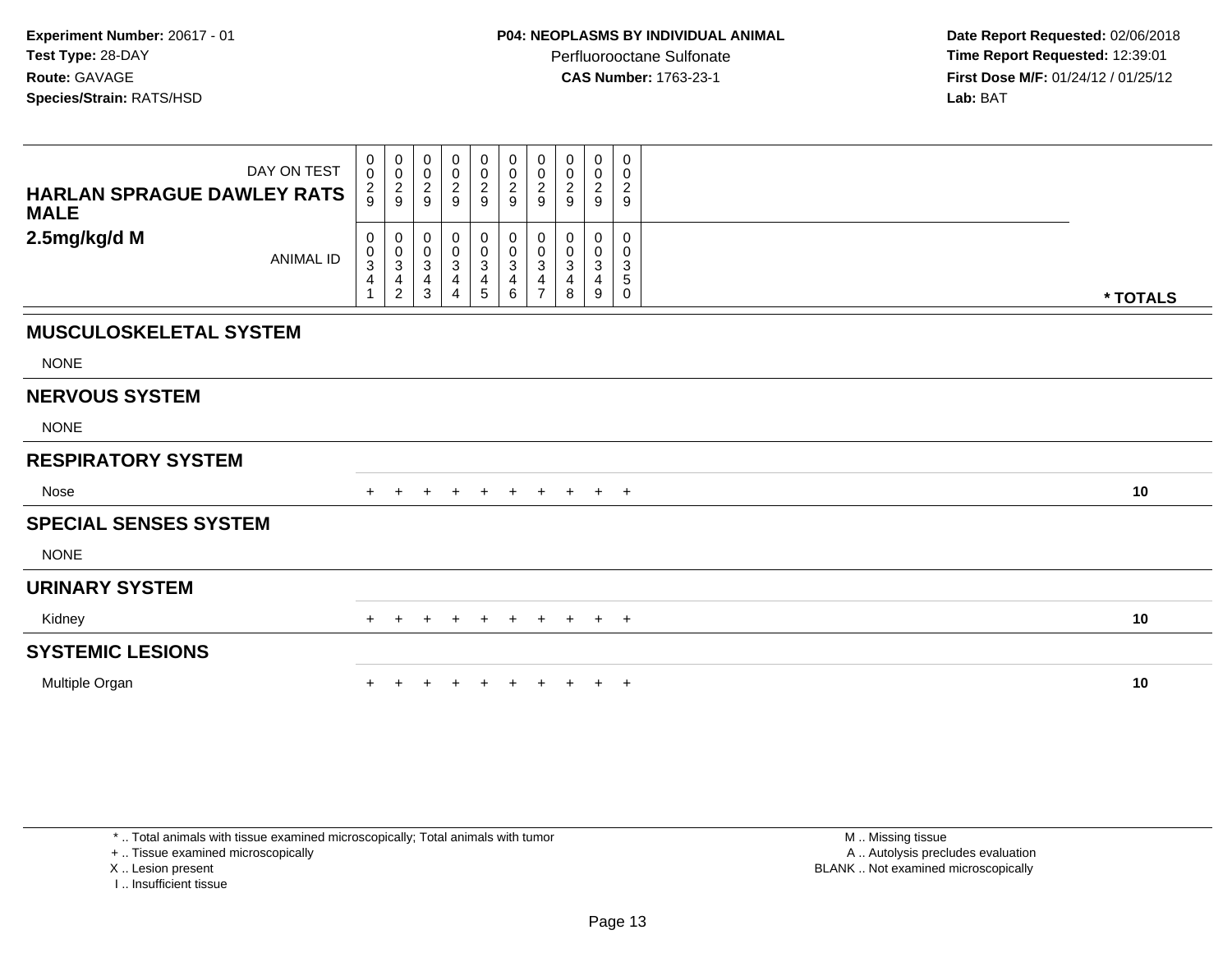**Date Report Requested:** 02/06/2018 **Time Report Requested:** 12:39:01 **First Dose M/F:** 01/24/12 / 01/25/12<br>**Lab:** BAT **Lab:** BAT

| <b>HARLAN SPRAGUE DAWLEY RATS</b>                                               | DAY ON TEST      | $\pmb{0}$<br>$\mathbf 0$<br>$\frac{2}{9}$    | 0<br>$\mathbf 0$<br>$\frac{2}{9}$    | $\boldsymbol{0}$<br>$\pmb{0}$<br>$\frac{2}{9}$               | $\begin{array}{c} 0 \\ 0 \\ 2 \\ 9 \end{array}$                   | 0<br>$\mathsf{O}\xspace$<br>$\frac{2}{9}$ | $\begin{smallmatrix} 0\\0 \end{smallmatrix}$<br>$\frac{2}{9}$ | 0<br>$\pmb{0}$<br>$\sqrt{2}$<br>$9\,$                          | $\pmb{0}$<br>$\pmb{0}$<br>$\sqrt{2}$<br>9                         | 0<br>$\pmb{0}$<br>$\overline{c}$<br>9                    | $\pmb{0}$<br>$\mathbf 0$<br>$\boldsymbol{2}$<br>9            |                   |          |
|---------------------------------------------------------------------------------|------------------|----------------------------------------------|--------------------------------------|--------------------------------------------------------------|-------------------------------------------------------------------|-------------------------------------------|---------------------------------------------------------------|----------------------------------------------------------------|-------------------------------------------------------------------|----------------------------------------------------------|--------------------------------------------------------------|-------------------|----------|
| <b>MALE</b><br>5mg/kg/d M                                                       | <b>ANIMAL ID</b> | $\mathbf 0$<br>$\frac{0}{3}$<br>$\mathbf{1}$ | 0<br>$\frac{0}{3}$<br>$\overline{2}$ | $\pmb{0}$<br>$\begin{array}{c} 0 \\ 3 \\ 5 \\ 3 \end{array}$ | $\begin{array}{c} 0 \\ 0 \\ 3 \\ 5 \end{array}$<br>$\overline{4}$ | 0<br>0<br>3<br>5<br>5                     | 0<br>0<br>0<br>5<br>6                                         | 0<br>$\mathbf 0$<br>$\sqrt{3}$<br>$\sqrt{5}$<br>$\overline{7}$ | $\pmb{0}$<br>$\mathbf 0$<br>$\overline{3}$<br>$\overline{5}$<br>8 | 0<br>$\mathsf{O}$<br>$\mathbf{3}$<br>$\overline{5}$<br>9 | $\mathbf 0$<br>$\mathbf 0$<br>$\sqrt{3}$<br>6<br>$\mathbf 0$ |                   | * TOTALS |
| <b>ALIMENTARY SYSTEM</b>                                                        |                  |                                              |                                      |                                                              |                                                                   |                                           |                                                               |                                                                |                                                                   |                                                          |                                                              |                   |          |
| Esophagus                                                                       |                  |                                              |                                      |                                                              |                                                                   |                                           |                                                               |                                                                |                                                                   |                                                          | $\div$                                                       |                   | 10       |
| Intestine Large, Cecum                                                          |                  |                                              |                                      |                                                              |                                                                   |                                           |                                                               |                                                                |                                                                   | $\ddot{}$                                                | $+$                                                          |                   | 10       |
| Intestine Large, Colon                                                          |                  |                                              |                                      |                                                              |                                                                   |                                           |                                                               |                                                                |                                                                   | $\ddot{}$                                                | $\overline{+}$                                               |                   | 10       |
| Intestine Large, Rectum                                                         |                  |                                              |                                      |                                                              |                                                                   |                                           |                                                               |                                                                |                                                                   | $\ddot{}$                                                | $+$                                                          |                   | 10       |
| Intestine Small, Duodenum                                                       |                  |                                              |                                      |                                                              |                                                                   |                                           |                                                               |                                                                |                                                                   |                                                          | $\ddot{}$                                                    |                   | 10       |
| Intestine Small, Ileum                                                          |                  |                                              |                                      |                                                              |                                                                   |                                           |                                                               |                                                                |                                                                   | $\ddot{}$                                                | $\ddot{}$                                                    |                   | 10       |
| Intestine Small, Jejunum                                                        |                  |                                              |                                      |                                                              |                                                                   |                                           |                                                               |                                                                |                                                                   | ÷                                                        | $\overline{+}$                                               |                   | 10       |
| Liver                                                                           |                  |                                              |                                      |                                                              |                                                                   |                                           |                                                               |                                                                |                                                                   | $\div$                                                   | $+$                                                          |                   | 10       |
| Pancreas                                                                        |                  |                                              |                                      |                                                              |                                                                   |                                           |                                                               |                                                                |                                                                   |                                                          | $\div$                                                       |                   | 10       |
| <b>Salivary Glands</b>                                                          |                  |                                              |                                      |                                                              |                                                                   |                                           |                                                               |                                                                |                                                                   |                                                          | $+$                                                          |                   | 10       |
| Stomach, Forestomach                                                            |                  |                                              |                                      |                                                              |                                                                   |                                           |                                                               |                                                                |                                                                   |                                                          | $\div$                                                       |                   | 10       |
| Stomach, Glandular                                                              |                  | $+$                                          |                                      |                                                              |                                                                   |                                           |                                                               |                                                                |                                                                   | $\ddot{}$                                                | $+$                                                          |                   | 10       |
| <b>CARDIOVASCULAR SYSTEM</b>                                                    |                  |                                              |                                      |                                                              |                                                                   |                                           |                                                               |                                                                |                                                                   |                                                          |                                                              |                   |          |
| <b>Blood Vessel</b>                                                             |                  | $\ddot{}$                                    |                                      |                                                              | $\div$                                                            | $\ddot{}$                                 |                                                               |                                                                |                                                                   |                                                          | $+$                                                          |                   | 10       |
| *  Total animals with tissue examined microscopically; Total animals with tumor |                  |                                              |                                      |                                                              |                                                                   |                                           |                                                               |                                                                |                                                                   |                                                          |                                                              | M  Missing tissue |          |

+ .. Tissue examined microscopically

X .. Lesion present

I .. Insufficient tissue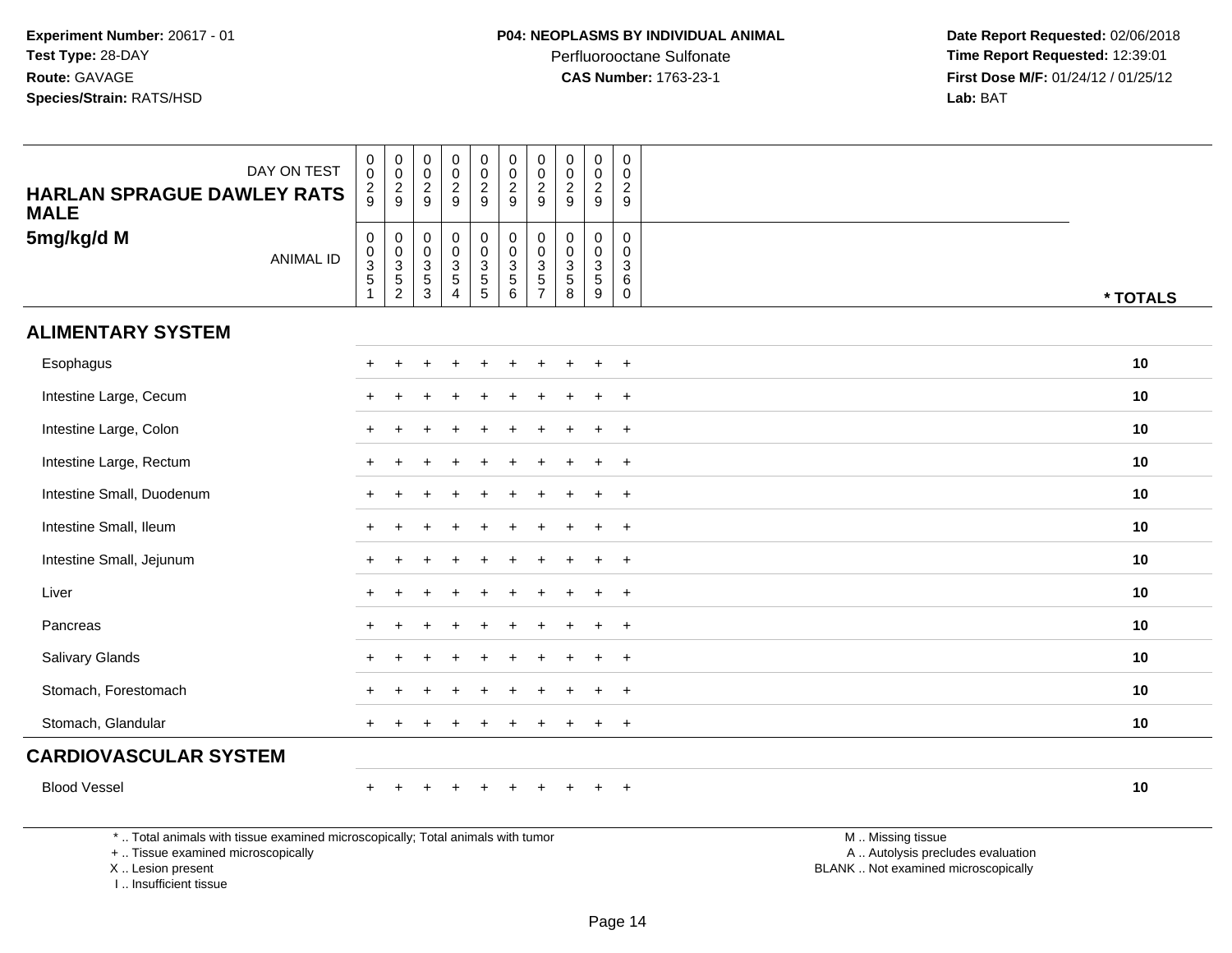Perfluorooctane Sulfonate<br>CAS Number: 1763-23-1

 **Date Report Requested:** 02/06/2018 **Time Report Requested:** 12:39:01 **First Dose M/F:** 01/24/12 / 01/25/12<br>**Lab:** BAT **Lab:** BAT

| DAY ON TEST<br><b>HARLAN SPRAGUE DAWLEY RATS</b><br><b>MALE</b> | $\pmb{0}$<br>$\mathbf 0$<br>$\frac{2}{9}$ | $\begin{smallmatrix}0\\0\end{smallmatrix}$<br>$\frac{2}{9}$    | $\,0\,$<br>$\mathbf 0$<br>$\frac{2}{9}$                      | $\begin{smallmatrix}0\0\0\end{smallmatrix}$<br>$\frac{2}{9}$ | $\begin{smallmatrix} 0\\0 \end{smallmatrix}$<br>$\frac{2}{9}$ |                                                             | $_{\rm 0}^{\rm 0}$<br>$\frac{2}{9}$                                  | $\begin{smallmatrix}0\\0\end{smallmatrix}$<br>$\overline{\mathbf{c}}$<br>9 | $\mathbf 0$<br>$\mathsf{O}\xspace$<br>$\overline{a}$<br>9 | $\pmb{0}$<br>$\pmb{0}$<br>$\overline{c}$<br>9 |          |
|-----------------------------------------------------------------|-------------------------------------------|----------------------------------------------------------------|--------------------------------------------------------------|--------------------------------------------------------------|---------------------------------------------------------------|-------------------------------------------------------------|----------------------------------------------------------------------|----------------------------------------------------------------------------|-----------------------------------------------------------|-----------------------------------------------|----------|
| 5mg/kg/d M<br><b>ANIMAL ID</b>                                  | 0<br>$_{3}^{\rm 0}$<br>$\sqrt{5}$         | $\mathbf 0$<br>$_{3}^{\rm 0}$<br>$\mathbf 5$<br>$\overline{c}$ | 0<br>$\boldsymbol{0}$<br>$\ensuremath{\mathsf{3}}$<br>5<br>3 | 0<br>0<br>3<br>5                                             | 0<br>0<br>3<br>$\sqrt{5}$<br>5                                | $\boldsymbol{0}$<br>$_{3}^{\rm 0}$<br>$\sqrt{5}$<br>$\,6\,$ | 0<br>0<br>$\ensuremath{\mathsf{3}}$<br>$\mathbf 5$<br>$\overline{ }$ | 0<br>0<br>3<br>5<br>8                                                      | 0<br>0<br>3<br>5<br>9                                     | 0<br>0<br>3<br>6<br>0                         | * TOTALS |
| Heart                                                           |                                           |                                                                |                                                              | $\ddot{}$                                                    | $\ddot{}$                                                     | $+$                                                         | $+$                                                                  | $+$                                                                        | $+$                                                       | $+$                                           | 10       |
| <b>ENDOCRINE SYSTEM</b>                                         |                                           |                                                                |                                                              |                                                              |                                                               |                                                             |                                                                      |                                                                            |                                                           |                                               |          |
| <b>Adrenal Cortex</b>                                           |                                           |                                                                |                                                              | $\ddot{}$                                                    | $\pm$                                                         | $+$                                                         | $\pm$                                                                | $+$                                                                        | $+$                                                       | $+$                                           | 10       |
| Adrenal Medulla                                                 | $+$                                       |                                                                |                                                              |                                                              | $\pm$                                                         |                                                             |                                                                      |                                                                            | $\ddot{}$                                                 | $+$                                           | 10       |
| Islets, Pancreatic                                              |                                           |                                                                |                                                              |                                                              |                                                               |                                                             |                                                                      |                                                                            |                                                           | $\ddot{}$                                     | 10       |
| Parathyroid Gland                                               | $+$                                       | M                                                              | $+$                                                          | $+$                                                          | $+$                                                           | $+$                                                         | $+$                                                                  | $+$                                                                        | $M +$                                                     |                                               | 8        |
| <b>Pituitary Gland</b>                                          | $+$                                       |                                                                |                                                              | $\div$                                                       | $+$                                                           |                                                             | $\pm$                                                                | $\pm$                                                                      | $\pm$                                                     | $+$                                           | 10       |
| <b>Thyroid Gland</b>                                            | $+$                                       |                                                                |                                                              | $\ddot{}$                                                    | $\ddot{}$                                                     | $\pm$                                                       | $\pm$                                                                | $+$                                                                        | $\pm$                                                     | $+$                                           | 10       |
| <b>GENERAL BODY SYSTEM</b>                                      |                                           |                                                                |                                                              |                                                              |                                                               |                                                             |                                                                      |                                                                            |                                                           |                                               |          |

NONE

#### **GENITAL SYSTEM**Epididymis <sup>+</sup> <sup>+</sup> <sup>+</sup> <sup>+</sup> <sup>+</sup> <sup>+</sup> <sup>+</sup> <sup>+</sup> <sup>+</sup> <sup>+</sup> **<sup>10</sup>** Preputial Glandd  $+$  <sup>+</sup> <sup>+</sup> <sup>+</sup> <sup>+</sup> <sup>+</sup> <sup>+</sup> <sup>+</sup> <sup>+</sup> <sup>+</sup> **<sup>10</sup>** Prostate $e$  + <sup>+</sup> <sup>+</sup> <sup>+</sup> <sup>+</sup> <sup>+</sup> <sup>+</sup> <sup>+</sup> <sup>+</sup> <sup>+</sup> **<sup>10</sup>** Seminal Vesicle $e$  + <sup>+</sup> <sup>+</sup> <sup>+</sup> <sup>+</sup> <sup>+</sup> <sup>+</sup> <sup>+</sup> <sup>+</sup> <sup>+</sup> **<sup>10</sup>**

\* .. Total animals with tissue examined microscopically; Total animals with tumor

+ .. Tissue examined microscopically

X .. Lesion present

I .. Insufficient tissue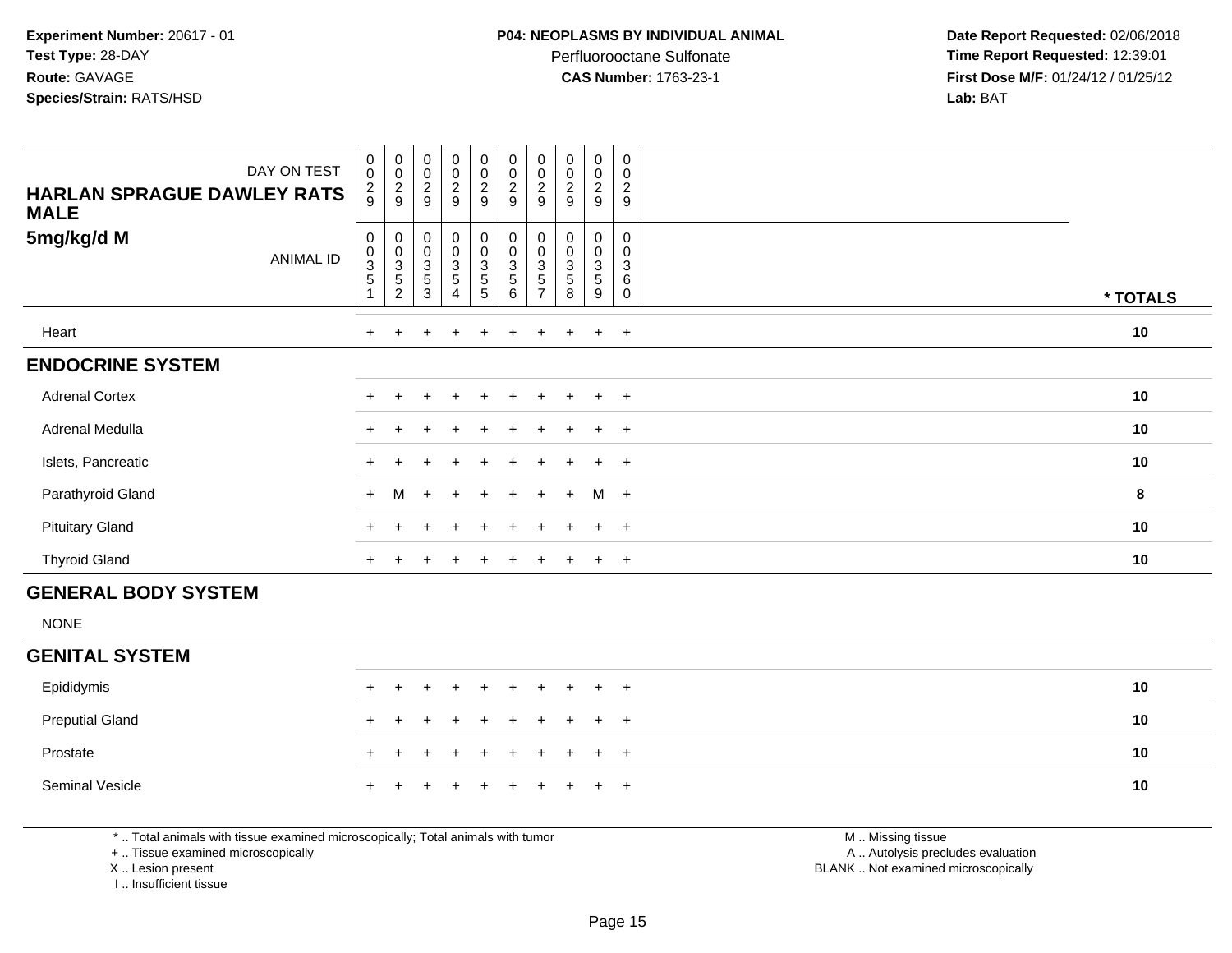**Date Report Requested:** 02/06/2018 **Time Report Requested:** 12:39:01 **First Dose M/F:** 01/24/12 / 01/25/12<br>**Lab:** BAT **Lab:** BAT

| DAY ON TEST<br><b>HARLAN SPRAGUE DAWLEY RATS</b><br><b>MALE</b> | $\boldsymbol{0}$<br>$\mathbf 0$<br>$\frac{2}{9}$             | $\begin{array}{c} 0 \\ 0 \\ 2 \\ 9 \end{array}$ | $_{\rm 0}^{\rm 0}$<br>$\frac{2}{9}$            | $\pmb{0}$<br>$\pmb{0}$<br>$\frac{2}{9}$                | $\boldsymbol{0}$<br>$\frac{0}{2}$ | 0<br>$\pmb{0}$<br>$\frac{2}{9}$                                                    | 0<br>$\pmb{0}$<br>$\boldsymbol{2}$<br>$9\,$          | $\begin{array}{c} 0 \\ 0 \\ 2 \\ 9 \end{array}$           | 0<br>$\pmb{0}$<br>$\sqrt{2}$<br>9                             | 0<br>0<br>$\overline{2}$<br>9                                  |          |
|-----------------------------------------------------------------|--------------------------------------------------------------|-------------------------------------------------|------------------------------------------------|--------------------------------------------------------|-----------------------------------|------------------------------------------------------------------------------------|------------------------------------------------------|-----------------------------------------------------------|---------------------------------------------------------------|----------------------------------------------------------------|----------|
| 5mg/kg/d M<br><b>ANIMAL ID</b>                                  | $\mathbf 0$<br>$\begin{smallmatrix}0\\3\\5\end{smallmatrix}$ | 0<br>0<br>3<br>5<br>2                           | $\pmb{0}$<br>$_{3}^{\rm 0}$<br>$\sqrt{5}$<br>3 | $\pmb{0}$<br>$\mathsf{O}\xspace$<br>$\frac{3}{5}$<br>4 | 0<br>0<br>3<br>5<br>5<br>5        | $\begin{smallmatrix} 0\\0 \end{smallmatrix}$<br>$\overline{3}$<br>$\,$ 5 $\,$<br>6 | 0<br>0<br>$\sqrt{3}$<br>$\sqrt{5}$<br>$\overline{7}$ | $\mathbf 0$<br>$\overline{0}$<br>3<br>$\overline{5}$<br>8 | 0<br>$\mathbf 0$<br>$\overline{3}$<br>$\overline{5}$<br>$9\,$ | $\mathbf 0$<br>$\mathbf 0$<br>$\mathbf{3}$<br>6<br>$\mathbf 0$ | * TOTALS |
| <b>Testes</b>                                                   | $+$                                                          | $+$                                             | $+$                                            | $\ddot{}$                                              | $+$                               | $\ddot{}$                                                                          | $+$                                                  | $\ddot{}$                                                 | $+$                                                           | $+$                                                            | 10       |
| <b>HEMATOPOIETIC SYSTEM</b>                                     |                                                              |                                                 |                                                |                                                        |                                   |                                                                                    |                                                      |                                                           |                                                               |                                                                |          |
| <b>Bone Marrow</b>                                              | $\ddot{}$                                                    |                                                 |                                                | $\ddot{}$                                              |                                   | $\ddot{}$                                                                          | $\pm$                                                | $\overline{+}$                                            | $+$                                                           | $+$                                                            | 10       |
| Lymph Node, Mandibular                                          | $+$                                                          | $\ddot{}$                                       | $\div$                                         |                                                        | $\ddot{}$                         | $\ddot{}$                                                                          | $\ddot{}$                                            | $\overline{+}$                                            | $+$                                                           | $+$                                                            | 9        |
| Lymph Node, Mesenteric                                          | $\ddot{}$                                                    |                                                 |                                                | $\div$                                                 | $\ddot{}$                         | $\ddot{}$                                                                          | $\ddot{}$                                            | $\overline{+}$                                            | $+$                                                           | $+$                                                            | 10       |
| Spleen                                                          | $\ddot{}$                                                    |                                                 |                                                | $\ddot{}$                                              |                                   | $\ddot{}$                                                                          | $\pm$                                                | $\overline{+}$                                            | $+$                                                           | $+$                                                            | 10       |
| Thymus                                                          | $\ddot{}$                                                    |                                                 |                                                |                                                        |                                   |                                                                                    |                                                      |                                                           | $\ddot{}$                                                     | $+$                                                            | 10       |
| <b>INTEGUMENTARY SYSTEM</b>                                     |                                                              |                                                 |                                                |                                                        |                                   |                                                                                    |                                                      |                                                           |                                                               |                                                                |          |
| Mammary Gland                                                   | $\pm$                                                        | $\div$                                          |                                                | $\div$                                                 | $\pm$                             | $\pm$                                                                              | $\div$                                               | $\pm$                                                     | $\ddot{}$                                                     | $+$                                                            | 10       |
| <b>Skin</b>                                                     | $+$                                                          | $\ddot{}$                                       |                                                |                                                        |                                   | $\ddot{}$                                                                          | $\pm$                                                | $\div$                                                    | $+$                                                           | $+$                                                            | 10       |
| <b>MUSCULOSKELETAL SYSTEM</b>                                   |                                                              |                                                 |                                                |                                                        |                                   |                                                                                    |                                                      |                                                           |                                                               |                                                                |          |
| <b>Bone</b>                                                     | $+$                                                          | $\pm$                                           | $\pm$                                          | $\ddot{}$                                              | $\ddot{}$                         | $+$                                                                                | $\ddot{}$                                            | $^{+}$                                                    | $+$                                                           | $+$                                                            | 10       |
| <b>NERVOUS SYSTEM</b>                                           |                                                              |                                                 |                                                |                                                        |                                   |                                                                                    |                                                      |                                                           |                                                               |                                                                |          |
| <b>Brain</b>                                                    | $\pm$                                                        |                                                 |                                                |                                                        |                                   |                                                                                    |                                                      |                                                           | $\ddot{}$                                                     | $+$                                                            | 10       |

### **RESPIRATORY SYSTEM**

\* .. Total animals with tissue examined microscopically; Total animals with tumor

+ .. Tissue examined microscopically

X .. Lesion present

I .. Insufficient tissue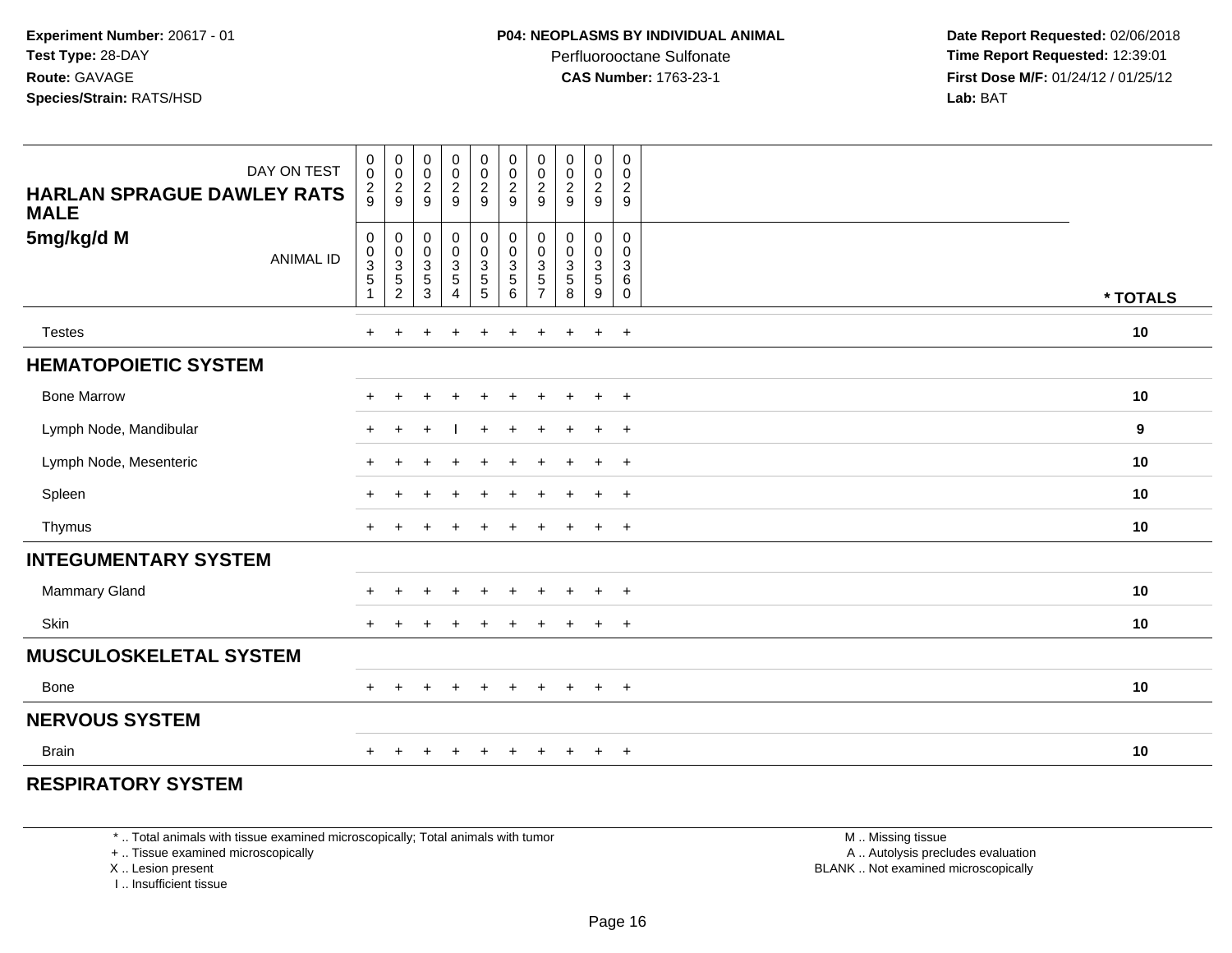Perfluorooctane Sulfonate<br>CAS Number: 1763-23-1

 **Date Report Requested:** 02/06/2018 **Time Report Requested:** 12:39:01 **First Dose M/F:** 01/24/12 / 01/25/12<br>**Lab:** BAT **Lab:** BAT

| DAY ON TEST<br><b>HARLAN SPRAGUE DAWLEY RATS</b><br><b>MALE</b> | $\begin{smallmatrix} 0\\0 \end{smallmatrix}$<br>$\frac{2}{9}$ | $_{\rm 0}^{\rm 0}$<br>$\frac{2}{9}$                  | $\boldsymbol{0}$<br>$\pmb{0}$<br>$\boldsymbol{2}$<br>9 | $_0^0$<br>$\frac{2}{9}$ | $\begin{smallmatrix} 0\\0 \end{smallmatrix}$<br>$\frac{2}{9}$ | 00029                                                      | $\begin{smallmatrix} 0\\0 \end{smallmatrix}$<br>$\frac{2}{9}$     | $\begin{smallmatrix} 0\\0 \end{smallmatrix}$<br>$\frac{2}{9}$ | $_0^0$<br>$\frac{2}{9}$                | 0<br>$\mathbf 0$<br>$\overline{c}$<br>9                           |          |
|-----------------------------------------------------------------|---------------------------------------------------------------|------------------------------------------------------|--------------------------------------------------------|-------------------------|---------------------------------------------------------------|------------------------------------------------------------|-------------------------------------------------------------------|---------------------------------------------------------------|----------------------------------------|-------------------------------------------------------------------|----------|
| 5mg/kg/d M<br>ANIMAL ID                                         | $\mathbf 0$<br>$\begin{array}{c} 0 \\ 3 \\ 5 \end{array}$     | 0<br>$_{3}^{\rm 0}$<br>$\,$ 5 $\,$<br>$\overline{c}$ | $\pmb{0}$<br>$_{3}^{\rm 0}$<br>5<br>3                  | 0<br>$\frac{0}{3}$<br>4 | $\begin{array}{c} 0 \\ 0 \\ 3 \\ 5 \end{array}$<br>5          | $\begin{array}{c} 0 \\ 0 \\ 3 \\ 5 \end{array}$<br>$\,6\,$ | $\begin{array}{c} 0 \\ 0 \\ 3 \\ 5 \end{array}$<br>$\overline{7}$ | 0<br>$\begin{array}{c} 0 \\ 3 \\ 5 \end{array}$<br>8          | 0<br>$\frac{0}{3}$<br>$\,$ 5 $\,$<br>9 | 0<br>$\mathbf 0$<br>$\ensuremath{\mathsf{3}}$<br>6<br>$\mathbf 0$ | * TOTALS |
| Lung                                                            | $\pm$                                                         |                                                      |                                                        | $\ddot{}$               | $\ddot{}$                                                     | $\ddot{}$                                                  |                                                                   | $\ddot{}$                                                     | $\ddot{}$                              | $+$                                                               | 10       |
| Nose                                                            |                                                               |                                                      |                                                        |                         |                                                               |                                                            |                                                                   |                                                               | $\ddot{}$                              | $+$                                                               | 10       |
| Trachea                                                         | $\pm$                                                         |                                                      |                                                        |                         | $+$                                                           | $\div$                                                     |                                                                   |                                                               | $\overline{+}$                         | $+$                                                               | $10$     |
| <b>SPECIAL SENSES SYSTEM</b>                                    |                                                               |                                                      |                                                        |                         |                                                               |                                                            |                                                                   |                                                               |                                        |                                                                   |          |
| Eye                                                             |                                                               |                                                      |                                                        |                         | ÷                                                             |                                                            |                                                                   |                                                               | $\div$                                 | $+$                                                               | $10$     |
| Harderian Gland                                                 | $+$                                                           |                                                      |                                                        | $\ddot{}$               | $+$                                                           | $+$                                                        | $+$                                                               | $+$                                                           | $+$                                    | $+$                                                               | 10       |
| <b>URINARY SYSTEM</b>                                           |                                                               |                                                      |                                                        |                         |                                                               |                                                            |                                                                   |                                                               |                                        |                                                                   |          |
| Kidney                                                          |                                                               |                                                      |                                                        |                         |                                                               |                                                            |                                                                   |                                                               |                                        | $\pm$                                                             | $10$     |
| <b>Urinary Bladder</b>                                          | $+$                                                           |                                                      |                                                        |                         | $\ddot{}$                                                     | $\div$                                                     |                                                                   |                                                               | $\ddot{}$                              | $+$                                                               | 10       |
| <b>SYSTEMIC LESIONS</b>                                         |                                                               |                                                      |                                                        |                         |                                                               |                                                            |                                                                   |                                                               |                                        |                                                                   |          |
| Multiple Organ                                                  |                                                               |                                                      |                                                        |                         |                                                               |                                                            |                                                                   |                                                               | $\ddot{}$                              | $+$                                                               | 10       |

#### \*\*\* END OF MALE DATA \*\*\*

\* .. Total animals with tissue examined microscopically; Total animals with tumor

+ .. Tissue examined microscopically

X .. Lesion present

I .. Insufficient tissue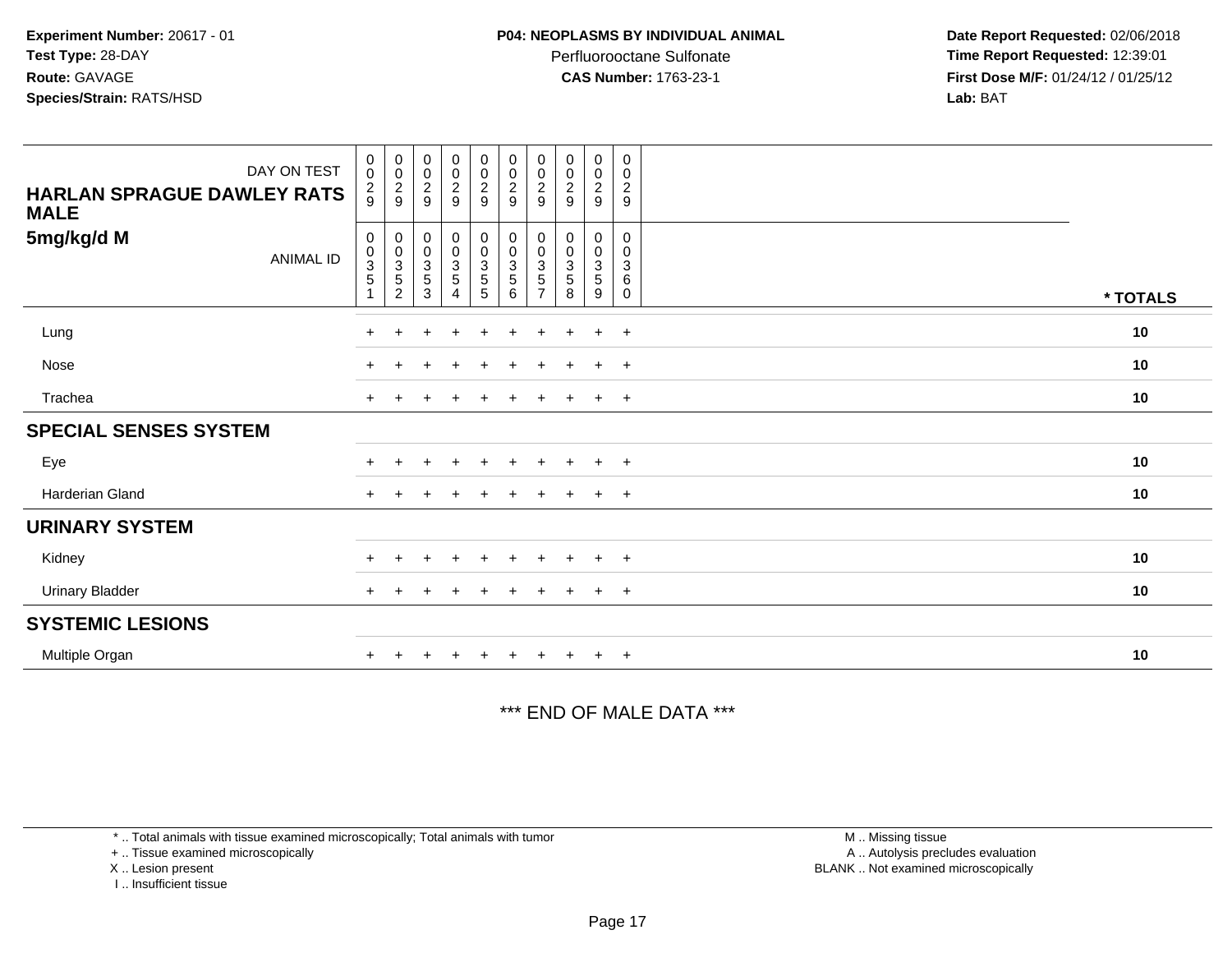**Date Report Requested:** 02/06/2018 **Time Report Requested:** 12:39:01 **First Dose M/F:** 01/24/12 / 01/25/12<br>**Lab:** BAT **Lab:** BAT

| DAY ON TEST<br><b>HARLAN SPRAGUE DAWLEY RATS</b><br><b>FEMALE</b>               | $\pmb{0}$<br>$\overline{0}$<br>$\frac{2}{9}$                           | $\begin{smallmatrix} 0\\0 \end{smallmatrix}$<br>$\frac{2}{9}$ | $\pmb{0}$<br>$\overline{0}$<br>$\overline{2}$<br>$\mathsf g$ | $\pmb{0}$<br>$\frac{0}{2}$                          | $\begin{smallmatrix}0\\0\end{smallmatrix}$<br>$\frac{2}{9}$ | $_{\rm 0}^{\rm 0}$<br>$\overline{2}$<br>9 | $\begin{smallmatrix} 0\\0 \end{smallmatrix}$<br>$\sqrt{2}$<br>9   | $\mathsf 0$<br>$\ddot{\mathbf{0}}$<br>$\frac{2}{9}$    | $\pmb{0}$<br>$\mathsf{O}\xspace$<br>$\overline{2}$<br>9 | $\pmb{0}$<br>$\ddot{\mathbf{0}}$<br>$\frac{2}{9}$                 |                   |          |
|---------------------------------------------------------------------------------|------------------------------------------------------------------------|---------------------------------------------------------------|--------------------------------------------------------------|-----------------------------------------------------|-------------------------------------------------------------|-------------------------------------------|-------------------------------------------------------------------|--------------------------------------------------------|---------------------------------------------------------|-------------------------------------------------------------------|-------------------|----------|
| 0mg/kg/d F<br><b>ANIMAL ID</b>                                                  | $\mathsf{O}\xspace$<br>$\begin{array}{c} 0 \\ 3 \\ 6 \end{array}$<br>1 | $\mathbf 0$<br>$_{3}^{\rm 0}$<br>$\,6\,$<br>$\overline{c}$    | $\pmb{0}$<br>0<br>3<br>6<br>3                                | $\begin{matrix} 0 \\ 0 \\ 3 \\ 6 \end{matrix}$<br>4 | 0<br>0<br>0<br>6<br>5                                       | $\pmb{0}$<br>$\frac{0}{3}$<br>$\,6$<br>6  | $\mathbf 0$<br>$\mathbf 0$<br>$\mathbf{3}$<br>6<br>$\overline{7}$ | $\mathbf 0$<br>$\mathbf 0$<br>$\overline{3}$<br>6<br>8 | 0<br>$\mathbf 0$<br>3<br>6<br>9                         | 0<br>$\mathbf 0$<br>$\mathbf{3}$<br>$\overline{7}$<br>$\mathbf 0$ |                   | * TOTALS |
| <b>ALIMENTARY SYSTEM</b>                                                        |                                                                        |                                                               |                                                              |                                                     |                                                             |                                           |                                                                   |                                                        |                                                         |                                                                   |                   |          |
| Esophagus                                                                       |                                                                        |                                                               |                                                              |                                                     |                                                             |                                           |                                                                   |                                                        |                                                         |                                                                   |                   | 10       |
| Intestine Large, Cecum                                                          |                                                                        |                                                               |                                                              |                                                     |                                                             |                                           |                                                                   |                                                        |                                                         | $\overline{+}$                                                    |                   | 10       |
| Intestine Large, Colon                                                          |                                                                        |                                                               |                                                              |                                                     |                                                             |                                           |                                                                   |                                                        |                                                         | $\ddot{}$                                                         |                   | 10       |
| Intestine Large, Rectum                                                         |                                                                        |                                                               |                                                              |                                                     |                                                             |                                           |                                                                   |                                                        |                                                         | $\overline{+}$                                                    |                   | 10       |
| Intestine Small, Duodenum                                                       |                                                                        |                                                               |                                                              |                                                     |                                                             |                                           |                                                                   |                                                        |                                                         | $\ddot{}$                                                         |                   | 10       |
| Intestine Small, Ileum                                                          |                                                                        |                                                               |                                                              |                                                     |                                                             |                                           |                                                                   |                                                        | $\ddot{}$                                               | $+$                                                               |                   | 10       |
| Intestine Small, Jejunum                                                        |                                                                        |                                                               |                                                              |                                                     |                                                             |                                           |                                                                   |                                                        |                                                         | $\ddot{}$                                                         |                   | 10       |
| Liver                                                                           |                                                                        |                                                               |                                                              |                                                     |                                                             |                                           |                                                                   |                                                        |                                                         | $+$                                                               |                   | 10       |
| Pancreas                                                                        |                                                                        |                                                               |                                                              |                                                     |                                                             |                                           |                                                                   |                                                        |                                                         | $\ddot{}$                                                         |                   | 10       |
| Salivary Glands                                                                 |                                                                        |                                                               |                                                              |                                                     |                                                             |                                           |                                                                   |                                                        | $\ddot{}$                                               | $\overline{+}$                                                    |                   | 10       |
| Stomach, Forestomach                                                            |                                                                        |                                                               |                                                              |                                                     |                                                             |                                           |                                                                   |                                                        |                                                         | $+$                                                               |                   | 10       |
| Stomach, Glandular                                                              | $\pm$                                                                  |                                                               |                                                              |                                                     |                                                             |                                           |                                                                   |                                                        | $\ddot{}$                                               | $+$                                                               |                   | 10       |
| <b>CARDIOVASCULAR SYSTEM</b>                                                    |                                                                        |                                                               |                                                              |                                                     |                                                             |                                           |                                                                   |                                                        |                                                         |                                                                   |                   |          |
| <b>Blood Vessel</b>                                                             |                                                                        |                                                               |                                                              |                                                     |                                                             |                                           |                                                                   |                                                        |                                                         | $\overline{+}$                                                    |                   | 10       |
| *  Total animals with tissue examined microscopically; Total animals with tumor |                                                                        |                                                               |                                                              |                                                     |                                                             |                                           |                                                                   |                                                        |                                                         |                                                                   | M  Missing tissue |          |

+ .. Tissue examined microscopically

X .. Lesion present

I .. Insufficient tissue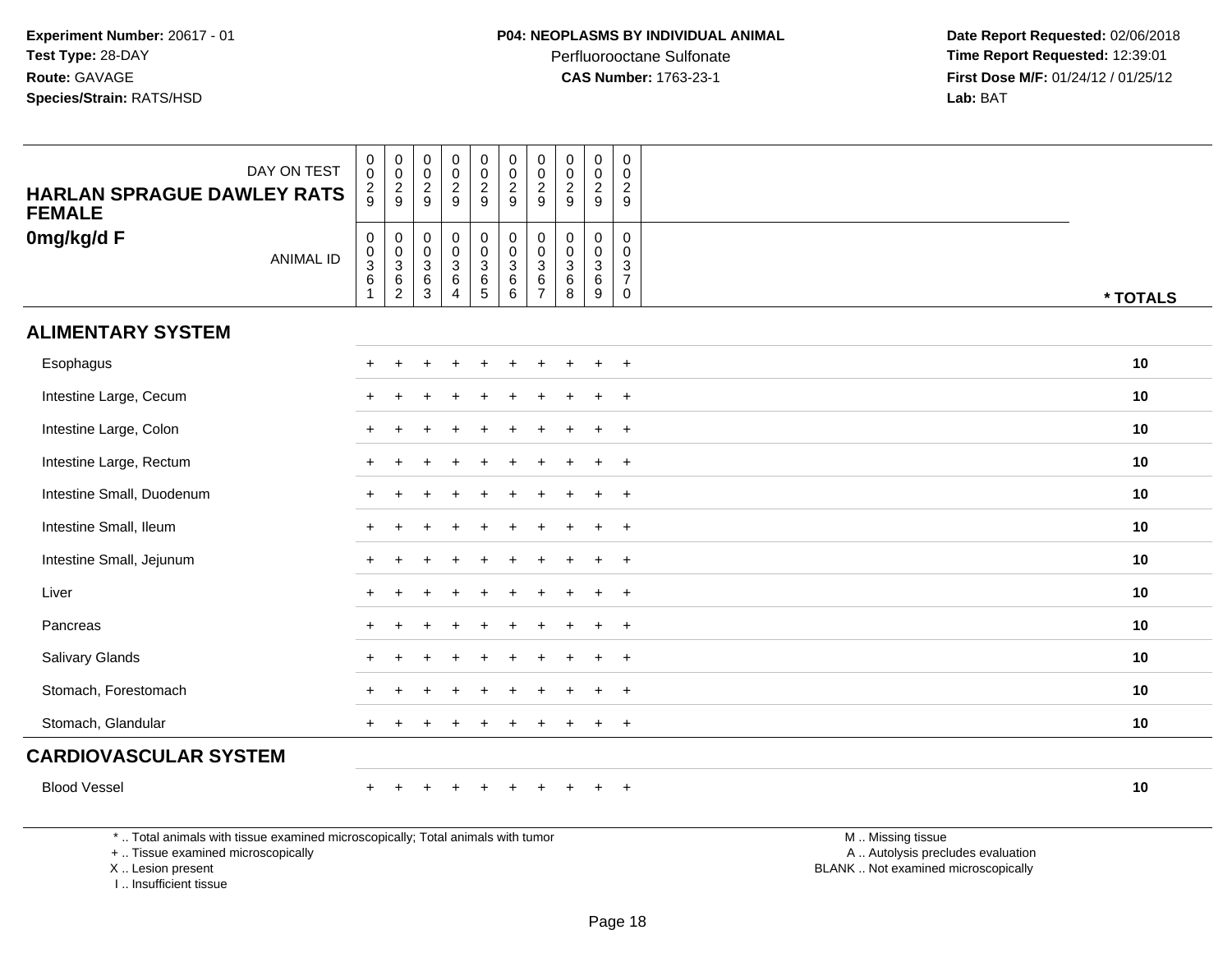Perfluorooctane Sulfonate<br>CAS Number: 1763-23-1

 **Date Report Requested:** 02/06/2018 **Time Report Requested:** 12:39:01 **First Dose M/F:** 01/24/12 / 01/25/12<br>**Lab:** BAT **Lab:** BAT

| DAY ON TEST<br><b>HARLAN SPRAGUE DAWLEY RATS</b><br><b>FEMALE</b> | $_{\rm 0}^{\rm 0}$<br>$\frac{2}{9}$       | $\begin{array}{c} 0 \\ 0 \\ 2 \\ 9 \end{array}$                      | 0<br>$\pmb{0}$<br>$\frac{2}{9}$                                        | $\begin{array}{c} 0 \\ 0 \\ 2 \\ 9 \end{array}$                  | $\begin{array}{c} 0 \\ 0 \\ 2 \\ 9 \end{array}$ | $\pmb{0}$<br>$\pmb{0}$<br>$\frac{2}{9}$                                       | 0<br>$\pmb{0}$<br>$\frac{2}{9}$            | $\mathbf 0$<br>0<br>$\frac{2}{9}$ | $\pmb{0}$<br>$\pmb{0}$<br>$\frac{2}{9}$                             | $\mathbf 0$<br>$\mathbf 0$<br>$\boldsymbol{2}$<br>$\boldsymbol{9}$          |          |
|-------------------------------------------------------------------|-------------------------------------------|----------------------------------------------------------------------|------------------------------------------------------------------------|------------------------------------------------------------------|-------------------------------------------------|-------------------------------------------------------------------------------|--------------------------------------------|-----------------------------------|---------------------------------------------------------------------|-----------------------------------------------------------------------------|----------|
| 0mg/kg/d F<br><b>ANIMAL ID</b>                                    | $\,0\,$<br>$_{3}^{\rm 0}$<br>$\,6\,$<br>1 | $\begin{smallmatrix}0\\0\\3\end{smallmatrix}$<br>6<br>$\overline{2}$ | 0<br>$\pmb{0}$<br>$\ensuremath{\mathsf{3}}$<br>$\,6\,$<br>$\mathbf{3}$ | $\begin{matrix} 0 \\ 0 \\ 3 \\ 6 \end{matrix}$<br>$\overline{4}$ | $_0^0$<br>$\overline{3}$<br>$\frac{6}{5}$       | $\overline{0}$<br>$\ddot{\mathbf{0}}$<br>$\overline{3}$<br>$\,6\,$<br>$\,6\,$ | $\pmb{0}$<br>0<br>3<br>6<br>$\overline{7}$ | 0<br>0<br>3<br>$\,6$<br>8         | $\pmb{0}$<br>$\pmb{0}$<br>$\ensuremath{\mathsf{3}}$<br>$\,6\,$<br>9 | $\mathbf 0$<br>$\mathbf 0$<br>$\mathbf{3}$<br>$\overline{7}$<br>$\mathbf 0$ | * TOTALS |
| Heart                                                             |                                           |                                                                      |                                                                        |                                                                  | $\div$                                          |                                                                               |                                            | $\pm$                             | $\ddot{}$                                                           | $+$                                                                         | 10       |
| <b>ENDOCRINE SYSTEM</b>                                           |                                           |                                                                      |                                                                        |                                                                  |                                                 |                                                                               |                                            |                                   |                                                                     |                                                                             |          |
| <b>Adrenal Cortex</b>                                             |                                           | $\div$                                                               | $\ddot{}$                                                              | $\ddot{}$                                                        | $\ddot{}$                                       | $\ddot{}$                                                                     | $\ddot{}$                                  | $\pm$                             | $\ddot{}$                                                           | $+$                                                                         | 10       |
| Adrenal Medulla                                                   |                                           |                                                                      |                                                                        |                                                                  | ÷                                               |                                                                               |                                            |                                   | $\pm$                                                               | $+$                                                                         | 10       |
| Islets, Pancreatic                                                |                                           |                                                                      |                                                                        |                                                                  | ÷                                               |                                                                               |                                            |                                   | $\pm$                                                               | $+$                                                                         | 10       |
| Parathyroid Gland                                                 |                                           |                                                                      |                                                                        |                                                                  | ÷.                                              | ÷                                                                             |                                            |                                   | $+$                                                                 | $+$                                                                         | 10       |
| <b>Pituitary Gland</b>                                            |                                           |                                                                      |                                                                        |                                                                  | $\ddot{}$                                       |                                                                               |                                            |                                   | $+$                                                                 | $+$                                                                         | 10       |
| <b>Thyroid Gland</b>                                              |                                           | ÷                                                                    | +                                                                      |                                                                  | $\ddot{}$                                       | $\ddot{}$                                                                     | $\div$                                     |                                   | $\ddot{}$                                                           | $+$                                                                         | 10       |
| <b>GENERAL BODY SYSTEM</b>                                        |                                           |                                                                      |                                                                        |                                                                  |                                                 |                                                                               |                                            |                                   |                                                                     |                                                                             |          |
| <b>NONE</b>                                                       |                                           |                                                                      |                                                                        |                                                                  |                                                 |                                                                               |                                            |                                   |                                                                     |                                                                             |          |
| <b>GENITAL SYSTEM</b>                                             |                                           |                                                                      |                                                                        |                                                                  |                                                 |                                                                               |                                            |                                   |                                                                     |                                                                             |          |
| <b>Clitoral Gland</b>                                             |                                           | $\div$                                                               |                                                                        |                                                                  | $\ddot{}$                                       |                                                                               |                                            | $\pm$                             | $\pm$                                                               | $+$                                                                         | 10       |
| Ovary                                                             |                                           |                                                                      |                                                                        |                                                                  |                                                 |                                                                               |                                            | $\pm$                             | $\ddot{}$                                                           | $+$                                                                         | 10       |
| <b>Uterus</b>                                                     | $+$                                       | $+$                                                                  | $+$                                                                    | $\overline{+}$                                                   | $\ddot{}$                                       | $\ddot{}$                                                                     | $\pm$                                      | $+$                               | $+$                                                                 | $+$                                                                         | 10       |

#### **HEMATOPOIETIC SYSTEM**

\* .. Total animals with tissue examined microscopically; Total animals with tumor

┰

+ .. Tissue examined microscopically

<sup>+</sup>

X .. Lesion present

I .. Insufficient tissue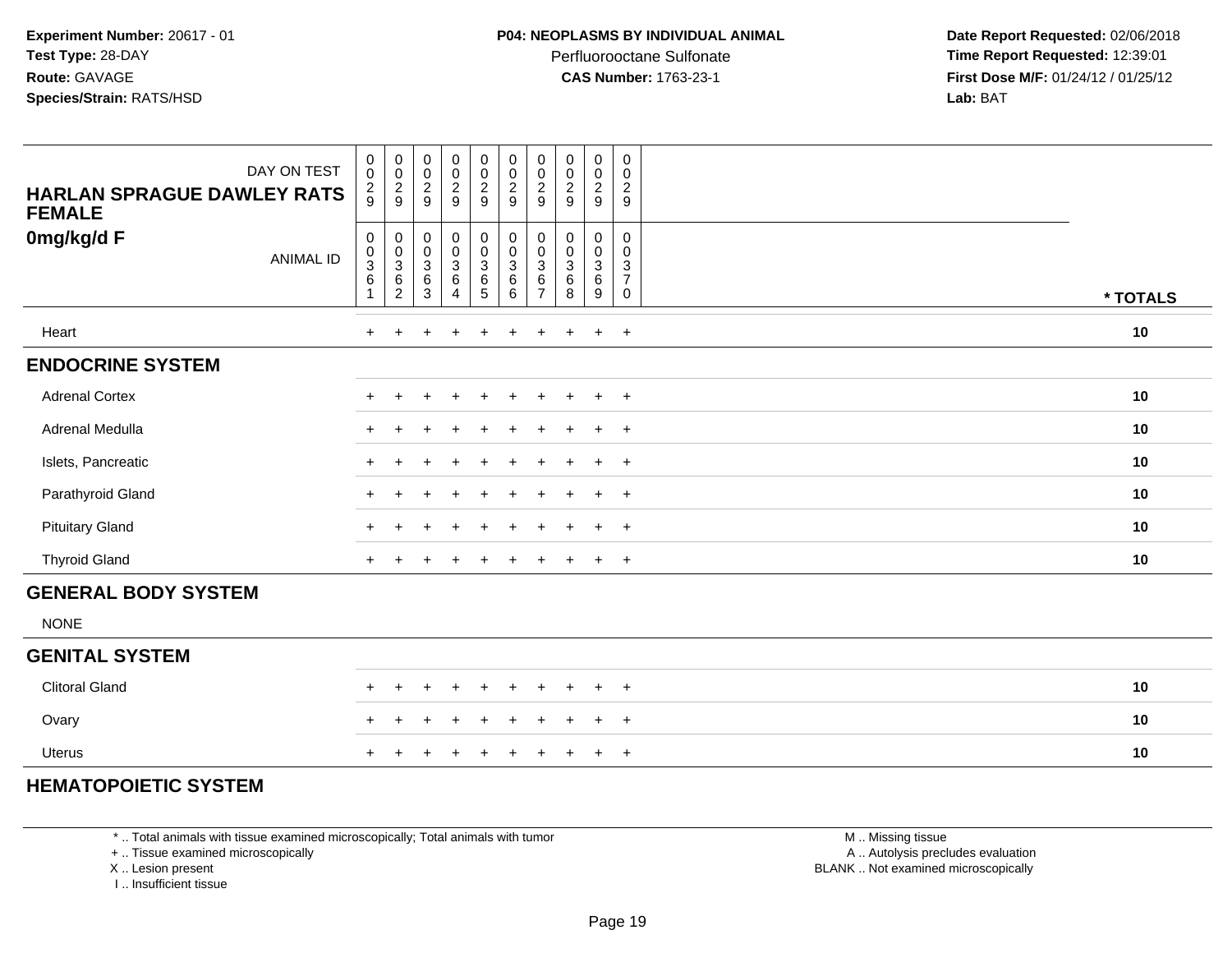Perfluorooctane Sulfonate<br>CAS Number: 1763-23-1

 **Date Report Requested:** 02/06/2018 **Time Report Requested:** 12:39:01 **First Dose M/F:** 01/24/12 / 01/25/12<br>**Lab:** BAT **Lab:** BAT

| DAY ON TEST<br><b>HARLAN SPRAGUE DAWLEY RATS</b><br><b>FEMALE</b> | $_{\rm 0}^{\rm 0}$<br>$\frac{2}{9}$     | $\begin{matrix} 0 \\ 0 \\ 2 \\ 9 \end{matrix}$                 | $\begin{smallmatrix} 0\\0 \end{smallmatrix}$<br>$\frac{2}{9}$          | $_{\rm 0}^{\rm 0}$<br>$\frac{2}{9}$                                                | $\begin{smallmatrix} 0\\0 \end{smallmatrix}$<br>$\frac{2}{9}$                   | $\begin{smallmatrix} 0\\0 \end{smallmatrix}$<br>$\overline{2}$<br>9 | $\pmb{0}$<br>$\mathbf 0$<br>$\boldsymbol{2}$<br>9  | $\begin{smallmatrix} 0\\0 \end{smallmatrix}$<br>$\frac{2}{9}$ | $\pmb{0}$<br>$\mathsf{O}\xspace$<br>$\overline{2}$<br>9           | $\pmb{0}$<br>$\mathbf 0$<br>$\overline{2}$<br>9            |          |
|-------------------------------------------------------------------|-----------------------------------------|----------------------------------------------------------------|------------------------------------------------------------------------|------------------------------------------------------------------------------------|---------------------------------------------------------------------------------|---------------------------------------------------------------------|----------------------------------------------------|---------------------------------------------------------------|-------------------------------------------------------------------|------------------------------------------------------------|----------|
| 0mg/kg/d F<br><b>ANIMAL ID</b>                                    | 0<br>$\pmb{0}$<br>$\sqrt{3}$<br>$\,6\,$ | $\mathbf 0$<br>$\begin{array}{c} 0 \\ 3 \\ 6 \\ 2 \end{array}$ | 0<br>$\pmb{0}$<br>$\ensuremath{\mathsf{3}}$<br>$\,6\,$<br>$\mathbf{3}$ | 0<br>$\ddot{\mathbf{0}}$<br>$\ensuremath{\mathsf{3}}$<br>$\,6\,$<br>$\overline{4}$ | $\begin{smallmatrix} 0\\0 \end{smallmatrix}$<br>$\frac{3}{6}$<br>$\overline{5}$ | 0<br>$\mathbf 0$<br>$\mathbf{3}$<br>$\,6\,$<br>6                    | 0<br>$\mathbf 0$<br>3<br>$\,6\,$<br>$\overline{7}$ | 0<br>$\mathbf 0$<br>$\ensuremath{\mathsf{3}}$<br>$\,6\,$<br>8 | 0<br>$\mathbf 0$<br>$\ensuremath{\mathsf{3}}$<br>$\,6\,$<br>$9\,$ | $\mathbf 0$<br>$\mathbf 0$<br>$\frac{3}{7}$<br>$\mathbf 0$ | * TOTALS |
| <b>Bone Marrow</b>                                                | $\ddot{}$                               |                                                                |                                                                        |                                                                                    |                                                                                 |                                                                     |                                                    |                                                               | $\ddot{}$                                                         | $\overline{+}$                                             | 10       |
| Lymph Node, Mandibular                                            | $\ddot{}$                               |                                                                |                                                                        |                                                                                    |                                                                                 |                                                                     |                                                    |                                                               | $\pm$                                                             | $+$                                                        | 10       |
| Lymph Node, Mesenteric                                            | $\ddot{}$                               |                                                                |                                                                        | $\ddot{}$                                                                          | $\div$                                                                          | $\ddot{}$                                                           | $\pm$                                              | $\pm$                                                         | $+$                                                               | $+$                                                        | 10       |
| Spleen                                                            | $\ddot{}$                               | $\pm$                                                          | ÷                                                                      | $\ddot{}$                                                                          | ÷                                                                               | $\ddot{}$                                                           | $\ddot{}$                                          | $\overline{ }$                                                | $+$                                                               | $+$                                                        | 10       |
| Thymus                                                            | $+$                                     |                                                                |                                                                        | $\ddot{}$                                                                          |                                                                                 | $\div$                                                              | $\div$                                             | $\overline{ }$                                                | $\ddot{}$                                                         | $+$                                                        | 10       |
| <b>INTEGUMENTARY SYSTEM</b>                                       |                                         |                                                                |                                                                        |                                                                                    |                                                                                 |                                                                     |                                                    |                                                               |                                                                   |                                                            |          |
| Mammary Gland                                                     |                                         |                                                                |                                                                        |                                                                                    |                                                                                 |                                                                     |                                                    |                                                               | ÷                                                                 | $+$                                                        | 10       |
| Skin                                                              | $\pm$                                   |                                                                |                                                                        |                                                                                    |                                                                                 |                                                                     |                                                    |                                                               | $\pm$                                                             | $+$                                                        | 10       |
| <b>MUSCULOSKELETAL SYSTEM</b>                                     |                                         |                                                                |                                                                        |                                                                                    |                                                                                 |                                                                     |                                                    |                                                               |                                                                   |                                                            |          |
| Bone                                                              | $+$                                     |                                                                |                                                                        | $\ddot{}$                                                                          |                                                                                 | $\ddot{}$                                                           | $\pm$                                              | $\overline{+}$                                                | $\ddot{}$                                                         | $+$                                                        | 10       |
| <b>NERVOUS SYSTEM</b>                                             |                                         |                                                                |                                                                        |                                                                                    |                                                                                 |                                                                     |                                                    |                                                               |                                                                   |                                                            |          |
| <b>Brain</b>                                                      | $+$                                     | $\pm$                                                          |                                                                        | $\ddot{}$                                                                          |                                                                                 | $\ddot{}$                                                           | $\pm$                                              | $\overline{+}$                                                | $+$                                                               | $+$                                                        | 10       |
| <b>RESPIRATORY SYSTEM</b>                                         |                                         |                                                                |                                                                        |                                                                                    |                                                                                 |                                                                     |                                                    |                                                               |                                                                   |                                                            |          |
| Lung                                                              | $+$                                     | $\ddot{}$                                                      | ÷                                                                      | $\ddot{}$                                                                          | $\div$                                                                          | $\pm$                                                               | $\pm$                                              | $\pm$                                                         | $+$                                                               | $+$                                                        | 10       |
| Nose                                                              |                                         |                                                                |                                                                        |                                                                                    |                                                                                 |                                                                     |                                                    |                                                               |                                                                   | $\ddot{}$                                                  | 10       |

\* .. Total animals with tissue examined microscopically; Total animals with tumor

+ .. Tissue examined microscopically

X .. Lesion present

I .. Insufficient tissue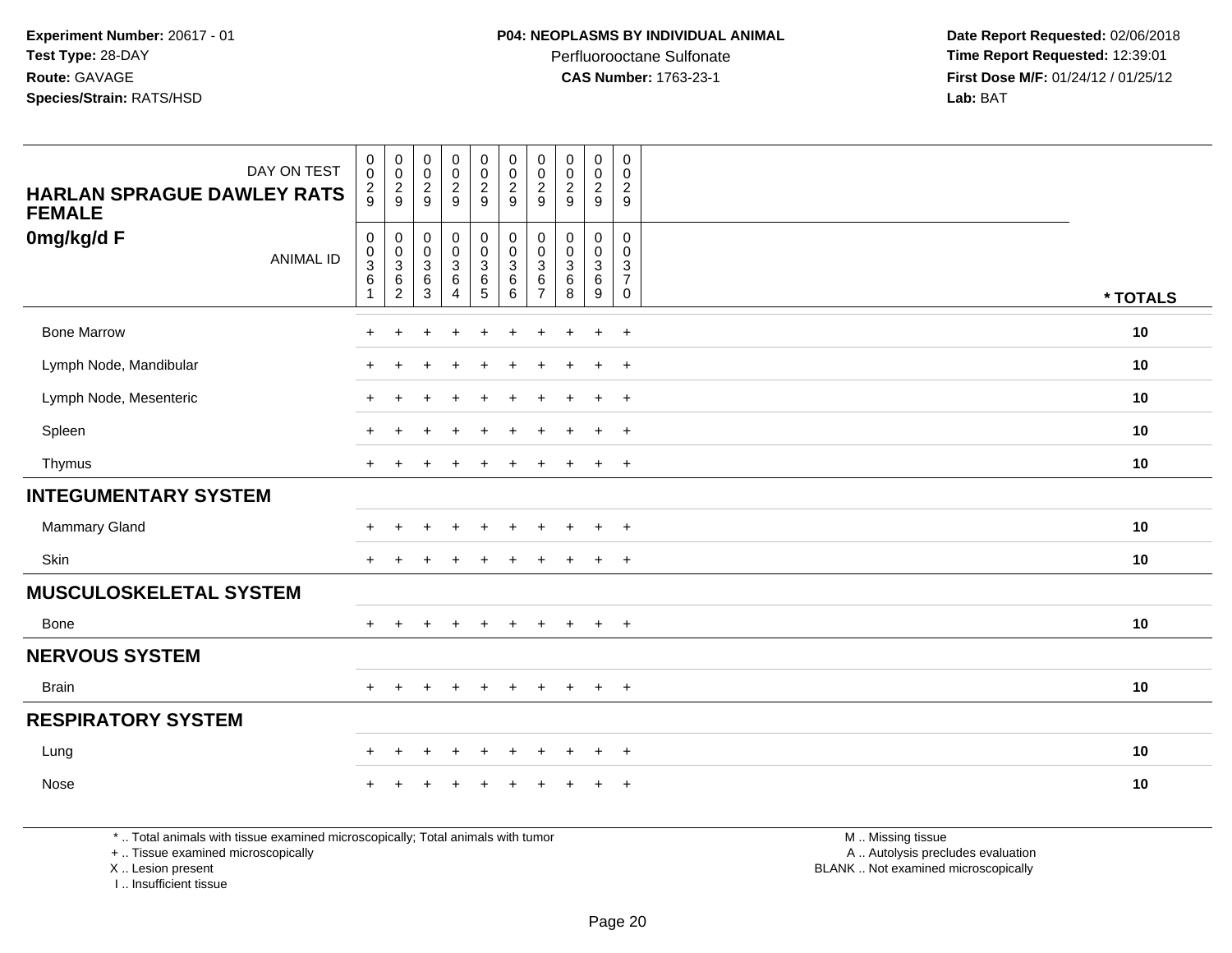Perfluorooctane Sulfonate<br>CAS Number: 1763-23-1

 **Date Report Requested:** 02/06/2018 **Time Report Requested:** 12:39:01 **First Dose M/F:** 01/24/12 / 01/25/12<br>**Lab:** BAT **Lab:** BAT

| <b>HARLAN SPRAGUE DAWLEY RATS</b><br><b>FEMALE</b> | DAY ON TEST      | $_{\rm 0}^{\rm 0}$<br>$\frac{2}{9}$              | $_{\rm 0}^{\rm 0}$<br>$\frac{2}{9}$              | 00029                                                              | $\begin{array}{c} 0 \\ 0 \\ 2 \\ 9 \end{array}$           | $\begin{array}{c} 0 \\ 0 \\ 2 \\ 9 \end{array}$ | $\begin{array}{c} 0 \\ 0 \\ 2 \\ 9 \end{array}$                             | $\begin{smallmatrix} 0\\0 \end{smallmatrix}$<br>$\overline{\mathbf{c}}$<br>9 | 00029                     | $_{\rm 0}^{\rm 0}$<br>$\overline{c}$<br>9 | 0<br>0<br>$\overline{c}$<br>$\boldsymbol{9}$          |          |
|----------------------------------------------------|------------------|--------------------------------------------------|--------------------------------------------------|--------------------------------------------------------------------|-----------------------------------------------------------|-------------------------------------------------|-----------------------------------------------------------------------------|------------------------------------------------------------------------------|---------------------------|-------------------------------------------|-------------------------------------------------------|----------|
| 0mg/kg/d F                                         | <b>ANIMAL ID</b> | 0<br>$_{3}^{\rm 0}$<br>$\,6\,$<br>$\overline{1}$ | 0<br>$_{3}^{\rm 0}$<br>$\,6\,$<br>$\overline{c}$ | $\pmb{0}$<br>$\begin{matrix}0\\3\\6\end{matrix}$<br>$\overline{3}$ | $\begin{smallmatrix} 0\\0\\3 \end{smallmatrix}$<br>6<br>4 | 0<br>$_{3}^{\rm 0}$<br>$\frac{6}{5}$            | $\begin{smallmatrix}0\\0\\3\end{smallmatrix}$<br>$\,6\,$<br>$6\overline{6}$ | 0<br>$\pmb{0}$<br>3<br>$\,6$<br>$\overline{ }$                               | 0<br>$_3^0$<br>$\,6$<br>8 | 0<br>$\pmb{0}$<br>$\mathbf{3}$<br>6<br>9  | 0<br>0<br>$\sqrt{3}$<br>$\overline{\mathcal{I}}$<br>0 | * TOTALS |
| Trachea                                            |                  | $+$                                              | $\pm$                                            | $+$                                                                | $+$                                                       | $+$                                             | $+$                                                                         | $+$                                                                          | $+$                       | $+$                                       | $+$                                                   | 10       |
| <b>SPECIAL SENSES SYSTEM</b>                       |                  |                                                  |                                                  |                                                                    |                                                           |                                                 |                                                                             |                                                                              |                           |                                           |                                                       |          |
| Eye                                                |                  |                                                  |                                                  |                                                                    | $\ddot{}$                                                 | $\pm$                                           | $\ddot{}$                                                                   |                                                                              | $\pm$                     | $+$                                       | $+$                                                   | 10       |
| Harderian Gland                                    |                  | $+$                                              |                                                  |                                                                    | $\pm$                                                     | $\pm$                                           | $\pm$                                                                       |                                                                              |                           | $\pm$                                     | $+$                                                   | 10       |
| <b>URINARY SYSTEM</b>                              |                  |                                                  |                                                  |                                                                    |                                                           |                                                 |                                                                             |                                                                              |                           |                                           |                                                       |          |
| Kidney                                             |                  | $\div$                                           |                                                  |                                                                    | $\ddot{}$                                                 | $+$                                             | $\div$                                                                      | $\div$                                                                       | ÷                         | $\pm$                                     | $+$                                                   | 10       |
| <b>Urinary Bladder</b>                             |                  |                                                  |                                                  |                                                                    |                                                           |                                                 |                                                                             |                                                                              |                           | $+$                                       | $+$                                                   | 10       |
| <b>SYSTEMIC LESIONS</b>                            |                  |                                                  |                                                  |                                                                    |                                                           |                                                 |                                                                             |                                                                              |                           |                                           |                                                       |          |
| Multiple Organ                                     |                  |                                                  |                                                  |                                                                    |                                                           |                                                 |                                                                             |                                                                              |                           | $+$                                       | $+$                                                   | 10       |

\* .. Total animals with tissue examined microscopically; Total animals with tumor

+ .. Tissue examined microscopically

X .. Lesion present

I .. Insufficient tissue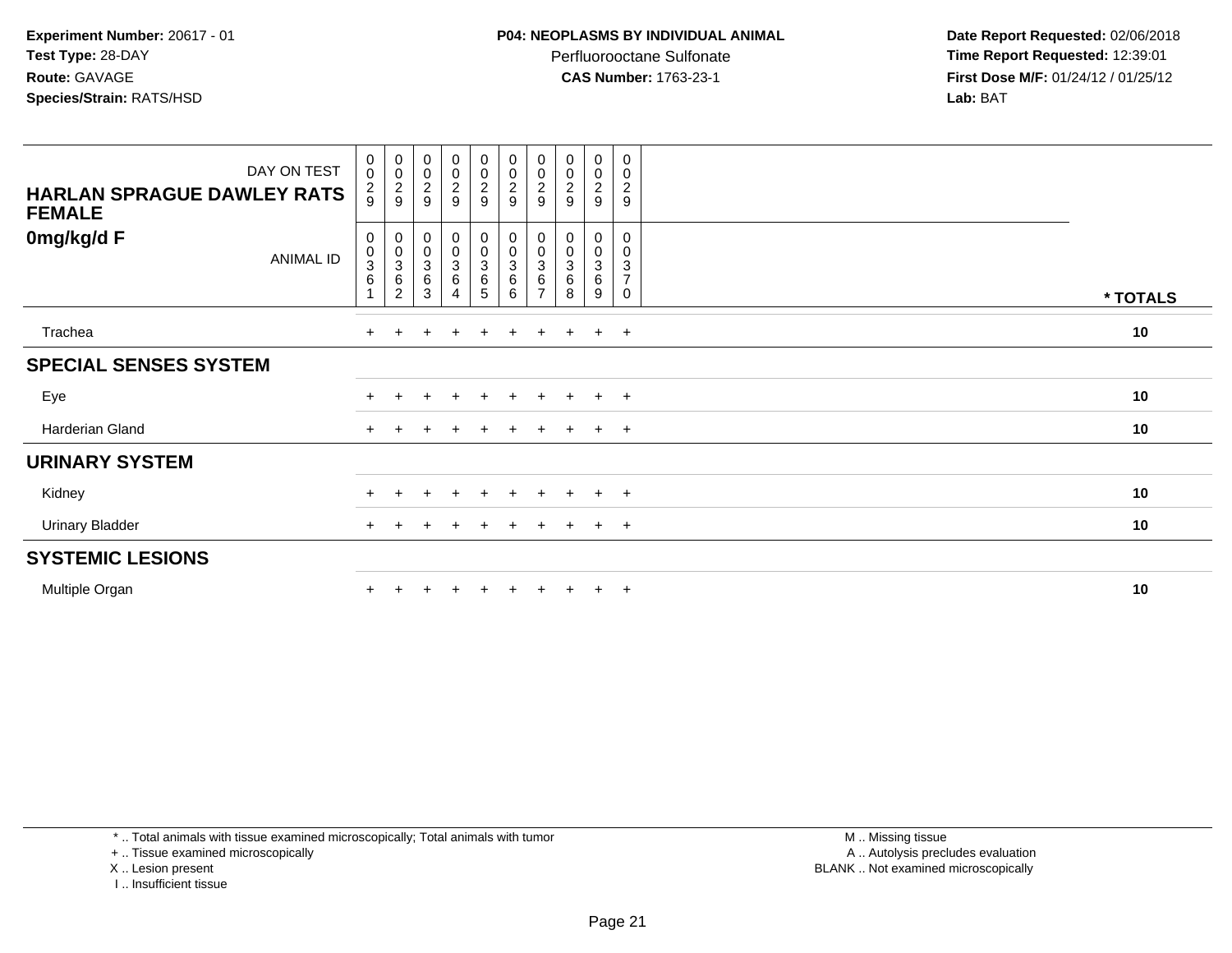**Date Report Requested:** 02/06/2018 **Time Report Requested:** 12:39:01 **First Dose M/F:** 01/24/12 / 01/25/12<br>**Lab:** BAT **Lab:** BAT

| DAY ON TEST<br><b>HARLAN SPRAGUE DAWLEY RATS</b><br><b>FEMALE</b> | $\begin{smallmatrix}0\0\0\end{smallmatrix}$<br>$\frac{2}{9}$ | 00029                                                                     | $_{\rm 0}^{\rm 0}$<br>$\frac{2}{9}$                                          | $_{\rm 0}^{\rm 0}$<br>$\frac{2}{9}$               | $\mathbf 0$<br>$\pmb{0}$<br>$\frac{2}{9}$                         | 0<br>$\pmb{0}$<br>$\frac{2}{9}$                                              | 0<br>$\pmb{0}$<br>$\overline{\mathbf{c}}$<br>9                                          | $\mathbf 0$<br>0<br>$\boldsymbol{2}$<br>9    | $\pmb{0}$<br>$\pmb{0}$<br>$\frac{2}{9}$                                    | $\mathbf 0$<br>$\mathbf 0$<br>$\overline{\mathbf{c}}$<br>9 |          |
|-------------------------------------------------------------------|--------------------------------------------------------------|---------------------------------------------------------------------------|------------------------------------------------------------------------------|---------------------------------------------------|-------------------------------------------------------------------|------------------------------------------------------------------------------|-----------------------------------------------------------------------------------------|----------------------------------------------|----------------------------------------------------------------------------|------------------------------------------------------------|----------|
| .312mg/kg/d F<br><b>ANIMAL ID</b>                                 | 0<br>$\mathbf 0$<br>$\frac{3}{7}$<br>$\mathbf{1}$            | $\pmb{0}$<br>$\begin{array}{c} 0 \\ 3 \\ 7 \end{array}$<br>$\overline{c}$ | $\mathbf 0$<br>$\pmb{0}$<br>$\ensuremath{\mathsf{3}}$<br>$\overline{7}$<br>3 | $\pmb{0}$<br>$\frac{0}{3}$<br>$\overline{7}$<br>4 | 0<br>$\begin{array}{c} 0 \\ 3 \\ 7 \end{array}$<br>$\overline{5}$ | $\pmb{0}$<br>$\mathbf 0$<br>$\ensuremath{\mathsf{3}}$<br>$\overline{7}$<br>6 | $\pmb{0}$<br>$\pmb{0}$<br>$\ensuremath{\mathsf{3}}$<br>$\overline{7}$<br>$\overline{7}$ | $\mathbf 0$<br>0<br>3<br>$\overline{7}$<br>8 | $\pmb{0}$<br>$\pmb{0}$<br>$\ensuremath{\mathsf{3}}$<br>$\overline{7}$<br>9 | 0<br>0<br>3<br>8<br>0                                      | * TOTALS |
| <b>ALIMENTARY SYSTEM</b>                                          |                                                              |                                                                           |                                                                              |                                                   |                                                                   |                                                                              |                                                                                         |                                              |                                                                            |                                                            |          |
| Liver                                                             | $+$                                                          | $\pm$                                                                     | +                                                                            | $\div$                                            | $\overline{+}$                                                    | $\ddot{}$                                                                    | $\div$                                                                                  | $\pm$                                        | $+$                                                                        | $+$                                                        | 10       |
| Pancreas                                                          | $+$                                                          |                                                                           | +                                                                            | $\ddot{}$                                         | $\overline{+}$                                                    | $\ddot{}$                                                                    | $\pm$                                                                                   | $\pm$                                        | $+$                                                                        | $+$                                                        | 10       |
| <b>CARDIOVASCULAR SYSTEM</b>                                      |                                                              |                                                                           |                                                                              |                                                   |                                                                   |                                                                              |                                                                                         |                                              |                                                                            |                                                            |          |
| <b>NONE</b>                                                       |                                                              |                                                                           |                                                                              |                                                   |                                                                   |                                                                              |                                                                                         |                                              |                                                                            |                                                            |          |
| <b>ENDOCRINE SYSTEM</b>                                           |                                                              |                                                                           |                                                                              |                                                   |                                                                   |                                                                              |                                                                                         |                                              |                                                                            |                                                            |          |
| <b>Thyroid Gland</b>                                              | $+$                                                          | $+$                                                                       | $+$                                                                          | $\pm$                                             | $+$                                                               | $+$                                                                          | $+$                                                                                     | $+$                                          | $+$ $+$                                                                    |                                                            | 10       |
| <b>GENERAL BODY SYSTEM</b>                                        |                                                              |                                                                           |                                                                              |                                                   |                                                                   |                                                                              |                                                                                         |                                              |                                                                            |                                                            |          |
| <b>NONE</b>                                                       |                                                              |                                                                           |                                                                              |                                                   |                                                                   |                                                                              |                                                                                         |                                              |                                                                            |                                                            |          |
| <b>GENITAL SYSTEM</b>                                             |                                                              |                                                                           |                                                                              |                                                   |                                                                   |                                                                              |                                                                                         |                                              |                                                                            |                                                            |          |
| Ovary                                                             | $+$                                                          | $\ddot{}$                                                                 |                                                                              |                                                   | $\pm$                                                             |                                                                              |                                                                                         | $\pm$                                        | $+$                                                                        | $+$                                                        | 10       |
| <b>HEMATOPOIETIC SYSTEM</b>                                       |                                                              |                                                                           |                                                                              |                                                   |                                                                   |                                                                              |                                                                                         |                                              |                                                                            |                                                            |          |
| <b>Bone Marrow</b>                                                |                                                              | $\div$                                                                    | +                                                                            | $\div$                                            | $+$                                                               | $\div$                                                                       | $\pm$                                                                                   | $\pm$                                        | $\pm$                                                                      | $+$                                                        | 10       |
| Spleen                                                            |                                                              |                                                                           |                                                                              |                                                   | $\pm$                                                             |                                                                              |                                                                                         |                                              | $\ddot{}$                                                                  | $+$                                                        | 10       |

# **INTEGUMENTARY SYSTEM**

NONE

\* .. Total animals with tissue examined microscopically; Total animals with tumor

+ .. Tissue examined microscopically

X .. Lesion present

I .. Insufficient tissue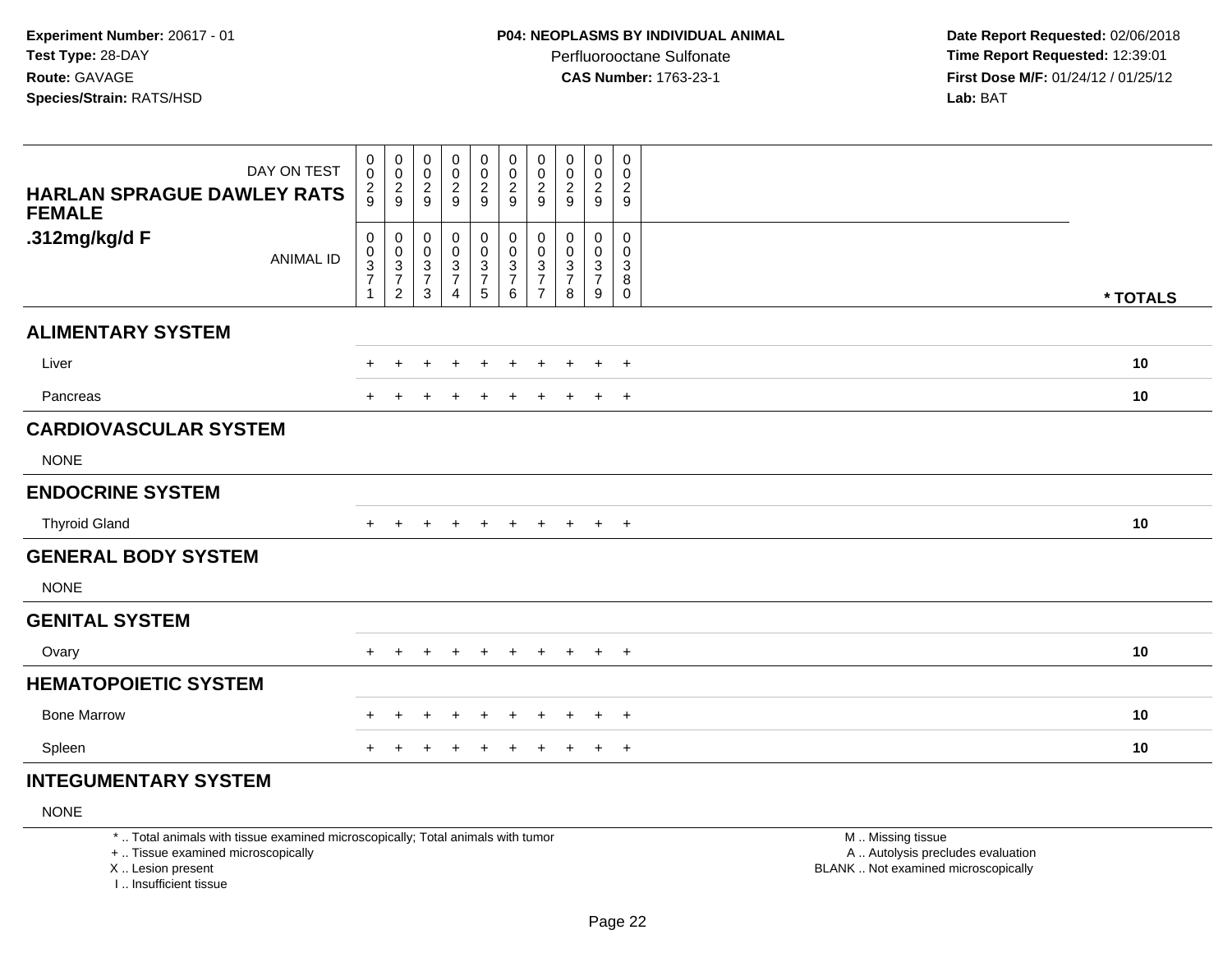**Date Report Requested:** 02/06/2018 **Time Report Requested:** 12:39:01 **First Dose M/F:** 01/24/12 / 01/25/12<br>**Lab:** BAT

| DAY ON TEST<br><b>HARLAN SPRAGUE DAWLEY RATS</b><br><b>FEMALE</b> | 0<br>$\mathbf 0$<br>$\frac{2}{9}$                         | 0<br>$\mathbf 0$<br>$\frac{2}{9}$                                 | 0<br>$\pmb{0}$<br>$\boldsymbol{2}$<br>9                                       | $\begin{smallmatrix} 0\\0 \end{smallmatrix}$<br>$\frac{2}{9}$ | $\begin{smallmatrix}0\0\end{smallmatrix}$<br>$\frac{2}{9}$ | 0<br>$\pmb{0}$<br>$\overline{2}$<br>9                         | 0<br>$\mathbf 0$<br>$\overline{c}$<br>9         | 0<br>0<br>$\overline{c}$<br>9      | 0<br>$\pmb{0}$<br>$\overline{c}$<br>9       | 0<br>$\mathbf 0$<br>$\boldsymbol{2}$<br>9          |          |  |
|-------------------------------------------------------------------|-----------------------------------------------------------|-------------------------------------------------------------------|-------------------------------------------------------------------------------|---------------------------------------------------------------|------------------------------------------------------------|---------------------------------------------------------------|-------------------------------------------------|------------------------------------|---------------------------------------------|----------------------------------------------------|----------|--|
| .312mg/kg/d F<br><b>ANIMAL ID</b>                                 | $\mathbf 0$<br>$\pmb{0}$<br>$\frac{3}{7}$<br>$\mathbf{1}$ | 0<br>$\begin{array}{c} 0 \\ 3 \\ 7 \end{array}$<br>$\overline{2}$ | 0<br>$\pmb{0}$<br>$\ensuremath{\mathsf{3}}$<br>$\overline{7}$<br>$\mathbf{3}$ | $\mathbf 0$<br>$\frac{0}{3}$<br>$\overline{4}$                | 0<br>0<br>$\frac{3}{7}$<br>5                               | $\pmb{0}$<br>$\pmb{0}$<br>$\sqrt{3}$<br>$\boldsymbol{7}$<br>6 | 0<br>0<br>3<br>$\overline{7}$<br>$\overline{ }$ | 0<br>0<br>3<br>$\overline{7}$<br>8 | 0<br>0<br>$\sqrt{3}$<br>$\overline{7}$<br>9 | $\mathbf 0$<br>0<br>$\sqrt{3}$<br>8<br>$\mathbf 0$ | * TOTALS |  |
| <b>MUSCULOSKELETAL SYSTEM</b>                                     |                                                           |                                                                   |                                                                               |                                                               |                                                            |                                                               |                                                 |                                    |                                             |                                                    |          |  |
| <b>NONE</b>                                                       |                                                           |                                                                   |                                                                               |                                                               |                                                            |                                                               |                                                 |                                    |                                             |                                                    |          |  |
| <b>NERVOUS SYSTEM</b>                                             |                                                           |                                                                   |                                                                               |                                                               |                                                            |                                                               |                                                 |                                    |                                             |                                                    |          |  |
| <b>NONE</b>                                                       |                                                           |                                                                   |                                                                               |                                                               |                                                            |                                                               |                                                 |                                    |                                             |                                                    |          |  |
| <b>RESPIRATORY SYSTEM</b>                                         |                                                           |                                                                   |                                                                               |                                                               |                                                            |                                                               |                                                 |                                    |                                             |                                                    |          |  |
| Nose                                                              |                                                           | $\pm$                                                             | $\pm$                                                                         | $\pm$                                                         | $+$                                                        | $+$                                                           | $+$                                             | $+$                                | $+$                                         | $+$                                                | 10       |  |
| <b>SPECIAL SENSES SYSTEM</b>                                      |                                                           |                                                                   |                                                                               |                                                               |                                                            |                                                               |                                                 |                                    |                                             |                                                    |          |  |
| <b>NONE</b>                                                       |                                                           |                                                                   |                                                                               |                                                               |                                                            |                                                               |                                                 |                                    |                                             |                                                    |          |  |
| <b>URINARY SYSTEM</b>                                             |                                                           |                                                                   |                                                                               |                                                               |                                                            |                                                               |                                                 |                                    |                                             |                                                    |          |  |
| Kidney                                                            | $+$                                                       | $\pm$                                                             | $\pm$                                                                         | $\pm$                                                         | $+$                                                        | $+$                                                           | $+$                                             | $+$                                | $+$ $+$                                     |                                                    | 10       |  |
| <b>SYSTEMIC LESIONS</b>                                           |                                                           |                                                                   |                                                                               |                                                               |                                                            |                                                               |                                                 |                                    |                                             |                                                    |          |  |
| Multiple Organ                                                    |                                                           |                                                                   |                                                                               | $\pm$                                                         | $+$                                                        | $+$                                                           | $+$                                             | $+$                                | $+$                                         | $+$                                                | 10       |  |

\* .. Total animals with tissue examined microscopically; Total animals with tumor

+ .. Tissue examined microscopically

X .. Lesion present

I .. Insufficient tissue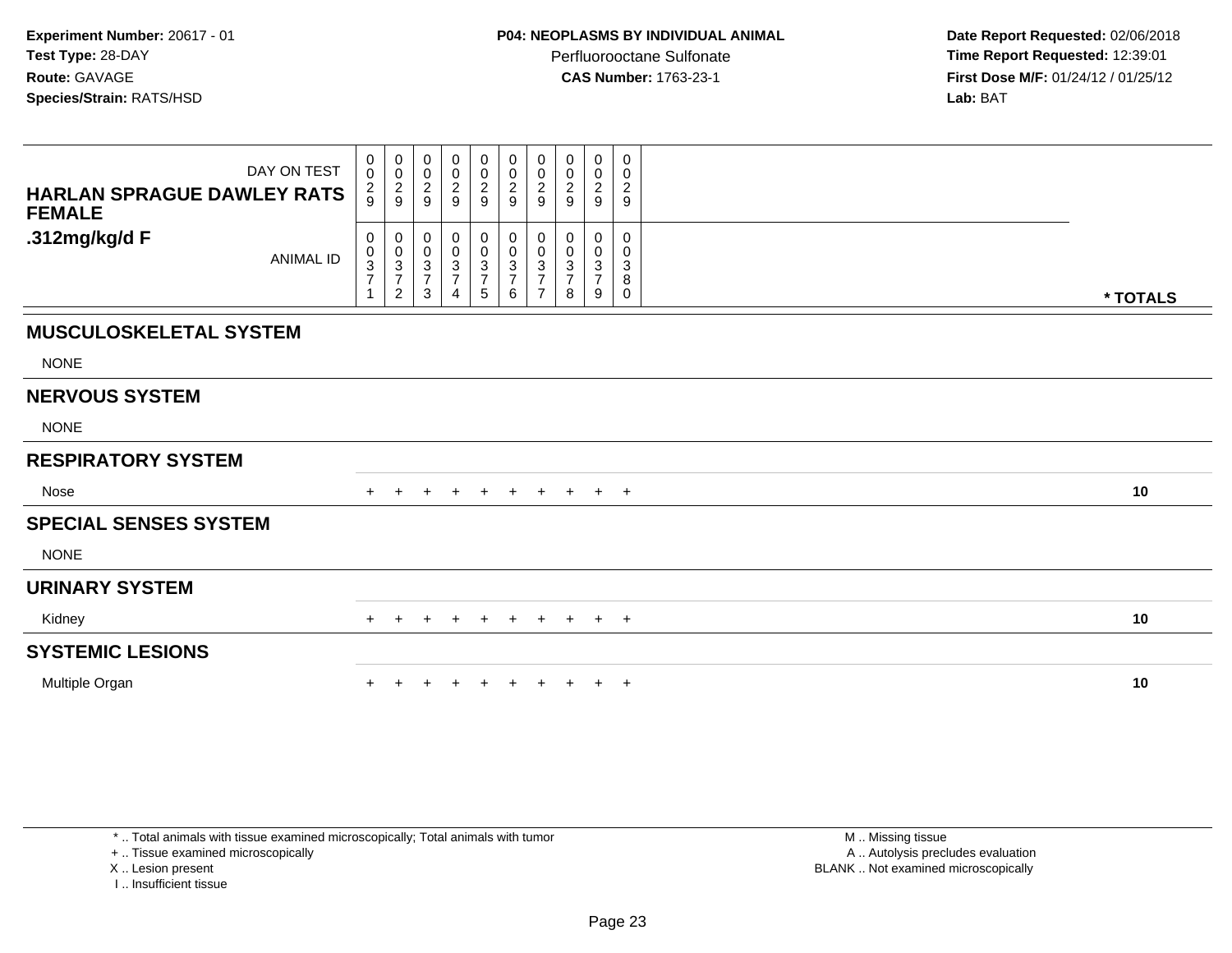**Date Report Requested:** 02/06/2018 **Time Report Requested:** 12:39:01 **First Dose M/F:** 01/24/12 / 01/25/12<br>**Lab:** BAT **Lab:** BAT

| DAY ON TEST<br><b>HARLAN SPRAGUE DAWLEY RATS</b><br><b>FEMALE</b> | $_{\rm 0}^{\rm 0}$<br>$\frac{2}{9}$                       | $\begin{array}{c} 0 \\ 0 \\ 2 \\ 9 \end{array}$                                  | 0<br>$\mathbf 0$<br>$\frac{2}{9}$                       | 00029                                                           | $\pmb{0}$<br>$\begin{smallmatrix} 0\\2\\9 \end{smallmatrix}$ | $\pmb{0}$<br>$\overline{0}$<br>$\overline{2}$<br>$\boldsymbol{9}$ | $\pmb{0}$<br>$\pmb{0}$<br>$\boldsymbol{2}$<br>$\boldsymbol{9}$ | $\pmb{0}$<br>0<br>$\overline{c}$<br>9 | $\pmb{0}$<br>0<br>$\overline{2}$<br>$\boldsymbol{9}$ | $\mathbf 0$<br>$\mathbf 0$<br>$\overline{c}$<br>$\mathsf g$                |          |
|-------------------------------------------------------------------|-----------------------------------------------------------|----------------------------------------------------------------------------------|---------------------------------------------------------|-----------------------------------------------------------------|--------------------------------------------------------------|-------------------------------------------------------------------|----------------------------------------------------------------|---------------------------------------|------------------------------------------------------|----------------------------------------------------------------------------|----------|
| .625mg/kg/d F<br><b>ANIMAL ID</b>                                 | $\pmb{0}$<br>$\pmb{0}$<br>$\frac{3}{8}$<br>$\overline{1}$ | $\boldsymbol{0}$<br>$\begin{array}{c} 0 \\ 3 \\ 8 \end{array}$<br>$\overline{2}$ | 0<br>0<br>$\mathsf 3$<br>$\overline{8}$<br>$\mathbf{3}$ | $\pmb{0}$<br>$_{3}^{\rm 0}$<br>$\overline{8}$<br>$\overline{4}$ | 0<br>$\pmb{0}$<br>$\overline{3}$<br>$\overline{8}$<br>5      | $\mathbf 0$<br>$\mathbf 0$<br>$\overline{3}$<br>8<br>$\,6\,$      | 0<br>$\mathbf 0$<br>$\sqrt{3}$<br>8<br>$\overline{7}$          | 0<br>0<br>3<br>8<br>8                 | 0<br>0<br>$\sqrt{3}$<br>$\bf 8$<br>$9\,$             | $\mathbf 0$<br>$\mathbf 0$<br>3<br>$\boldsymbol{9}$<br>$\mathsf{O}\xspace$ | * TOTALS |
| <b>ALIMENTARY SYSTEM</b>                                          |                                                           |                                                                                  |                                                         |                                                                 |                                                              |                                                                   |                                                                |                                       |                                                      |                                                                            |          |
| Liver                                                             | $+$                                                       | $\pm$                                                                            | +                                                       | $\ddot{}$                                                       | $\ddot{}$                                                    | $\ddot{}$                                                         | $\ddot{}$                                                      | $+$                                   | $+$                                                  | $+$                                                                        | 10       |
| Pancreas                                                          |                                                           |                                                                                  |                                                         |                                                                 | $\ddot{}$                                                    | ÷                                                                 |                                                                | ÷.                                    | $+$                                                  | $+$                                                                        | 10       |
| <b>CARDIOVASCULAR SYSTEM</b>                                      |                                                           |                                                                                  |                                                         |                                                                 |                                                              |                                                                   |                                                                |                                       |                                                      |                                                                            |          |
| <b>NONE</b>                                                       |                                                           |                                                                                  |                                                         |                                                                 |                                                              |                                                                   |                                                                |                                       |                                                      |                                                                            |          |
| <b>ENDOCRINE SYSTEM</b>                                           |                                                           |                                                                                  |                                                         |                                                                 |                                                              |                                                                   |                                                                |                                       |                                                      |                                                                            |          |
| <b>Thyroid Gland</b>                                              | $+$                                                       | $\pm$                                                                            | $\div$                                                  | $\ddot{}$                                                       | $+$                                                          | $+$                                                               | $+$                                                            | $+$                                   | $+$ $+$                                              |                                                                            | 10       |
| <b>GENERAL BODY SYSTEM</b>                                        |                                                           |                                                                                  |                                                         |                                                                 |                                                              |                                                                   |                                                                |                                       |                                                      |                                                                            |          |
| <b>NONE</b>                                                       |                                                           |                                                                                  |                                                         |                                                                 |                                                              |                                                                   |                                                                |                                       |                                                      |                                                                            |          |
| <b>GENITAL SYSTEM</b>                                             |                                                           |                                                                                  |                                                         |                                                                 |                                                              |                                                                   |                                                                |                                       |                                                      |                                                                            |          |
| Ovary                                                             |                                                           | $\pm$                                                                            | $\pm$                                                   | $\pm$                                                           | $\overline{+}$                                               | $\ddot{}$                                                         | $\ddot{}$                                                      | $+$                                   | $+$                                                  | $+$                                                                        | 10       |
| <b>HEMATOPOIETIC SYSTEM</b>                                       |                                                           |                                                                                  |                                                         |                                                                 |                                                              |                                                                   |                                                                |                                       |                                                      |                                                                            |          |
| <b>Bone Marrow</b>                                                | $+$                                                       | $\ddot{}$                                                                        | +                                                       | $\pm$                                                           | $\overline{+}$                                               | $\ddot{}$                                                         | $\ddot{}$                                                      | $+$                                   | $+$                                                  | $+$                                                                        | 10       |
| Spleen                                                            |                                                           |                                                                                  |                                                         |                                                                 | ٠                                                            |                                                                   |                                                                | $\pm$                                 | $\ddot{}$                                            | $+$                                                                        | 10       |

# **INTEGUMENTARY SYSTEM**

NONE

\* .. Total animals with tissue examined microscopically; Total animals with tumor

+ .. Tissue examined microscopically

X .. Lesion present

I .. Insufficient tissue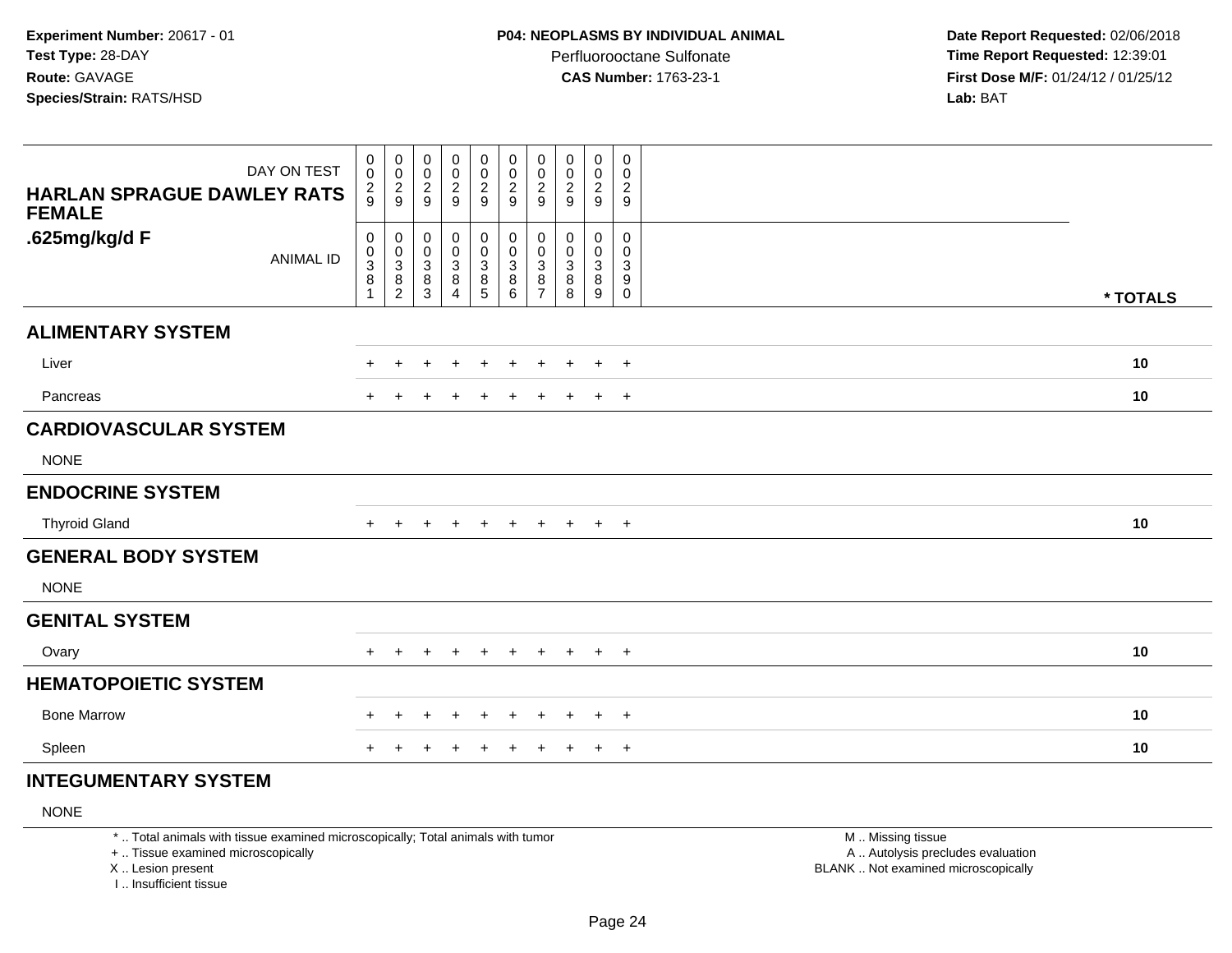**Date Report Requested:** 02/06/2018 **Time Report Requested:** 12:39:01 **First Dose M/F:** 01/24/12 / 01/25/12<br>**Lab:** BAT

| DAY ON TEST<br><b>HARLAN SPRAGUE DAWLEY RATS</b><br><b>FEMALE</b> | 0<br>$\mathsf 0$<br>$\frac{2}{9}$            | $\mathbf 0$<br>$\mathbf 0$<br>$\frac{2}{9}$ | $\pmb{0}$<br>$\pmb{0}$<br>$\frac{2}{9}$      | $_{\rm 0}^{\rm 0}$<br>$\frac{2}{9}$                  | $\begin{smallmatrix} 0\\0 \end{smallmatrix}$<br>$\frac{2}{9}$                                         | $\begin{smallmatrix}0\\0\end{smallmatrix}$<br>$\overline{c}$<br>$\overline{9}$ | 0<br>$\mathbf 0$<br>$\boldsymbol{2}$<br>9 | 0<br>0<br>$\overline{\mathbf{c}}$<br>9 | $\pmb{0}$<br>$\pmb{0}$<br>$\sqrt{2}$<br>9                   | 0<br>0<br>$\boldsymbol{2}$<br>9            |          |
|-------------------------------------------------------------------|----------------------------------------------|---------------------------------------------|----------------------------------------------|------------------------------------------------------|-------------------------------------------------------------------------------------------------------|--------------------------------------------------------------------------------|-------------------------------------------|----------------------------------------|-------------------------------------------------------------|--------------------------------------------|----------|
| .625mg/kg/d F<br><b>ANIMAL ID</b>                                 | 0<br>$\mathbf 0$<br>3<br>8<br>$\overline{1}$ | 0<br>$_{3}^{\rm 0}$<br>8<br>$\overline{c}$  | 0<br>$\,0\,$<br>$\frac{3}{8}$<br>$\mathsf 3$ | $\begin{array}{c} 0 \\ 0 \\ 3 \\ 8 \end{array}$<br>4 | $\begin{smallmatrix}0\0\0\end{smallmatrix}$<br>$\ensuremath{\mathsf{3}}$<br>$\bf 8$<br>$\overline{5}$ | $\begin{smallmatrix}0\\0\\3\end{smallmatrix}$<br>$\overline{8}$<br>6           | 0<br>0<br>3<br>8<br>$\overline{ }$        | 0<br>3<br>8<br>8                       | 0<br>$\pmb{0}$<br>$\ensuremath{\mathsf{3}}$<br>$\bf 8$<br>9 | 0<br>0<br>$\mathbf{3}$<br>9<br>$\mathbf 0$ | * TOTALS |
| <b>MUSCULOSKELETAL SYSTEM</b>                                     |                                              |                                             |                                              |                                                      |                                                                                                       |                                                                                |                                           |                                        |                                                             |                                            |          |
| <b>NONE</b>                                                       |                                              |                                             |                                              |                                                      |                                                                                                       |                                                                                |                                           |                                        |                                                             |                                            |          |
| <b>NERVOUS SYSTEM</b>                                             |                                              |                                             |                                              |                                                      |                                                                                                       |                                                                                |                                           |                                        |                                                             |                                            |          |
| <b>NONE</b>                                                       |                                              |                                             |                                              |                                                      |                                                                                                       |                                                                                |                                           |                                        |                                                             |                                            |          |
| <b>RESPIRATORY SYSTEM</b>                                         |                                              |                                             |                                              |                                                      |                                                                                                       |                                                                                |                                           |                                        |                                                             |                                            |          |
| Nose                                                              |                                              | $\pm$                                       | $+$                                          | $+$                                                  | $+$                                                                                                   | $+$                                                                            | $+$                                       | $+$                                    | $+$                                                         | $+$                                        | 10       |
| <b>SPECIAL SENSES SYSTEM</b>                                      |                                              |                                             |                                              |                                                      |                                                                                                       |                                                                                |                                           |                                        |                                                             |                                            |          |
| <b>NONE</b>                                                       |                                              |                                             |                                              |                                                      |                                                                                                       |                                                                                |                                           |                                        |                                                             |                                            |          |
| <b>URINARY SYSTEM</b>                                             |                                              |                                             |                                              |                                                      |                                                                                                       |                                                                                |                                           |                                        |                                                             |                                            |          |
| Kidney                                                            | $+$                                          | $\pm$                                       | $\pm$                                        | $\ddot{}$                                            | $+$                                                                                                   | $+$                                                                            | $+$                                       | $+$                                    | $+$ $+$                                                     |                                            | 10       |
| <b>SYSTEMIC LESIONS</b>                                           |                                              |                                             |                                              |                                                      |                                                                                                       |                                                                                |                                           |                                        |                                                             |                                            |          |
| Multiple Organ                                                    |                                              |                                             |                                              | $\div$                                               | $+$                                                                                                   | $+$                                                                            | $\pm$                                     |                                        | $+$                                                         | $+$                                        | 10       |

\* .. Total animals with tissue examined microscopically; Total animals with tumor

+ .. Tissue examined microscopically

X .. Lesion present

I .. Insufficient tissue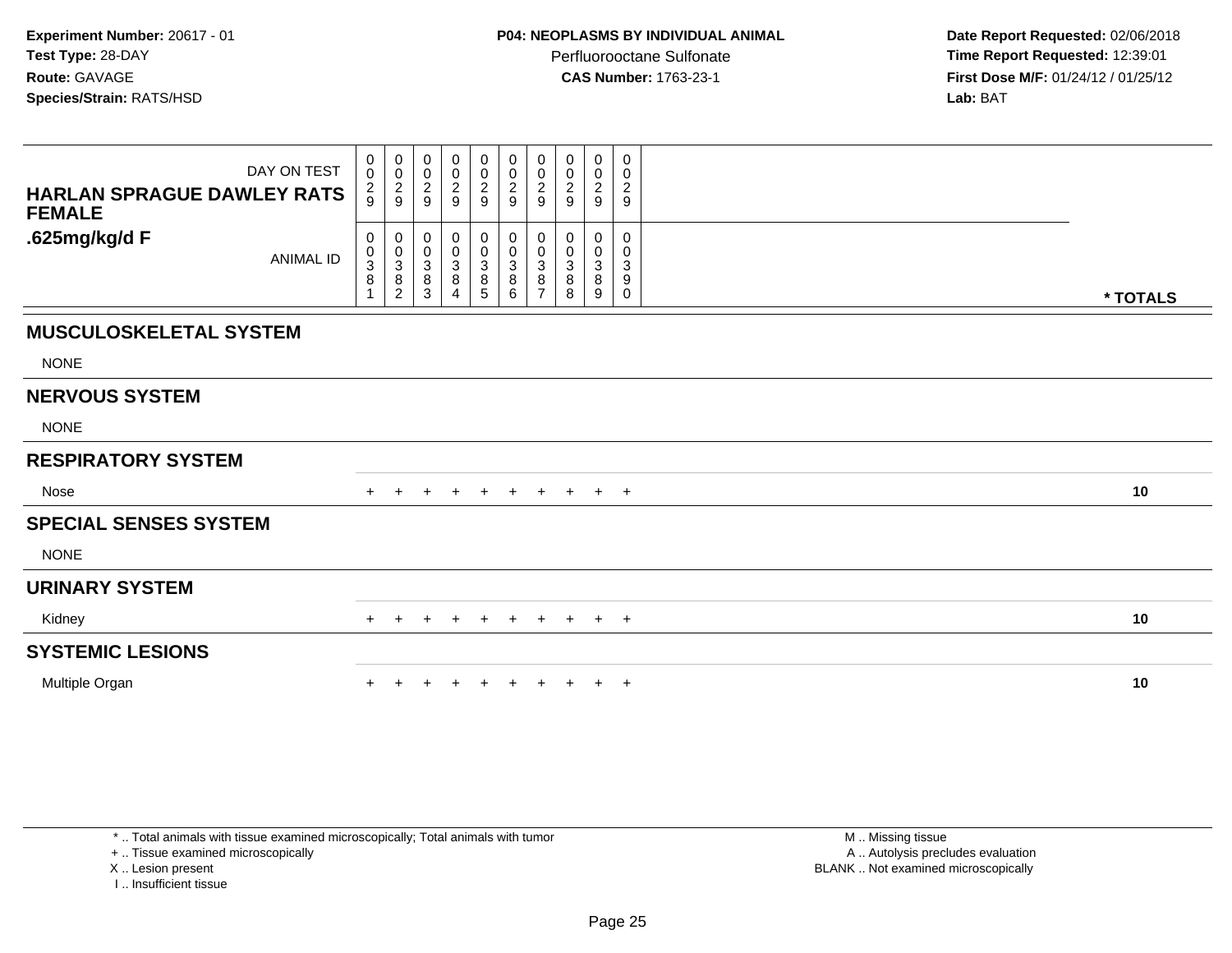**Date Report Requested:** 02/06/2018 **Time Report Requested:** 12:39:01 **First Dose M/F:** 01/24/12 / 01/25/12<br>**Lab:** BAT **Lab:** BAT

| DAY ON TEST<br><b>HARLAN SPRAGUE DAWLEY RATS</b><br><b>FEMALE</b> | 0<br>$\pmb{0}$<br>$\frac{2}{9}$                                    | $\pmb{0}$<br>$\pmb{0}$<br>$\frac{2}{9}$                             | 0<br>$\mathbf 0$<br>$\frac{2}{9}$              | 00029                                                                     | 0<br>$\pmb{0}$<br>$\frac{2}{9}$                                    | $\pmb{0}$<br>$\mathbf 0$<br>$\overline{c}$<br>$\boldsymbol{9}$                 | 0<br>$\pmb{0}$<br>$\overline{c}$<br>$\boldsymbol{9}$                              | $\mathbf 0$<br>$\pmb{0}$<br>$\overline{c}$<br>9 | 0<br>$\pmb{0}$<br>$\overline{c}$<br>$\boldsymbol{9}$      | $\mathbf 0$<br>$\mathbf 0$<br>$\overline{2}$<br>9                          |          |
|-------------------------------------------------------------------|--------------------------------------------------------------------|---------------------------------------------------------------------|------------------------------------------------|---------------------------------------------------------------------------|--------------------------------------------------------------------|--------------------------------------------------------------------------------|-----------------------------------------------------------------------------------|-------------------------------------------------|-----------------------------------------------------------|----------------------------------------------------------------------------|----------|
| 1.25mg/kg/d F<br><b>ANIMAL ID</b>                                 | 0<br>$\begin{smallmatrix}0\3\9\end{smallmatrix}$<br>$\overline{1}$ | $\boldsymbol{0}$<br>$\begin{array}{c} 0 \\ 3 \\ 9 \\ 2 \end{array}$ | 0<br>0<br>$\mathsf 3$<br>$\boldsymbol{9}$<br>3 | $\pmb{0}$<br>$\begin{array}{c} 0 \\ 3 \\ 9 \end{array}$<br>$\overline{4}$ | 0<br>$\pmb{0}$<br>$\ensuremath{\mathsf{3}}$<br>$\overline{9}$<br>5 | $\mathbf 0$<br>$\pmb{0}$<br>$\ensuremath{\mathsf{3}}$<br>$\boldsymbol{9}$<br>6 | 0<br>$\pmb{0}$<br>$\ensuremath{\mathsf{3}}$<br>$\boldsymbol{9}$<br>$\overline{7}$ | 0<br>0<br>$\ensuremath{\mathsf{3}}$<br>9<br>8   | 0<br>$\pmb{0}$<br>$\sqrt{3}$<br>$\boldsymbol{9}$<br>$9\,$ | $\mathbf 0$<br>$\mathbf 0$<br>$\overline{4}$<br>$\mathbf 0$<br>$\mathbf 0$ | * TOTALS |
| <b>ALIMENTARY SYSTEM</b>                                          |                                                                    |                                                                     |                                                |                                                                           |                                                                    |                                                                                |                                                                                   |                                                 |                                                           |                                                                            |          |
| Liver                                                             |                                                                    | $\pm$                                                               | +                                              |                                                                           | $\ddot{}$                                                          | $\div$                                                                         | $\div$                                                                            | $\pm$                                           | $+$                                                       | $+$                                                                        | 10       |
| Pancreas                                                          |                                                                    |                                                                     |                                                |                                                                           | $\ddot{}$                                                          | $\div$                                                                         | $\pm$                                                                             | $\ddot{}$                                       | $+$                                                       | $+$                                                                        | 10       |
| <b>CARDIOVASCULAR SYSTEM</b>                                      |                                                                    |                                                                     |                                                |                                                                           |                                                                    |                                                                                |                                                                                   |                                                 |                                                           |                                                                            |          |
| <b>NONE</b>                                                       |                                                                    |                                                                     |                                                |                                                                           |                                                                    |                                                                                |                                                                                   |                                                 |                                                           |                                                                            |          |
| <b>ENDOCRINE SYSTEM</b>                                           |                                                                    |                                                                     |                                                |                                                                           |                                                                    |                                                                                |                                                                                   |                                                 |                                                           |                                                                            |          |
| <b>Thyroid Gland</b>                                              | $+$                                                                | $\ddot{}$                                                           | $\ddot{}$                                      | $\ddot{}$                                                                 | $+$                                                                | $+$                                                                            | $+$                                                                               | $+$                                             | $+$ $+$                                                   |                                                                            | 10       |
| <b>GENERAL BODY SYSTEM</b>                                        |                                                                    |                                                                     |                                                |                                                                           |                                                                    |                                                                                |                                                                                   |                                                 |                                                           |                                                                            |          |
| <b>NONE</b>                                                       |                                                                    |                                                                     |                                                |                                                                           |                                                                    |                                                                                |                                                                                   |                                                 |                                                           |                                                                            |          |
| <b>GENITAL SYSTEM</b>                                             |                                                                    |                                                                     |                                                |                                                                           |                                                                    |                                                                                |                                                                                   |                                                 |                                                           |                                                                            |          |
| Ovary                                                             |                                                                    | $\div$                                                              | ÷                                              | $\div$                                                                    | $+$                                                                | $\pm$                                                                          | $+$                                                                               | $+$                                             | $+$                                                       | $+$                                                                        | 10       |
| <b>HEMATOPOIETIC SYSTEM</b>                                       |                                                                    |                                                                     |                                                |                                                                           |                                                                    |                                                                                |                                                                                   |                                                 |                                                           |                                                                            |          |
| <b>Bone Marrow</b>                                                | $+$                                                                | $\ddot{}$                                                           | +                                              | $\div$                                                                    | $\ddot{}$                                                          | $\pm$                                                                          | $\ddot{}$                                                                         | $\pm$                                           | $+$                                                       | $+$                                                                        | 10       |
| Spleen                                                            |                                                                    |                                                                     |                                                |                                                                           | $\pm$                                                              |                                                                                |                                                                                   | $\pm$                                           | $\ddot{}$                                                 | $^{+}$                                                                     | 10       |

# **INTEGUMENTARY SYSTEM**

NONE

\* .. Total animals with tissue examined microscopically; Total animals with tumor

+ .. Tissue examined microscopically

X .. Lesion present

I .. Insufficient tissue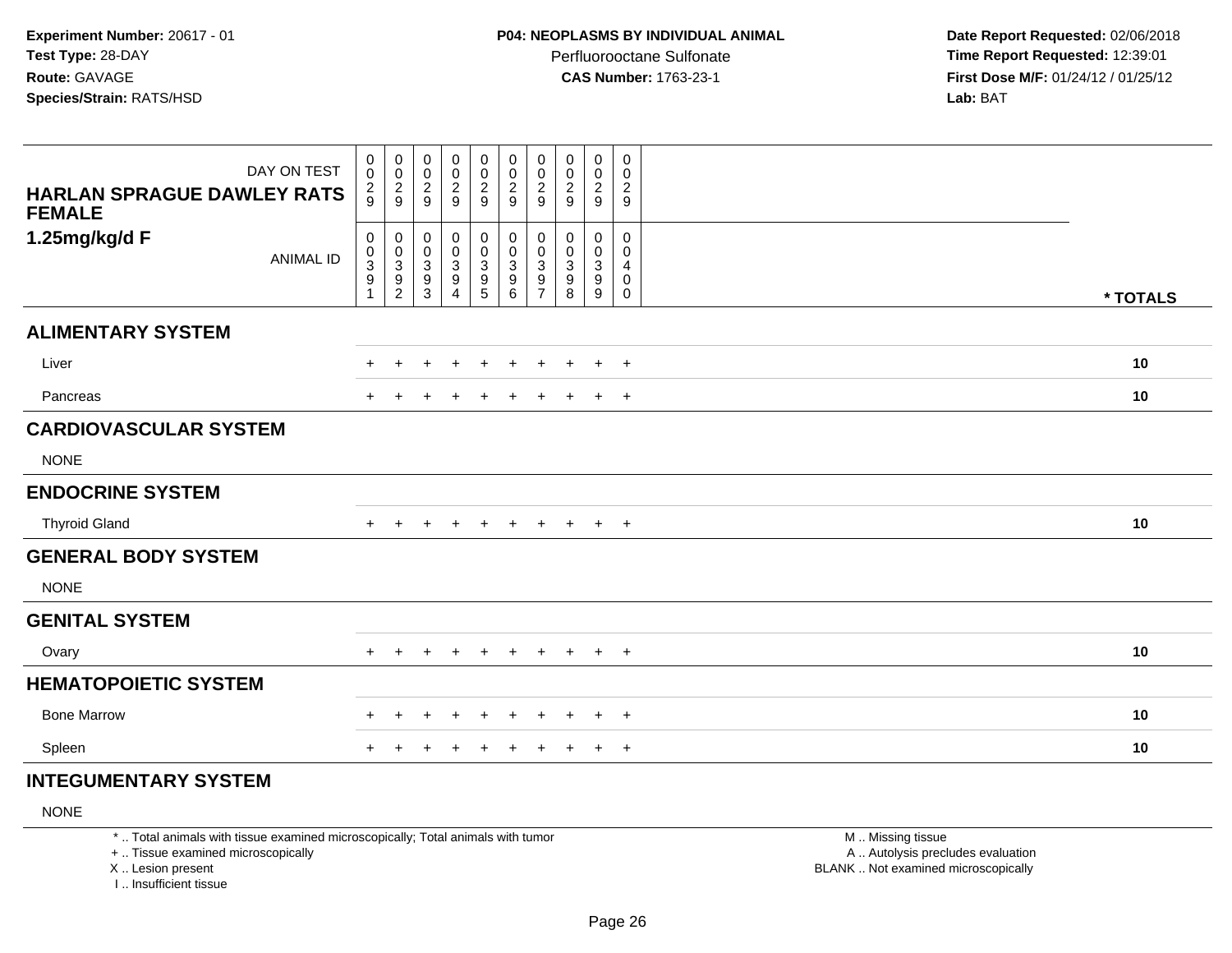**Date Report Requested:** 02/06/2018 **Time Report Requested:** 12:39:01 **First Dose M/F:** 01/24/12 / 01/25/12<br>**Lab:** BAT

| DAY ON TEST<br><b>HARLAN SPRAGUE DAWLEY RATS</b><br><b>FEMALE</b> | $\pmb{0}$<br>$\pmb{0}$<br>$\frac{2}{9}$ | $\pmb{0}$<br>$\pmb{0}$<br>$\frac{2}{9}$                   | 0<br>$\mathbf 0$<br>$\overline{c}$<br>9 | $\mathbf 0$<br>$\pmb{0}$<br>$\boldsymbol{2}$<br>9 | $\mathbf 0$<br>$\pmb{0}$<br>$\boldsymbol{2}$<br>$\boldsymbol{9}$ | $\boldsymbol{0}$<br>$\pmb{0}$<br>$\overline{a}$<br>$\boldsymbol{9}$ | 0<br>$\pmb{0}$<br>$\overline{c}$<br>9                  | 0<br>0<br>2<br>9      | $\mathbf 0$<br>$\pmb{0}$<br>$\overline{c}$<br>9 | 0<br>0<br>$\overline{c}$<br>9 |          |  |
|-------------------------------------------------------------------|-----------------------------------------|-----------------------------------------------------------|-----------------------------------------|---------------------------------------------------|------------------------------------------------------------------|---------------------------------------------------------------------|--------------------------------------------------------|-----------------------|-------------------------------------------------|-------------------------------|----------|--|
| 1.25mg/kg/d F<br><b>ANIMAL ID</b>                                 | 0<br>$_{3}^{\rm 0}$<br>9                | $\boldsymbol{0}$<br>$_{3}^{\rm 0}$<br>9<br>$\overline{c}$ | 0<br>$\mathbf 0$<br>3<br>9<br>3         | 0<br>$\mathbf 0$<br>$\sqrt{3}$<br>9<br>4          | 0<br>0<br>3<br>9<br>5                                            | $\pmb{0}$<br>$\mathbf 0$<br>$\overline{3}$<br>$\boldsymbol{9}$<br>6 | 0<br>$\mathbf 0$<br>3<br>9<br>$\overline{\phantom{a}}$ | ი<br>0<br>3<br>9<br>8 | $\mathbf 0$<br>0<br>$\mathbf{3}$<br>9<br>9      | 0<br>0<br>4<br>0<br>0         | * TOTALS |  |
| <b>MUSCULOSKELETAL SYSTEM</b>                                     |                                         |                                                           |                                         |                                                   |                                                                  |                                                                     |                                                        |                       |                                                 |                               |          |  |
| <b>NONE</b>                                                       |                                         |                                                           |                                         |                                                   |                                                                  |                                                                     |                                                        |                       |                                                 |                               |          |  |
| <b>NERVOUS SYSTEM</b>                                             |                                         |                                                           |                                         |                                                   |                                                                  |                                                                     |                                                        |                       |                                                 |                               |          |  |
| <b>NONE</b>                                                       |                                         |                                                           |                                         |                                                   |                                                                  |                                                                     |                                                        |                       |                                                 |                               |          |  |
| <b>RESPIRATORY SYSTEM</b>                                         |                                         |                                                           |                                         |                                                   |                                                                  |                                                                     |                                                        |                       |                                                 |                               |          |  |
| Nose                                                              |                                         | $\div$                                                    | +                                       | $\pm$                                             | $+$                                                              | $+$                                                                 | $+$                                                    | $+$                   |                                                 | $+$ $+$                       | 10       |  |
| <b>SPECIAL SENSES SYSTEM</b>                                      |                                         |                                                           |                                         |                                                   |                                                                  |                                                                     |                                                        |                       |                                                 |                               |          |  |
| <b>NONE</b>                                                       |                                         |                                                           |                                         |                                                   |                                                                  |                                                                     |                                                        |                       |                                                 |                               |          |  |
| <b>URINARY SYSTEM</b>                                             |                                         |                                                           |                                         |                                                   |                                                                  |                                                                     |                                                        |                       |                                                 |                               |          |  |
| Kidney                                                            | $+$                                     | $\pm$                                                     | $\pm$                                   | $\ddot{}$                                         | $+$                                                              | $+$                                                                 | $+$                                                    | $+$                   |                                                 | $+$ $+$                       | 10       |  |
| <b>SYSTEMIC LESIONS</b>                                           |                                         |                                                           |                                         |                                                   |                                                                  |                                                                     |                                                        |                       |                                                 |                               |          |  |
| Multiple Organ                                                    |                                         |                                                           |                                         |                                                   |                                                                  |                                                                     | $+$                                                    | $\pm$                 | $+$                                             | $+$                           | 10       |  |

\* .. Total animals with tissue examined microscopically; Total animals with tumor

+ .. Tissue examined microscopically

X .. Lesion present

I .. Insufficient tissue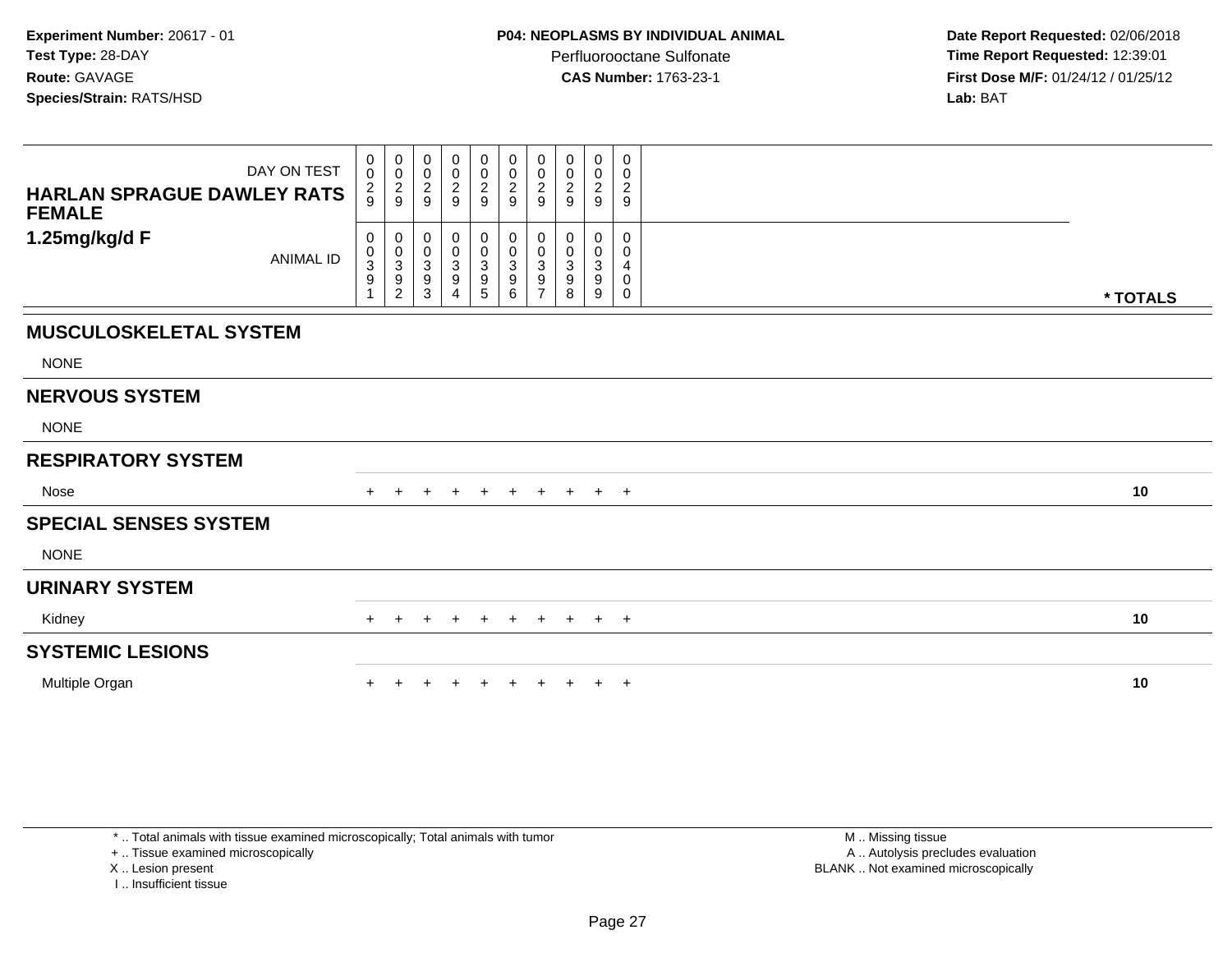**Date Report Requested:** 02/06/2018 **Time Report Requested:** 12:39:01 **First Dose M/F:** 01/24/12 / 01/25/12<br>**Lab:** BAT **Lab:** BAT

| DAY ON TEST<br><b>HARLAN SPRAGUE DAWLEY RATS</b><br><b>FEMALE</b>                                                                                                   | $\pmb{0}$<br>$\ddot{\mathbf{0}}$<br>$\frac{2}{9}$                   | $\begin{smallmatrix} 0\\0 \end{smallmatrix}$<br>$\frac{2}{9}$ | $\begin{smallmatrix}0\\0\end{smallmatrix}$<br>$\frac{2}{9}$ | $_{\rm 0}^{\rm 0}$<br>$\frac{2}{9}$                                     | $\mathbf 0$<br>$\overline{0}$<br>$\frac{2}{9}$                    | $_{\rm 0}^{\rm 0}$<br>$\frac{2}{9}$                                   | $\pmb{0}$<br>$\mathbf 0$<br>$\frac{2}{9}$                                  | $\pmb{0}$<br>$\overline{0}$<br>$\frac{2}{9}$                 | $\mathbf 0$<br>$\mathsf{O}\xspace$<br>$\frac{2}{9}$ | $\mathbf 0$<br>$\mathbf 0$<br>$\frac{2}{9}$                                      |                                                                                               |          |
|---------------------------------------------------------------------------------------------------------------------------------------------------------------------|---------------------------------------------------------------------|---------------------------------------------------------------|-------------------------------------------------------------|-------------------------------------------------------------------------|-------------------------------------------------------------------|-----------------------------------------------------------------------|----------------------------------------------------------------------------|--------------------------------------------------------------|-----------------------------------------------------|----------------------------------------------------------------------------------|-----------------------------------------------------------------------------------------------|----------|
| 2.5mg/kg/d F<br><b>ANIMAL ID</b>                                                                                                                                    | $\boldsymbol{0}$<br>$\pmb{0}$<br>$\overline{4}$<br>$\mathsf 0$<br>1 | 0<br>$\pmb{0}$<br>4<br>$\pmb{0}$<br>$\overline{c}$            | 0<br>$\mathbf 0$<br>4<br>0<br>3                             | 0<br>$\pmb{0}$<br>$\overline{4}$<br>$\pmb{0}$<br>$\boldsymbol{\Lambda}$ | 0<br>$\ddot{\mathbf{0}}$<br>4<br>$\begin{matrix}0\\5\end{matrix}$ | $\mathbf 0$<br>$\mathbf 0$<br>$\overline{4}$<br>$\boldsymbol{0}$<br>6 | $\pmb{0}$<br>$\mathbf{0}$<br>$\overline{4}$<br>$\pmb{0}$<br>$\overline{7}$ | $\pmb{0}$<br>$\mathbf 0$<br>$\overline{4}$<br>$\pmb{0}$<br>8 | $\mathbf 0$<br>$\mathbf 0$<br>4<br>$\mathbf 0$<br>9 | $\mathsf{O}\xspace$<br>$\Omega$<br>$\overline{4}$<br>$\mathbf{1}$<br>$\mathbf 0$ |                                                                                               | * TOTALS |
| <b>ALIMENTARY SYSTEM</b>                                                                                                                                            |                                                                     |                                                               |                                                             |                                                                         |                                                                   |                                                                       |                                                                            |                                                              |                                                     |                                                                                  |                                                                                               |          |
| Liver                                                                                                                                                               |                                                                     |                                                               |                                                             |                                                                         |                                                                   |                                                                       |                                                                            |                                                              |                                                     | $\overline{+}$                                                                   |                                                                                               | 10       |
| Pancreas                                                                                                                                                            |                                                                     |                                                               |                                                             |                                                                         |                                                                   |                                                                       |                                                                            |                                                              | $\pm$                                               | $+$                                                                              |                                                                                               | 10       |
| <b>CARDIOVASCULAR SYSTEM</b><br><b>NONE</b>                                                                                                                         |                                                                     |                                                               |                                                             |                                                                         |                                                                   |                                                                       |                                                                            |                                                              |                                                     |                                                                                  |                                                                                               |          |
| <b>ENDOCRINE SYSTEM</b>                                                                                                                                             |                                                                     |                                                               |                                                             |                                                                         |                                                                   |                                                                       |                                                                            |                                                              |                                                     |                                                                                  |                                                                                               |          |
| <b>Thyroid Gland</b>                                                                                                                                                |                                                                     | $\div$                                                        |                                                             | $\div$                                                                  | $\pm$                                                             | $\ddot{}$                                                             | $\ddot{}$                                                                  | $\div$                                                       | $+$                                                 | $+$                                                                              |                                                                                               | 10       |
| <b>GENERAL BODY SYSTEM</b>                                                                                                                                          |                                                                     |                                                               |                                                             |                                                                         |                                                                   |                                                                       |                                                                            |                                                              |                                                     |                                                                                  |                                                                                               |          |
| <b>NONE</b>                                                                                                                                                         |                                                                     |                                                               |                                                             |                                                                         |                                                                   |                                                                       |                                                                            |                                                              |                                                     |                                                                                  |                                                                                               |          |
| <b>GENITAL SYSTEM</b>                                                                                                                                               |                                                                     |                                                               |                                                             |                                                                         |                                                                   |                                                                       |                                                                            |                                                              |                                                     |                                                                                  |                                                                                               |          |
| Ovary                                                                                                                                                               |                                                                     |                                                               |                                                             |                                                                         |                                                                   |                                                                       |                                                                            |                                                              | $\ddot{}$                                           | $+$                                                                              |                                                                                               | 10       |
| <b>HEMATOPOIETIC SYSTEM</b>                                                                                                                                         |                                                                     |                                                               |                                                             |                                                                         |                                                                   |                                                                       |                                                                            |                                                              |                                                     |                                                                                  |                                                                                               |          |
| <b>Bone Marrow</b>                                                                                                                                                  |                                                                     |                                                               |                                                             |                                                                         |                                                                   |                                                                       |                                                                            |                                                              |                                                     | $\ddot{}$                                                                        |                                                                                               | 10       |
| Lymph Node, Mandibular                                                                                                                                              |                                                                     |                                                               |                                                             |                                                                         |                                                                   |                                                                       |                                                                            |                                                              | $\ddot{}$                                           | $+$                                                                              |                                                                                               | 10       |
| Spleen                                                                                                                                                              |                                                                     |                                                               |                                                             |                                                                         |                                                                   |                                                                       |                                                                            |                                                              |                                                     | $\ddot{}$                                                                        |                                                                                               | 10       |
| Thymus                                                                                                                                                              | $+$                                                                 |                                                               |                                                             |                                                                         |                                                                   |                                                                       |                                                                            |                                                              | $\ddot{}$                                           | $+$                                                                              |                                                                                               | 10       |
| *  Total animals with tissue examined microscopically; Total animals with tumor<br>+  Tissue examined microscopically<br>X  Lesion present<br>I Insufficient tissue |                                                                     |                                                               |                                                             |                                                                         |                                                                   |                                                                       |                                                                            |                                                              |                                                     |                                                                                  | M  Missing tissue<br>A  Autolysis precludes evaluation<br>BLANK  Not examined microscopically |          |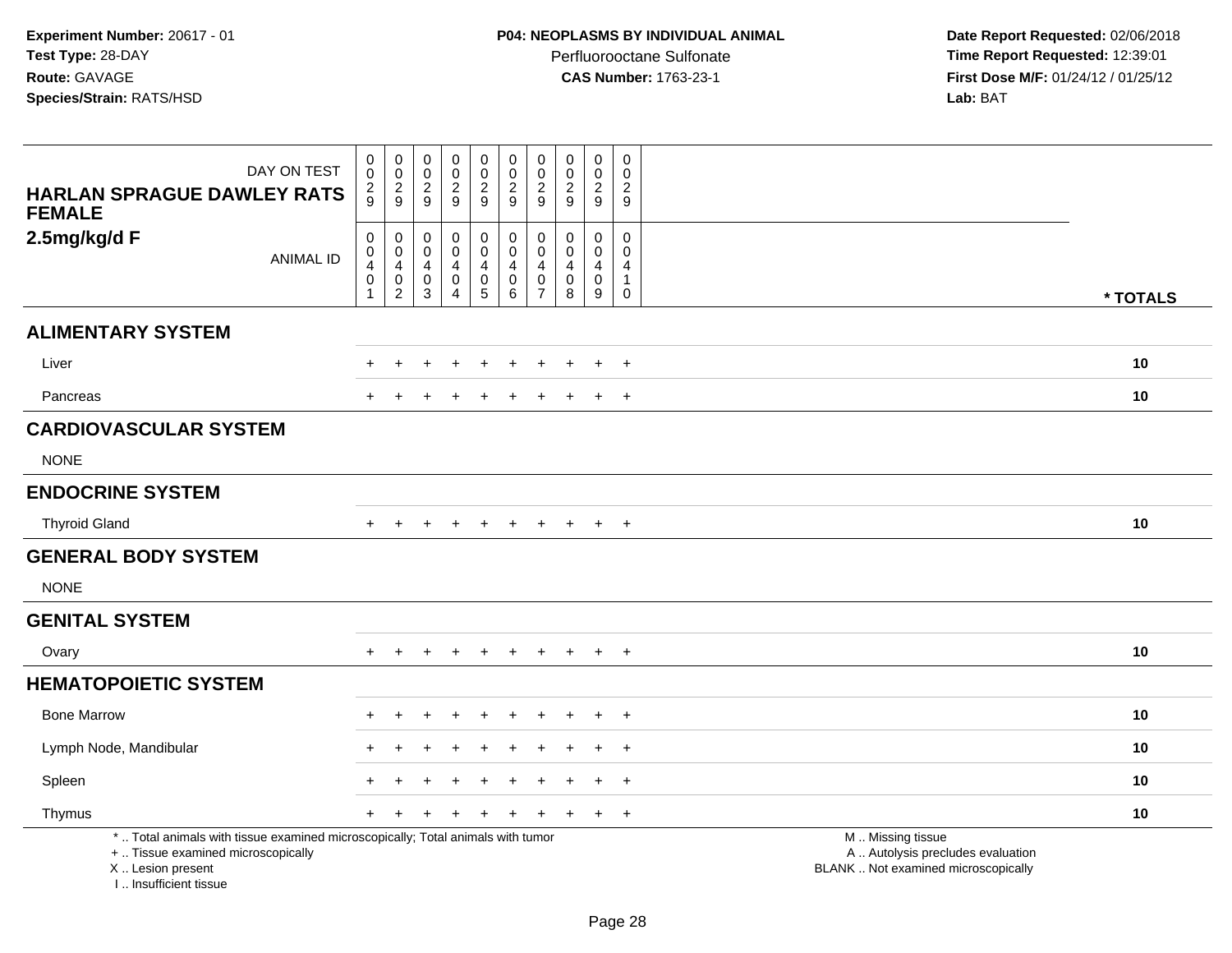**Date Report Requested:** 02/06/2018 **Time Report Requested:** 12:39:01 **First Dose M/F:** 01/24/12 / 01/25/12<br>**Lab:** BAT **Lab:** BAT

| <b>HARLAN SPRAGUE DAWLEY RATS</b><br><b>FEMALE</b> | DAY ON TEST      | $_0^0$<br>$\frac{2}{9}$                                                          | 0<br>$\frac{0}{2}$                                              | $\begin{matrix} 0 \\ 0 \\ 2 \\ 9 \end{matrix}$                   | $\pmb{0}$<br>$\pmb{0}$<br>$\overline{2}$<br>$\boldsymbol{9}$ | 0<br>$_2^0$<br>$\boldsymbol{9}$ | $\pmb{0}$<br>$\frac{0}{2}$                                | 0<br>$\mathsf 0$<br>$\overline{c}$<br>$\boldsymbol{9}$ | 0<br>0<br>$\overline{c}$<br>$\boldsymbol{9}$ | $\pmb{0}$<br>$\frac{0}{2}$                                   | 0<br>$\mathbf 0$<br>$\overline{c}$<br>9   |          |
|----------------------------------------------------|------------------|----------------------------------------------------------------------------------|-----------------------------------------------------------------|------------------------------------------------------------------|--------------------------------------------------------------|---------------------------------|-----------------------------------------------------------|--------------------------------------------------------|----------------------------------------------|--------------------------------------------------------------|-------------------------------------------|----------|
| 2.5mg/kg/d F                                       | <b>ANIMAL ID</b> | 0<br>$\pmb{0}$<br>$\overline{\mathbf{4}}$<br>$\ddot{\mathbf{0}}$<br>$\mathbf{1}$ | 0<br>$\pmb{0}$<br>$\overline{4}$<br>$\pmb{0}$<br>$\overline{c}$ | 0<br>$\boldsymbol{0}$<br>$\overline{4}$<br>$\boldsymbol{0}$<br>3 | $\pmb{0}$<br>$\mathbf 0$<br>$\overline{4}$<br>$\pmb{0}$<br>4 | 0<br>$\mathbf 0$<br>4<br>0<br>5 | 0<br>$\boldsymbol{0}$<br>$\overline{4}$<br>$\pmb{0}$<br>6 | 0<br>$\mathbf 0$<br>4<br>0<br>$\overline{7}$           | 0<br>0<br>4<br>0<br>8                        | $\mathbf 0$<br>$\pmb{0}$<br>$\overline{a}$<br>$\pmb{0}$<br>9 | 0<br>$\mathbf 0$<br>4<br>1<br>$\mathbf 0$ | * TOTALS |
| <b>INTEGUMENTARY SYSTEM</b>                        |                  |                                                                                  |                                                                 |                                                                  |                                                              |                                 |                                                           |                                                        |                                              |                                                              |                                           |          |
| <b>NONE</b>                                        |                  |                                                                                  |                                                                 |                                                                  |                                                              |                                 |                                                           |                                                        |                                              |                                                              |                                           |          |
| <b>MUSCULOSKELETAL SYSTEM</b>                      |                  |                                                                                  |                                                                 |                                                                  |                                                              |                                 |                                                           |                                                        |                                              |                                                              |                                           |          |
| <b>NONE</b>                                        |                  |                                                                                  |                                                                 |                                                                  |                                                              |                                 |                                                           |                                                        |                                              |                                                              |                                           |          |
| <b>NERVOUS SYSTEM</b>                              |                  |                                                                                  |                                                                 |                                                                  |                                                              |                                 |                                                           |                                                        |                                              |                                                              |                                           |          |
| <b>NONE</b>                                        |                  |                                                                                  |                                                                 |                                                                  |                                                              |                                 |                                                           |                                                        |                                              |                                                              |                                           |          |
| <b>RESPIRATORY SYSTEM</b>                          |                  |                                                                                  |                                                                 |                                                                  |                                                              |                                 |                                                           |                                                        |                                              |                                                              |                                           |          |
| Nose                                               |                  | $+$                                                                              | $+$                                                             | $+$                                                              | $+$                                                          | $+$                             | $+$                                                       | $+$                                                    |                                              | $+$ $+$ $+$                                                  |                                           | 10       |
| <b>SPECIAL SENSES SYSTEM</b>                       |                  |                                                                                  |                                                                 |                                                                  |                                                              |                                 |                                                           |                                                        |                                              |                                                              |                                           |          |
| <b>NONE</b>                                        |                  |                                                                                  |                                                                 |                                                                  |                                                              |                                 |                                                           |                                                        |                                              |                                                              |                                           |          |
| <b>URINARY SYSTEM</b>                              |                  |                                                                                  |                                                                 |                                                                  |                                                              |                                 |                                                           |                                                        |                                              |                                                              |                                           |          |
| Kidney                                             |                  | $+$                                                                              | $+$                                                             | $\pm$                                                            | $\pm$                                                        | $+$                             | $+$                                                       | $+$                                                    | $+$                                          | $+$                                                          | $+$                                       | 10       |
| <b>SYSTEMIC LESIONS</b>                            |                  |                                                                                  |                                                                 |                                                                  |                                                              |                                 |                                                           |                                                        |                                              |                                                              |                                           |          |
| Multiple Organ                                     |                  |                                                                                  |                                                                 |                                                                  |                                                              |                                 |                                                           | ÷                                                      | ÷.                                           |                                                              | $\overline{+}$                            | 10       |
|                                                    |                  |                                                                                  |                                                                 |                                                                  |                                                              |                                 |                                                           |                                                        |                                              |                                                              |                                           |          |

\* .. Total animals with tissue examined microscopically; Total animals with tumor

+ .. Tissue examined microscopically

X .. Lesion present

I .. Insufficient tissue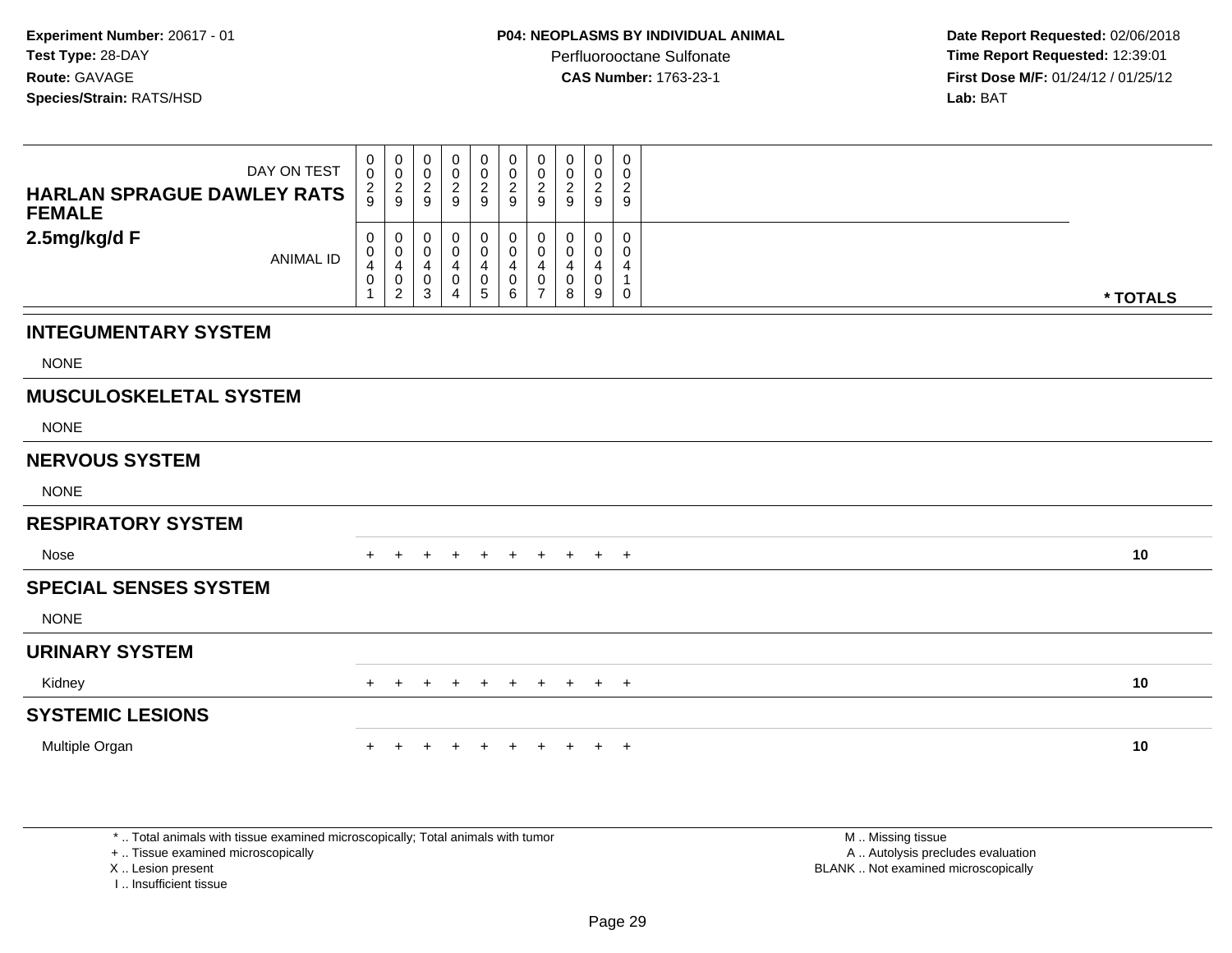**Date Report Requested:** 02/06/2018 **Time Report Requested:** 12:39:01 **First Dose M/F:** 01/24/12 / 01/25/12<br>**Lab:** BAT **Lab:** BAT

| DAY ON TEST<br><b>HARLAN SPRAGUE DAWLEY RATS</b>                                | $_{\rm 0}^{\rm 0}$<br>$\frac{2}{9}$                               | $\begin{smallmatrix} 0\\0 \end{smallmatrix}$<br>$\frac{2}{9}$     | $\pmb{0}$<br>$\mathbf 0$<br>$\frac{2}{9}$  | $\begin{array}{c} 0 \\ 0 \\ 2 \\ 9 \end{array}$                        | $\begin{smallmatrix} 0\\0 \end{smallmatrix}$<br>$\frac{2}{5}$ | $_{\rm 0}^{\rm 0}$<br>$\overline{2}$<br>$\boldsymbol{9}$     | $\begin{smallmatrix} 0\\0 \end{smallmatrix}$<br>$\frac{2}{9}$                    | $\begin{smallmatrix} 0\\0 \end{smallmatrix}$<br>$\frac{2}{9}$                | $\pmb{0}$<br>$\mathsf 0$<br>$\overline{a}$<br>9 | $\,0\,$<br>$\pmb{0}$<br>$\overline{c}$<br>9                  |                                                                                                                                                                                                                                                     |          |
|---------------------------------------------------------------------------------|-------------------------------------------------------------------|-------------------------------------------------------------------|--------------------------------------------|------------------------------------------------------------------------|---------------------------------------------------------------|--------------------------------------------------------------|----------------------------------------------------------------------------------|------------------------------------------------------------------------------|-------------------------------------------------|--------------------------------------------------------------|-----------------------------------------------------------------------------------------------------------------------------------------------------------------------------------------------------------------------------------------------------|----------|
| <b>FEMALE</b><br>5mg/kg/d F<br><b>ANIMAL ID</b>                                 | $\mathbf 0$<br>$\pmb{0}$<br>$\overline{4}$<br>$\overline{1}$<br>1 | $\mathbf 0$<br>$\mathbf 0$<br>$\overline{4}$<br>$\mathbf{1}$<br>2 | 0<br>$\mathbf 0$<br>4<br>$\mathbf{1}$<br>3 | $\begin{smallmatrix} 0\\0 \end{smallmatrix}$<br>4<br>$\mathbf{1}$<br>4 | $\begin{array}{c} 0 \\ 0 \\ 4 \\ 1 \end{array}$<br>$\sqrt{5}$ | $\mathsf 0$<br>$\ddot{\mathbf{0}}$<br>4<br>$\mathbf{1}$<br>6 | $\mathbf 0$<br>$\mathbf 0$<br>$\overline{4}$<br>$\overline{1}$<br>$\overline{7}$ | $\mathbf 0$<br>$\mathbf 0$<br>$\overline{\mathbf{4}}$<br>$\overline{1}$<br>8 | 0<br>$\mathbf{0}$<br>$\overline{4}$<br>9        | 0<br>$\Omega$<br>$\overline{4}$<br>$\sqrt{2}$<br>$\mathbf 0$ |                                                                                                                                                                                                                                                     | * TOTALS |
| <b>ALIMENTARY SYSTEM</b>                                                        |                                                                   |                                                                   |                                            |                                                                        |                                                               |                                                              |                                                                                  |                                                                              |                                                 |                                                              |                                                                                                                                                                                                                                                     |          |
| Esophagus                                                                       |                                                                   |                                                                   |                                            |                                                                        |                                                               |                                                              |                                                                                  |                                                                              |                                                 |                                                              |                                                                                                                                                                                                                                                     | 10       |
| Intestine Large, Cecum                                                          |                                                                   |                                                                   |                                            |                                                                        |                                                               |                                                              |                                                                                  |                                                                              | $\overline{1}$                                  | $\overline{+}$                                               |                                                                                                                                                                                                                                                     | 10       |
| Intestine Large, Colon                                                          |                                                                   |                                                                   |                                            |                                                                        |                                                               |                                                              |                                                                                  |                                                                              |                                                 | $\ddot{}$                                                    |                                                                                                                                                                                                                                                     | 10       |
| Intestine Large, Rectum                                                         |                                                                   |                                                                   |                                            |                                                                        |                                                               |                                                              |                                                                                  |                                                                              | $\ddot{}$                                       | $^{+}$                                                       |                                                                                                                                                                                                                                                     | 10       |
| Intestine Small, Duodenum                                                       |                                                                   |                                                                   |                                            |                                                                        |                                                               |                                                              |                                                                                  |                                                                              |                                                 | $\ddot{}$                                                    |                                                                                                                                                                                                                                                     | 10       |
| Intestine Small, Ileum                                                          |                                                                   |                                                                   |                                            |                                                                        |                                                               |                                                              |                                                                                  |                                                                              | $\ddot{}$                                       | $^{+}$                                                       |                                                                                                                                                                                                                                                     | 10       |
| Intestine Small, Jejunum                                                        |                                                                   |                                                                   |                                            |                                                                        |                                                               |                                                              |                                                                                  |                                                                              |                                                 | $\overline{+}$                                               |                                                                                                                                                                                                                                                     | 10       |
| Liver                                                                           |                                                                   |                                                                   |                                            |                                                                        |                                                               |                                                              |                                                                                  |                                                                              | ÷.                                              | $+$                                                          |                                                                                                                                                                                                                                                     | 10       |
| Pancreas                                                                        |                                                                   |                                                                   |                                            |                                                                        |                                                               |                                                              |                                                                                  |                                                                              |                                                 | $\overline{+}$                                               |                                                                                                                                                                                                                                                     | 10       |
| Salivary Glands                                                                 |                                                                   |                                                                   |                                            |                                                                        |                                                               |                                                              |                                                                                  |                                                                              | $\ddot{}$                                       | $^{+}$                                                       |                                                                                                                                                                                                                                                     | 10       |
| Stomach, Forestomach                                                            |                                                                   |                                                                   |                                            |                                                                        |                                                               |                                                              |                                                                                  |                                                                              |                                                 | $\ddot{}$                                                    |                                                                                                                                                                                                                                                     | 10       |
| Stomach, Glandular                                                              | $\pm$                                                             |                                                                   |                                            |                                                                        |                                                               |                                                              |                                                                                  |                                                                              | $\ddot{}$                                       | $^{+}$                                                       |                                                                                                                                                                                                                                                     | 10       |
| <b>CARDIOVASCULAR SYSTEM</b>                                                    |                                                                   |                                                                   |                                            |                                                                        |                                                               |                                                              |                                                                                  |                                                                              |                                                 |                                                              |                                                                                                                                                                                                                                                     |          |
| <b>Blood Vessel</b>                                                             |                                                                   |                                                                   |                                            |                                                                        |                                                               |                                                              |                                                                                  |                                                                              |                                                 | $\ddot{}$                                                    |                                                                                                                                                                                                                                                     | 10       |
| *  Total animals with tissue examined microscopically; Total animals with tumor |                                                                   |                                                                   |                                            |                                                                        |                                                               |                                                              |                                                                                  |                                                                              |                                                 |                                                              | M  Missing tissue<br>and the contract of the contract of the contract of the contract of the contract of the contract of the contract of the contract of the contract of the contract of the contract of the contract of the contract of the contra |          |

+ .. Tissue examined microscopically

X .. Lesion present

I .. Insufficient tissue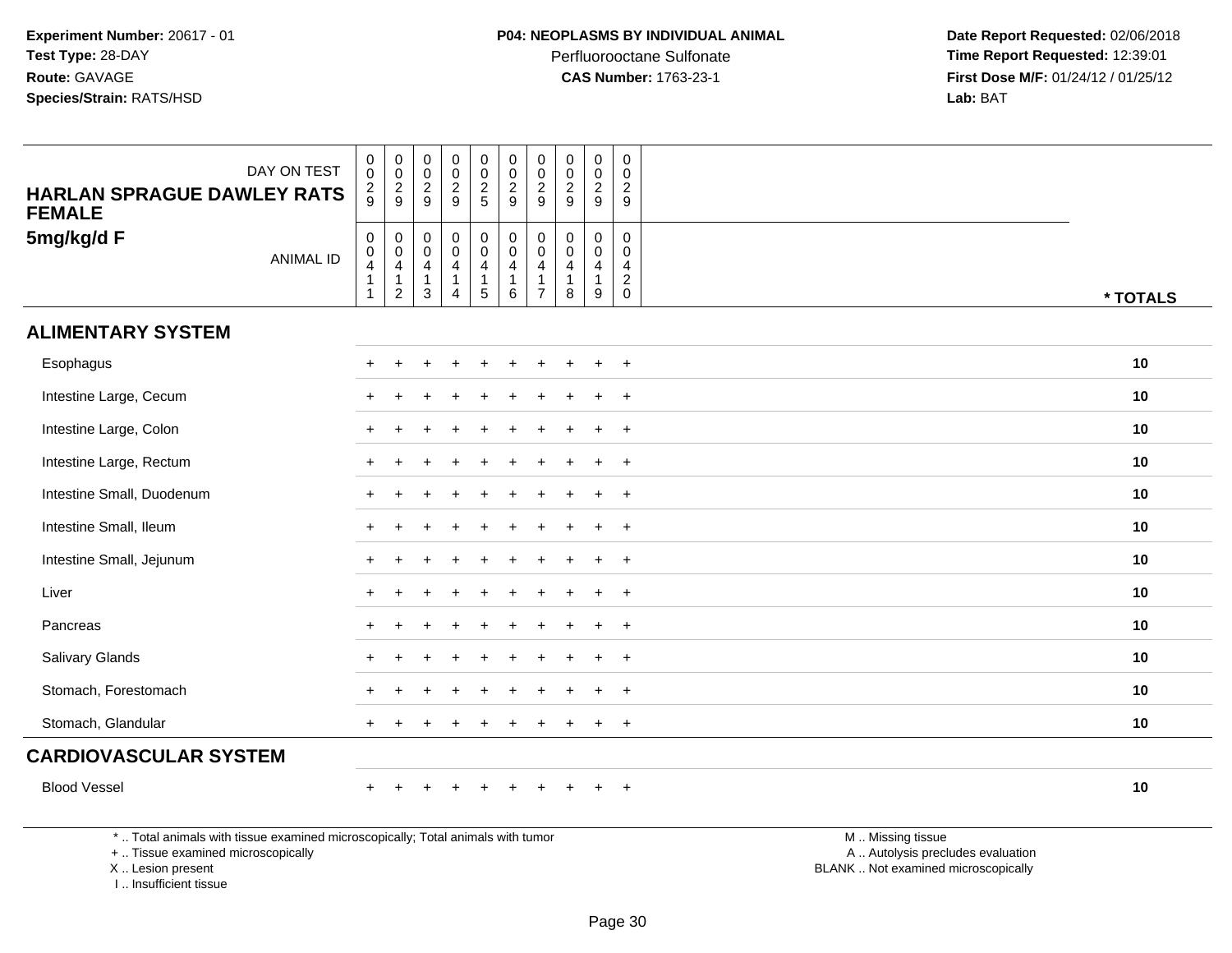Perfluorooctane Sulfonate<br>CAS Number: 1763-23-1

J

 **Date Report Requested:** 02/06/2018 **Time Report Requested:** 12:39:01 **First Dose M/F:** 01/24/12 / 01/25/12<br>**Lab:** BAT **Lab:** BAT

| DAY ON TEST<br><b>HARLAN SPRAGUE DAWLEY RATS</b><br><b>FEMALE</b> | $\begin{matrix} 0 \\ 0 \end{matrix}$                                         | $_{\rm 0}^{\rm 0}$<br>$\frac{2}{9}$<br>$\frac{2}{9}$              |                | $_{\rm 0}^{\rm 0}$<br>$\boldsymbol{0}$<br>$\ddot{\mathbf{0}}$<br>$\frac{2}{9}$ | $\frac{2}{9}$                                 | $\begin{smallmatrix}0\0\end{smallmatrix}$<br>0<br>$\begin{array}{c} 0 \\ 2 \\ 5 \end{array}$<br>$\frac{2}{9}$ |     | $\pmb{0}$<br>$\pmb{0}$<br>$\overline{c}$<br>$9\,$ | $\pmb{0}$<br>0<br>$\overline{c}$<br>$\boldsymbol{9}$ | 0<br>$\mathbf 0$<br>$\overline{2}$<br>$\boldsymbol{9}$ | 0<br>$\mathbf 0$<br>$\overline{2}$<br>$9\,$         |                 |
|-------------------------------------------------------------------|------------------------------------------------------------------------------|-------------------------------------------------------------------|----------------|--------------------------------------------------------------------------------|-----------------------------------------------|---------------------------------------------------------------------------------------------------------------|-----|---------------------------------------------------|------------------------------------------------------|--------------------------------------------------------|-----------------------------------------------------|-----------------|
| 5mg/kg/d F<br><b>ANIMAL ID</b>                                    | $\pmb{0}$<br>$\pmb{0}$<br>$\overline{4}$<br>$\overline{1}$<br>$\overline{1}$ | 0<br>$\mathsf{O}\xspace$<br>$\overline{4}$<br>1<br>$\overline{2}$ | $\overline{1}$ | 0<br>$\pmb{0}$<br>$\mathbf 0$<br>$\overline{\mathbf{4}}$<br>4<br>1<br>3<br>4   | $\pmb{0}$<br>$\overline{4}$<br>$\overline{5}$ | $_{\rm 0}^{\rm 0}$<br>0<br>$\overline{0}$<br>$\overline{\mathbf{4}}$<br>$\overline{1}$<br>6                   |     | 0<br>$\mathbf 0$<br>4<br>1<br>$\overline{7}$      | 0<br>$\mathbf 0$<br>4<br>8                           | 0<br>$\mathbf 0$<br>4<br>$\mathbf{1}$<br>9             | $\Omega$<br>0<br>4<br>$\overline{c}$<br>$\mathbf 0$ | * TOTALS        |
| Heart                                                             |                                                                              |                                                                   |                | $\ddot{}$                                                                      | $\ddot{}$                                     | $\ddot{}$                                                                                                     |     | $\ddot{}$                                         | $\pm$                                                | $+$                                                    | $+$                                                 | 10              |
| <b>ENDOCRINE SYSTEM</b>                                           |                                                                              |                                                                   |                |                                                                                |                                               |                                                                                                               |     |                                                   |                                                      |                                                        |                                                     |                 |
| <b>Adrenal Cortex</b>                                             |                                                                              | +                                                                 |                | $\overline{+}$                                                                 | $\ddot{}$                                     | $\ddot{}$                                                                                                     |     | $\ddot{}$                                         | $\ddot{}$                                            | $+$                                                    | $+$                                                 | 10              |
| Adrenal Medulla                                                   |                                                                              |                                                                   |                |                                                                                | ÷                                             | $\pm$                                                                                                         |     | $\ddot{}$                                         | $\pm$                                                | $+$                                                    | $+$                                                 | 10              |
| Islets, Pancreatic                                                |                                                                              |                                                                   |                |                                                                                |                                               |                                                                                                               |     |                                                   |                                                      | $+$                                                    | $+$                                                 | 10              |
| Parathyroid Gland                                                 |                                                                              | M<br>$+$                                                          |                | M<br>M                                                                         | $+$                                           | M                                                                                                             |     | M                                                 | $+$                                                  | $+$ $+$                                                |                                                     | $5\phantom{.0}$ |
| <b>Pituitary Gland</b>                                            |                                                                              |                                                                   |                |                                                                                |                                               |                                                                                                               |     |                                                   |                                                      | $\pm$                                                  | $+$                                                 | 10              |
| <b>Thyroid Gland</b>                                              |                                                                              | $+$                                                               |                | $\overline{ }$                                                                 | $\pm$                                         | $\pm$                                                                                                         |     | $\ddot{}$                                         | $\ddot{}$                                            | $+$                                                    | $+$                                                 | 10              |
| <b>GENERAL BODY SYSTEM</b>                                        |                                                                              |                                                                   |                |                                                                                |                                               |                                                                                                               |     |                                                   |                                                      |                                                        |                                                     |                 |
| <b>NONE</b>                                                       |                                                                              |                                                                   |                |                                                                                |                                               |                                                                                                               |     |                                                   |                                                      |                                                        |                                                     |                 |
| <b>GENITAL SYSTEM</b>                                             |                                                                              |                                                                   |                |                                                                                |                                               |                                                                                                               |     |                                                   |                                                      |                                                        |                                                     |                 |
| <b>Clitoral Gland</b>                                             |                                                                              | $\div$                                                            |                | $\ddot{}$<br>$\overline{+}$                                                    | $+$                                           | $+$                                                                                                           |     | $+$                                               | $\pm$                                                | $+$                                                    | $+$                                                 | 10              |
| Ovary                                                             |                                                                              |                                                                   |                |                                                                                |                                               |                                                                                                               |     |                                                   |                                                      | $+$                                                    | $+$                                                 | 10              |
| <b>Uterus</b>                                                     |                                                                              | $\pm$                                                             |                | $+$<br>$^+$                                                                    | $^{+}$                                        |                                                                                                               | $+$ | $+$                                               | $+$                                                  | $+$                                                    | $+$                                                 | 10              |

#### **HEMATOPOIETIC SYSTEM**

\* .. Total animals with tissue examined microscopically; Total animals with tumor

Т ┰ Т T. T  $\top$ T a Tingga T T

┱

+ .. Tissue examined microscopically

<sup>+</sup>

X .. Lesion present

I .. Insufficient tissue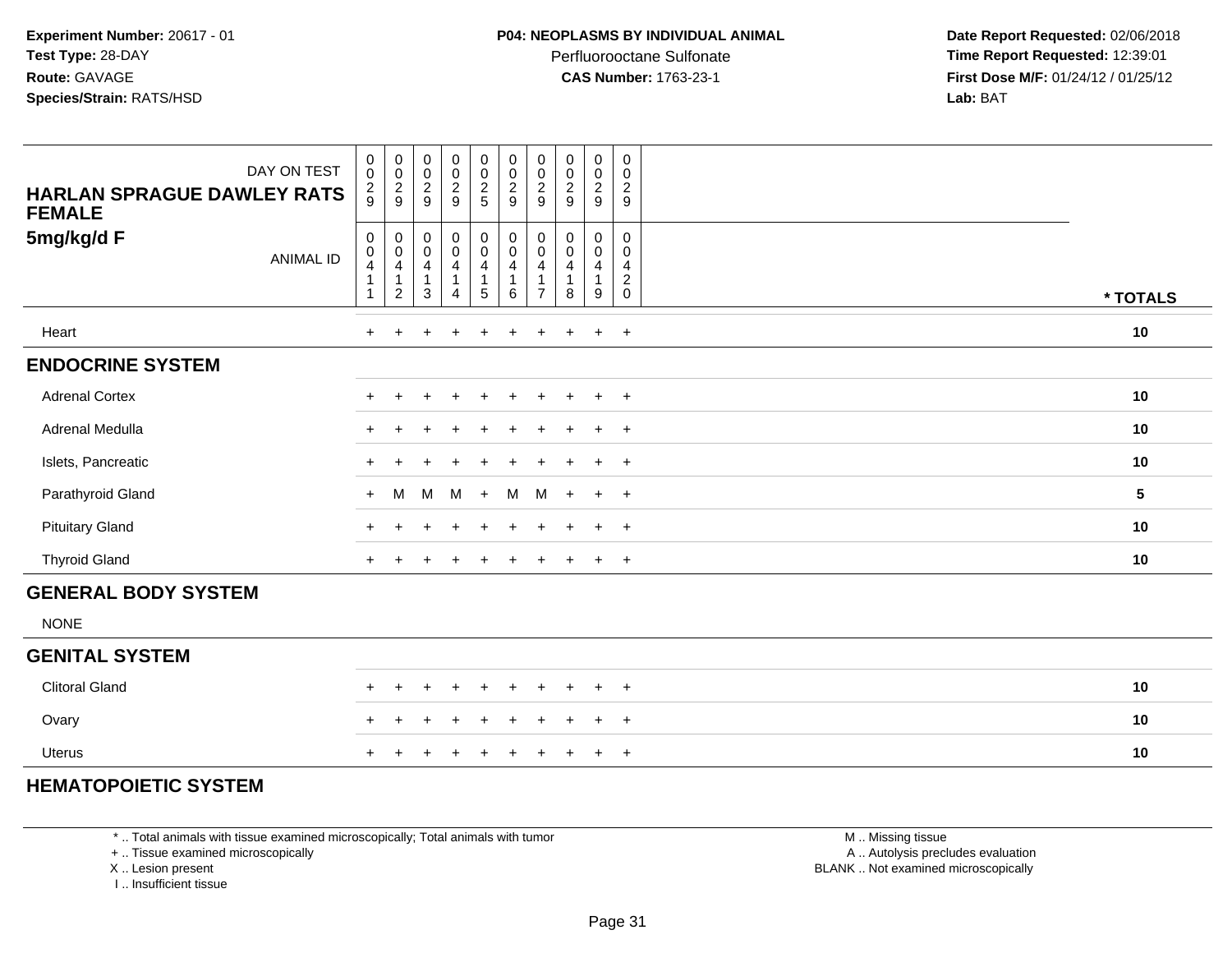Perfluorooctane Sulfonate<br>CAS Number: 1763-23-1

 **Date Report Requested:** 02/06/2018 **Time Report Requested:** 12:39:01 **First Dose M/F:** 01/24/12 / 01/25/12<br>**Lab:** BAT **Lab:** BAT

| DAY ON TEST<br><b>HARLAN SPRAGUE DAWLEY RATS</b><br><b>FEMALE</b><br>5mg/kg/d F<br><b>ANIMAL ID</b> | $\mathbf 0$<br>$\ddot{\mathbf{0}}$<br>$\frac{2}{9}$<br>$\mathbf 0$<br>0<br>4<br>$\mathbf{1}$<br>$\mathbf{1}$ | $\begin{smallmatrix} 0\\0 \end{smallmatrix}$<br>$\frac{2}{9}$<br>0<br>$\pmb{0}$<br>$\overline{4}$<br>$\mathbf{1}$<br>$\overline{c}$ | $_{\rm 0}^{\rm 0}$<br>$\frac{2}{9}$<br>0<br>$\ddot{\mathbf{0}}$<br>$\overline{4}$<br>$\mathbf{1}$<br>3 | $\pmb{0}$<br>$\ddot{\mathbf{0}}$<br>$\overline{2}$<br>9<br>0<br>$\overline{0}$<br>$\overline{\mathbf{4}}$<br>$\mathbf{1}$<br>4 | $\begin{smallmatrix}0\\0\end{smallmatrix}$<br>$\frac{2}{5}$<br>$\mathbf 0$<br>$\overline{0}$<br>$\overline{4}$<br>$\mathbf{1}$<br>5 | 0<br>$\pmb{0}$<br>$\overline{c}$<br>9<br>0<br>$\mathbf 0$<br>4<br>$\mathbf{1}$<br>6 | $\pmb{0}$<br>$\mathbf 0$<br>$\overline{c}$<br>9<br>$\Omega$<br>$\Omega$<br>4<br>$\mathbf{1}$<br>$\overline{7}$ | $_{\rm 0}^{\rm 0}$<br>$\frac{2}{9}$<br>0<br>$\mathbf 0$<br>$\overline{4}$<br>$\mathbf{1}$<br>8 | $\mathbf 0$<br>$\mathbf 0$<br>$\mathbf{2}$<br>9<br>0<br>$\mathbf 0$<br>$\overline{4}$<br>$\mathbf{1}$<br>9 | $\mathbf 0$<br>$\mathbf 0$<br>$\sqrt{2}$<br>9<br>$\mathbf 0$<br>$\mathbf 0$<br>$\overline{4}$<br>$\boldsymbol{2}$<br>$\Omega$ | * TOTALS |
|-----------------------------------------------------------------------------------------------------|--------------------------------------------------------------------------------------------------------------|-------------------------------------------------------------------------------------------------------------------------------------|--------------------------------------------------------------------------------------------------------|--------------------------------------------------------------------------------------------------------------------------------|-------------------------------------------------------------------------------------------------------------------------------------|-------------------------------------------------------------------------------------|----------------------------------------------------------------------------------------------------------------|------------------------------------------------------------------------------------------------|------------------------------------------------------------------------------------------------------------|-------------------------------------------------------------------------------------------------------------------------------|----------|
| <b>Bone Marrow</b>                                                                                  | $\ddot{}$                                                                                                    |                                                                                                                                     |                                                                                                        |                                                                                                                                |                                                                                                                                     |                                                                                     |                                                                                                                |                                                                                                | $\ddot{}$                                                                                                  | $\ddot{}$                                                                                                                     | 10       |
| Lymph Node, Mandibular                                                                              | $\ddot{}$                                                                                                    |                                                                                                                                     |                                                                                                        |                                                                                                                                |                                                                                                                                     |                                                                                     |                                                                                                                |                                                                                                | $\ddot{}$                                                                                                  | $+$                                                                                                                           | 10       |
| Lymph Node, Mesenteric                                                                              | $+$                                                                                                          | $+$                                                                                                                                 | $\overline{+}$                                                                                         |                                                                                                                                |                                                                                                                                     | $\ddot{}$                                                                           | $\pm$                                                                                                          | $\overline{+}$                                                                                 | $+$                                                                                                        | $+$                                                                                                                           | 8        |
| Spleen                                                                                              | $\ddot{}$                                                                                                    | $\ddot{}$                                                                                                                           |                                                                                                        | $\ddot{}$                                                                                                                      | $\ddot{}$                                                                                                                           | +                                                                                   | $\ddot{}$                                                                                                      | $\ddot{}$                                                                                      | $\ddot{}$                                                                                                  | $+$                                                                                                                           | 10       |
| Thymus                                                                                              | $\ddot{}$                                                                                                    | $\pm$                                                                                                                               |                                                                                                        |                                                                                                                                |                                                                                                                                     | ÷                                                                                   |                                                                                                                | $\mathbf +$                                                                                    | $_{+}$                                                                                                     | $+$                                                                                                                           | 10       |
| <b>INTEGUMENTARY SYSTEM</b>                                                                         |                                                                                                              |                                                                                                                                     |                                                                                                        |                                                                                                                                |                                                                                                                                     |                                                                                     |                                                                                                                |                                                                                                |                                                                                                            |                                                                                                                               |          |
| Mammary Gland                                                                                       | $\ddot{}$                                                                                                    |                                                                                                                                     |                                                                                                        |                                                                                                                                |                                                                                                                                     |                                                                                     |                                                                                                                |                                                                                                | $\ddot{}$                                                                                                  | $+$                                                                                                                           | 10       |
| Skin                                                                                                | $\ddot{}$                                                                                                    | ٠                                                                                                                                   |                                                                                                        |                                                                                                                                |                                                                                                                                     |                                                                                     |                                                                                                                |                                                                                                | $\ddot{}$                                                                                                  | $+$                                                                                                                           | 10       |
| <b>MUSCULOSKELETAL SYSTEM</b>                                                                       |                                                                                                              |                                                                                                                                     |                                                                                                        |                                                                                                                                |                                                                                                                                     |                                                                                     |                                                                                                                |                                                                                                |                                                                                                            |                                                                                                                               |          |
| Bone                                                                                                | $+$                                                                                                          | $\pm$                                                                                                                               |                                                                                                        | $\pm$                                                                                                                          | $\ddot{}$                                                                                                                           | ÷                                                                                   |                                                                                                                | $\ddot{}$                                                                                      | $\ddot{}$                                                                                                  | $+$                                                                                                                           | 10       |
| <b>NERVOUS SYSTEM</b>                                                                               |                                                                                                              |                                                                                                                                     |                                                                                                        |                                                                                                                                |                                                                                                                                     |                                                                                     |                                                                                                                |                                                                                                |                                                                                                            |                                                                                                                               |          |
| <b>Brain</b>                                                                                        | $+$                                                                                                          | $\pm$                                                                                                                               |                                                                                                        | $\pm$                                                                                                                          |                                                                                                                                     | ÷                                                                                   | $\pm$                                                                                                          | $\ddot{}$                                                                                      | $+$                                                                                                        | $+$                                                                                                                           | 10       |
| <b>RESPIRATORY SYSTEM</b>                                                                           |                                                                                                              |                                                                                                                                     |                                                                                                        |                                                                                                                                |                                                                                                                                     |                                                                                     |                                                                                                                |                                                                                                |                                                                                                            |                                                                                                                               |          |
| Lung                                                                                                | $+$                                                                                                          | $+$                                                                                                                                 | $\div$                                                                                                 | $\ddot{}$                                                                                                                      | $\ddot{}$                                                                                                                           | ÷                                                                                   | $\div$                                                                                                         | $\pm$                                                                                          | $\pm$                                                                                                      | $+$                                                                                                                           | 10       |
| Nose                                                                                                |                                                                                                              |                                                                                                                                     |                                                                                                        |                                                                                                                                |                                                                                                                                     |                                                                                     |                                                                                                                |                                                                                                |                                                                                                            | $\ddot{}$                                                                                                                     | 10       |

\* .. Total animals with tissue examined microscopically; Total animals with tumor

+ .. Tissue examined microscopically

X .. Lesion present

I .. Insufficient tissue